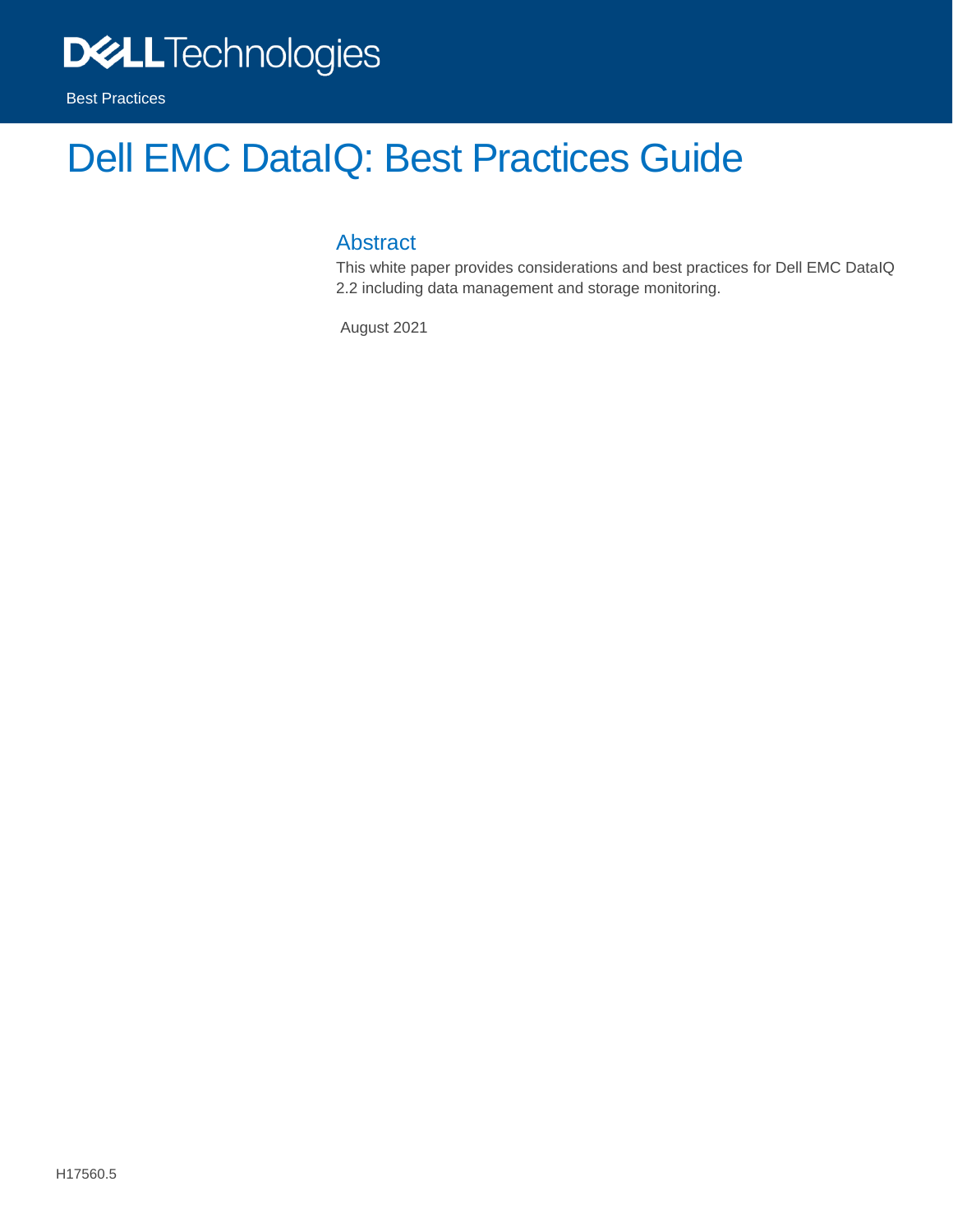# <span id="page-1-0"></span>**Revisions**

| <b>Date</b>   | <b>Description</b>                                                              |
|---------------|---------------------------------------------------------------------------------|
| December 2018 | Initial release                                                                 |
| January 2019  | 3.0 MR release update                                                           |
| March 2020    | DatalQ V1 release update                                                        |
| June 2020     | Added sizing and installation guidelines, and storage monitoring best practices |
| December 2020 | DatalQ 2.1 release update                                                       |
| August 2021   | DatalQ 2.2 release update                                                       |

# <span id="page-1-1"></span>Acknowledgments

Authors: Jason He, Lynn Ragan

This document may contain certain words that are not consistent with Dell's current language guidelines. Dell plans to update the document over subsequent future releases to revise these words accordingly.

Use, copying, and distribution of any software described in this publication requires an applicable software license.

Copyright © 2019–2021 Dell Inc. or its subsidiaries. All Rights Reserved. Dell, EMC, Dell EMC and other trademarks are trademarks of Dell Inc. or its subsidiaries. Other trademarks may be trademarks of their respective owners. [8/24/2021] [Best Practices] [H17560.5]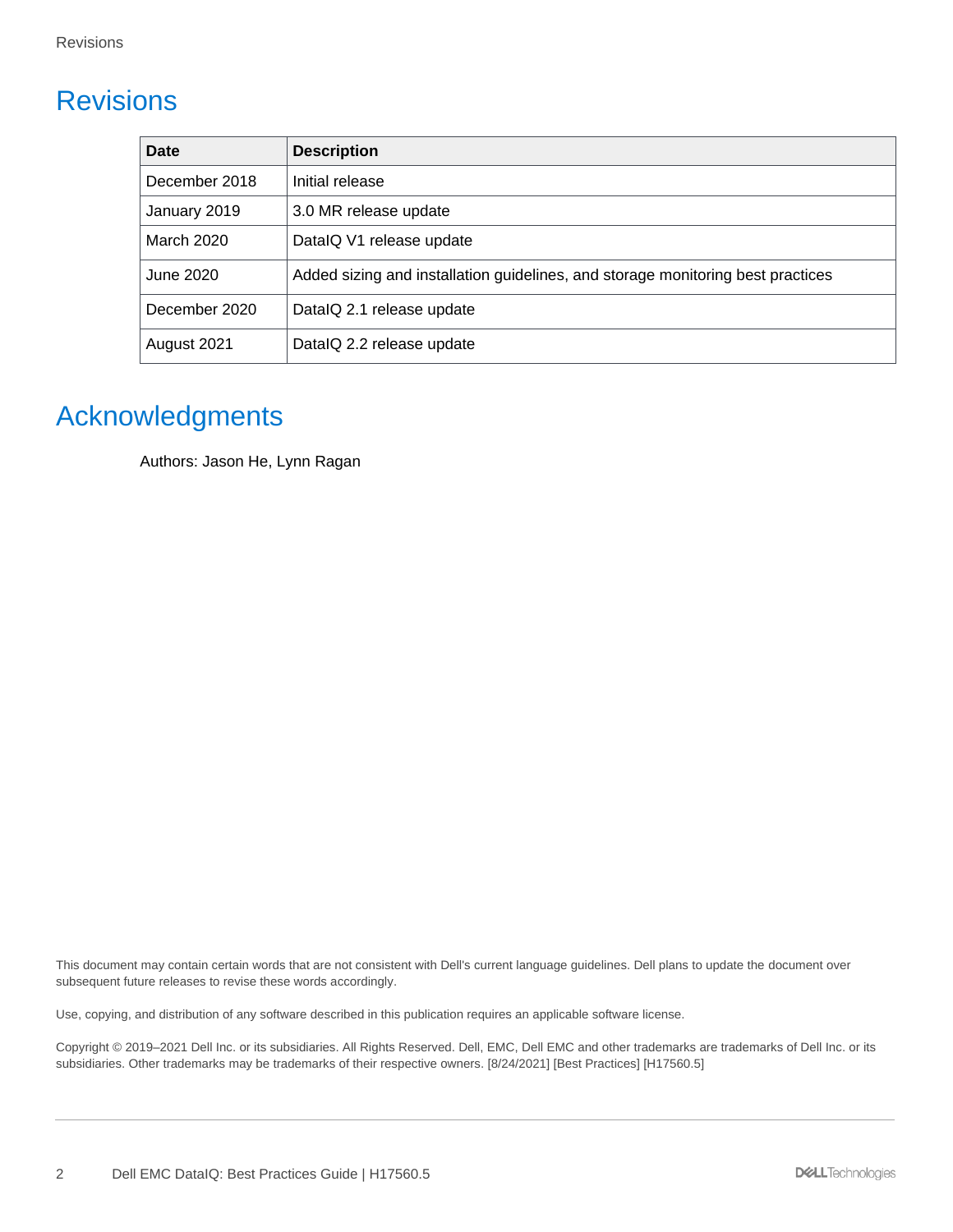# <span id="page-2-0"></span>Table of contents

| 1              |     |  |
|----------------|-----|--|
| $\overline{2}$ |     |  |
| 3              |     |  |
|                | 3.1 |  |
|                |     |  |
|                |     |  |
|                | 3.2 |  |
|                |     |  |
|                |     |  |
| 4              |     |  |
|                | 4.1 |  |
|                |     |  |
|                | 4.2 |  |
|                | 4.3 |  |
|                | 4.4 |  |
|                | 4.5 |  |
|                |     |  |
|                |     |  |
| 5              |     |  |
|                | 5.1 |  |
|                |     |  |
|                |     |  |
|                |     |  |
|                |     |  |
|                |     |  |
|                |     |  |
|                |     |  |
|                | 5.2 |  |
|                |     |  |
|                |     |  |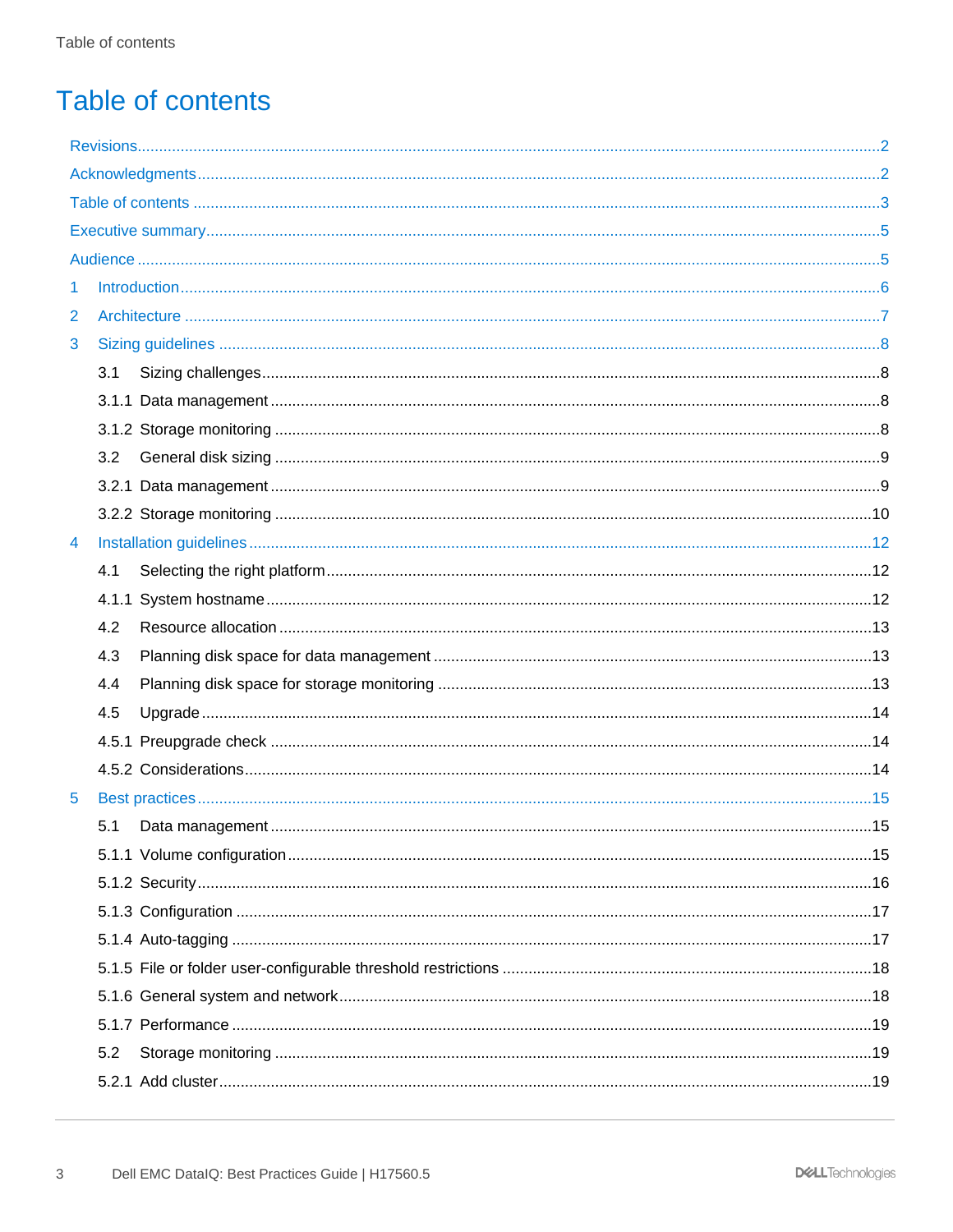| 6              |     |  |
|----------------|-----|--|
| $\overline{7}$ |     |  |
|                | 7.1 |  |
|                | 7.2 |  |
| A.             |     |  |
|                | A.1 |  |
|                | A.2 |  |
|                |     |  |
|                |     |  |
|                | A.3 |  |
|                |     |  |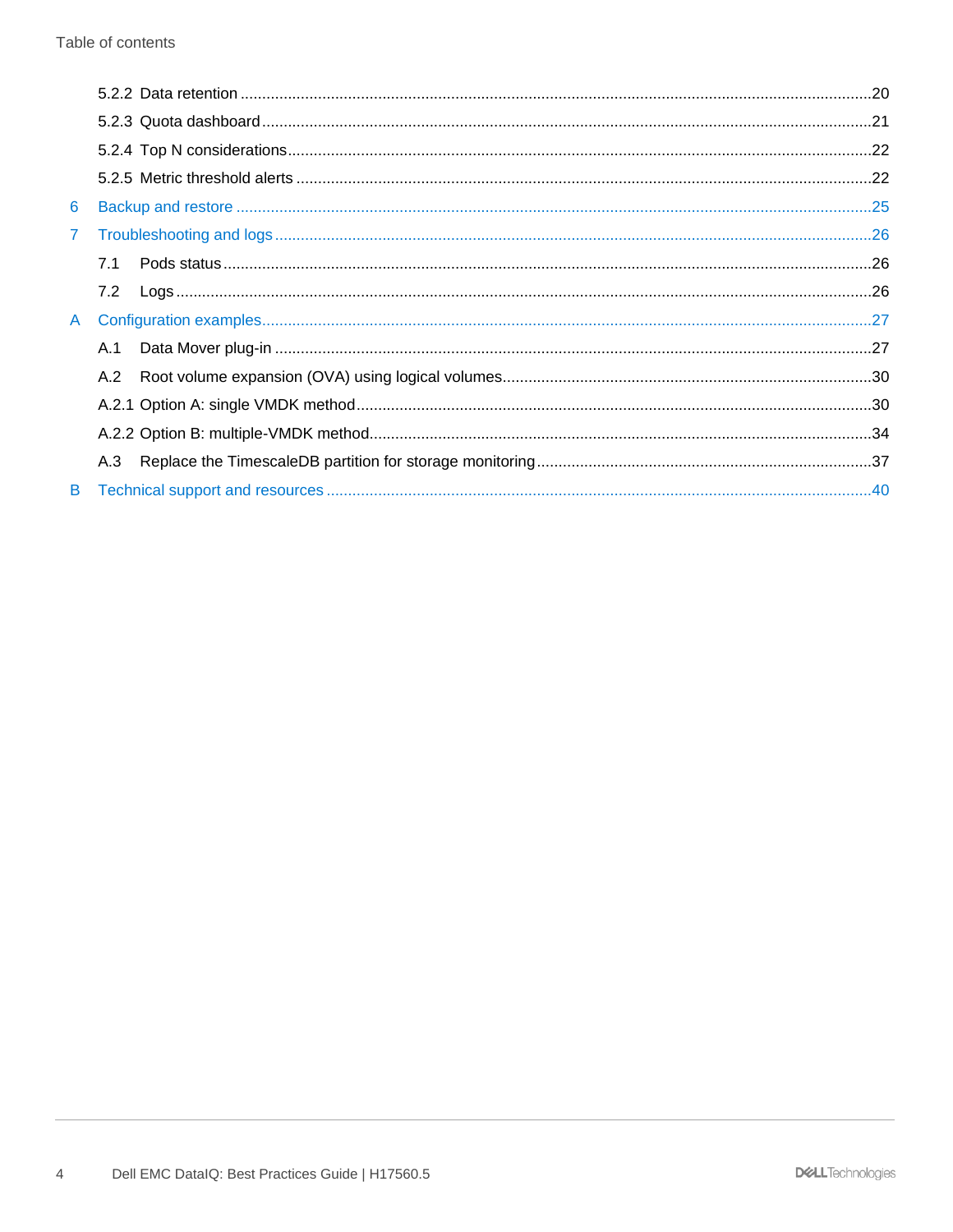# <span id="page-4-0"></span>Executive summary

This document provides an introduction and architecture overview for Dell EMC DataIQ and includes sizing and installation guidelines.

# <span id="page-4-1"></span>Audience

This white paper is intended to help presales, storage architects, and administrators plan for and configure DataIQ.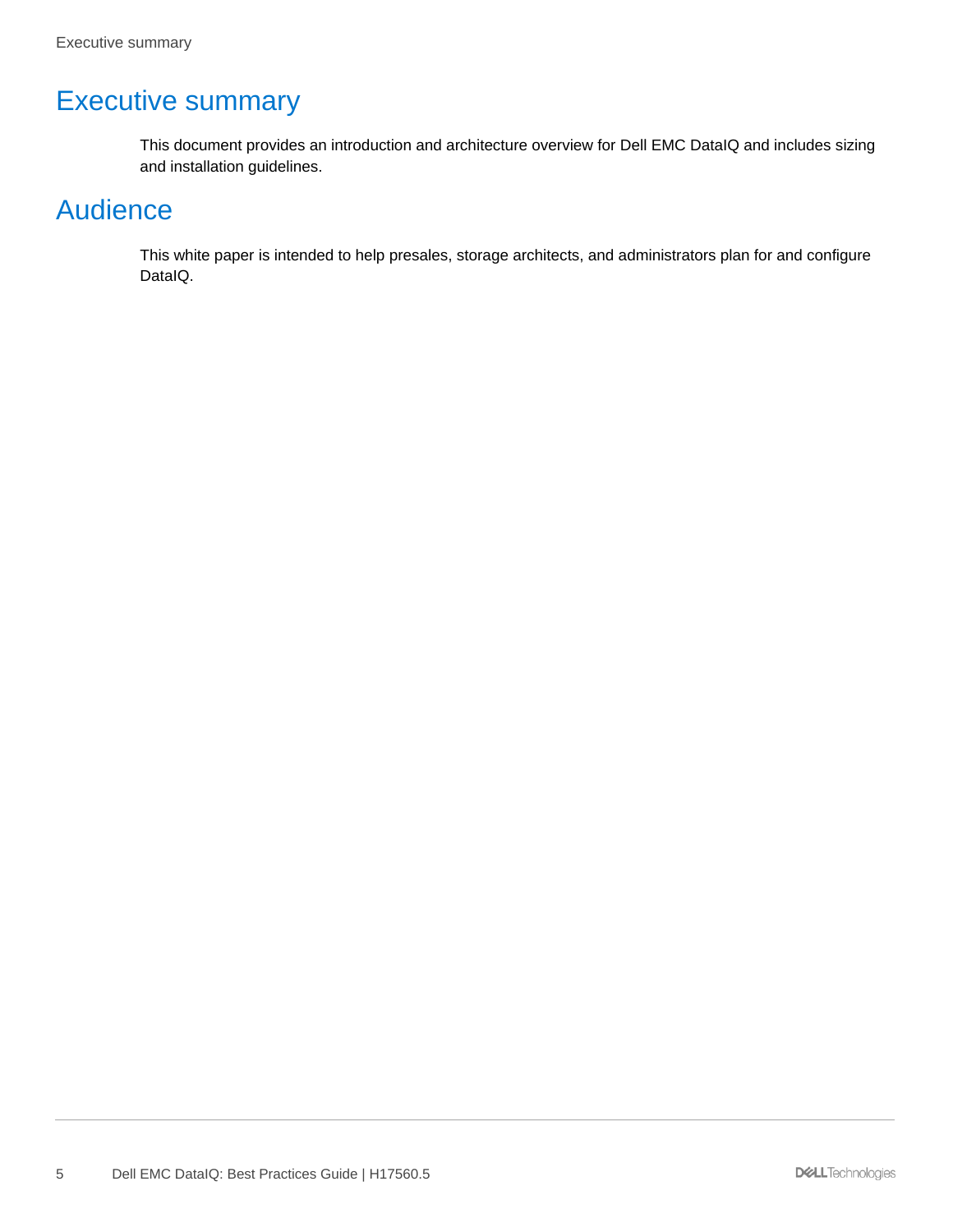# <span id="page-5-0"></span>1 Introduction

DataIQ is a comprehensive product for storage monitoring and dataset management. It delivers a unique method for managing unstructured data that is stored across multiple, heterogenous file and object storage platforms, either on-premises or in the cloud. It provides file system scanning, indexing, classification, and fast searching, and enables single-pane-of-glass visibility into all unstructured data assets under management. The storage includes Dell EMC first-party unstructured storage products such as PowerScale, ECS, and Dell EMC Unity. It is also capable of providing a holistic data view across third-party and public-cloud file and object storage such as Amazon Web Services and Google Cloud.

DataIQ version 2.X provides high-resolution, detailed storage monitoring capabilities for PowerScale clusters. It surfaces current cluster health status along with tools to analyze a cluster's performance metrics for file system, user and client access, protocol latency, and network throughput. It uses the PowerScale OneFS PAPI to collect data for storage monitoring and does not use cluster resources beyond the data-collection process.

DataIQ is installed in two stages. The first stage installs the base RPM binary packages using the industry standard YUM command. The remaining stage is an Ansible-scripted initialization process that is called with a single CLI command. For dataset management, DataIQ provides better search performance and more effective searches using the Apache Lucene search engine. Time binning allows users to classify and view files by last accessed and last modified categories. Also, users can access DataIQ databases for dataset management tasks through customized scripts using the secure Python API. For the detailed explanation of how to access the DataIQ IndexDB using the DataIQ API to generate custom reporting of tagged data assets, see the document DataIQ [API: Data Insights and](https://www.delltechnologies.com/asset/en-us/products/storage/industry-market/h18782-dell-emc-dataiq-api-data-insights-and-analysis.pdf) Analysis. For storage monitoring, DataIQ provides email notification for monitoring protocol latency, which you can enable by configuring metric threshold alerts in the storage system settings. Also, new storage standard or detailed reports are available for monitoring PowerScale clusters.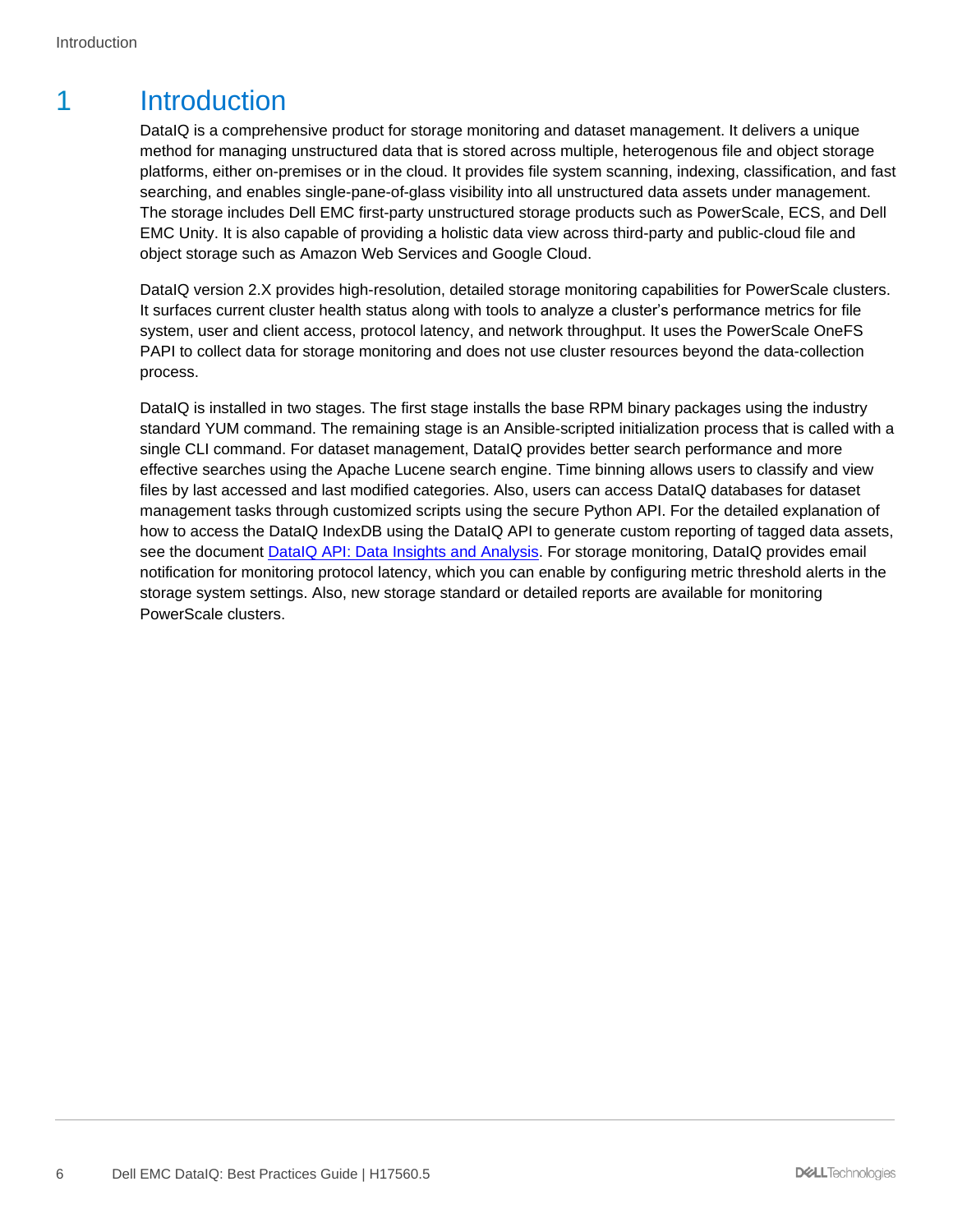# <span id="page-6-0"></span>2 Architecture

DataIQ is designed using a microservices architecture. Users access DataIQ through the WebUI or through HTTP, Python, or Java. DataIQ 2.2 consists of the two main parts listed as follows and shown in [Figure 1.](#page-6-1)

- **Storage monitoring (PowerScale only):** Use the collector to collect monitoring data and store it in TimescaleDB for storage monitoring.
- **Data management:** Use the metadata scanner to scan and index unstructured file or object metadata and store it in RocksDB and LuceneDB for data management.



<span id="page-6-1"></span>Figure 1 DataIQ 2.2 architecture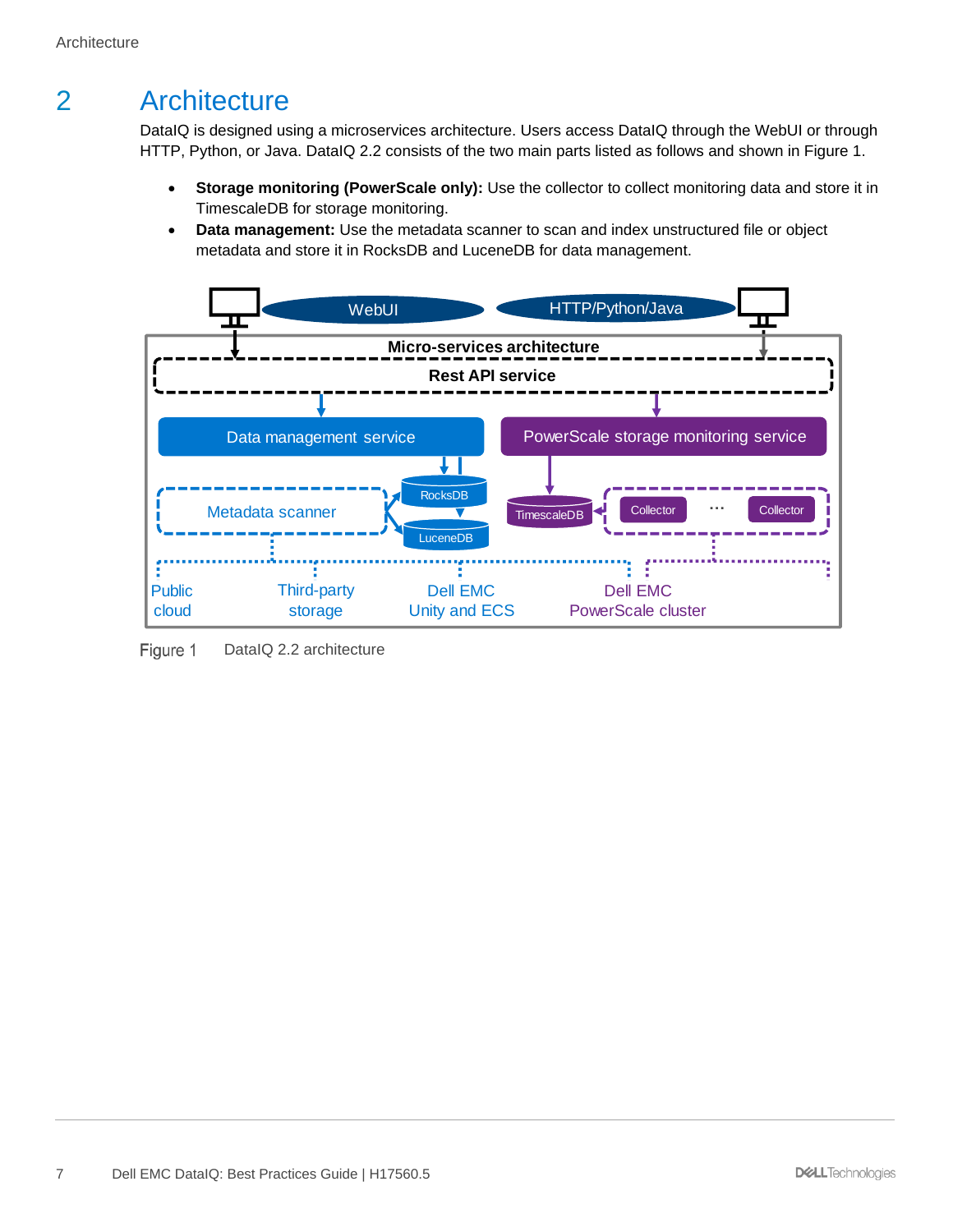# <span id="page-7-0"></span>3 Sizing guidelines

Sizing estimates depend on the complexity of the DataIQ solution and requirements. There is no size that can fit all hardware resources planned for DataIQ because every environment is different. Various factors determine resource requirements for DataIQ. Some customers only use DataIQ for storage monitoring, while others use it for dataset management or for both storage monitoring and dataset management.

The CPU, memory, and network are shared resources for storage monitoring and dataset management. DataIQ requires at least 64 GB of memory. DataIQ requires at least four processor cores, but we recommend using eight or more cores. DataIQ requires the IP to be configured to enable the network connectivity. Public network or Internet access is not required when using the DataIQ dependencies RPM, or when using the OVA installation method.

**Note:** DataIQ does not support IPv6, so DataIQ cannot be installed in an IPv6 environment.

For disk space, we recommend configuring independent partitions on the DataIQ host for data management (RocksDB) and storage monitoring (TimescaleDB). It is not a supported configuration to host RocksDB, LuceneDB, or TimescaleDB on an NFS-mounted storage location. Using an NFS-mounted storage location incurs extra network-layer-protocol overhead, and it may cause stability issues or data loss when there are network issues.

Provisioning sufficient disk space with a partitioning strategy is the most impactful preparation step to ensure smooth deployment of DataIQ, ease management and upgrades, and enable growth over time. This section offers an approximation of the disk-space resources required for storage monitoring and dataset management.

### <span id="page-7-1"></span>3.1 Sizing challenges

Disk-space requirements depend on various factors used for data management or storage monitoring. Some of these factors are under the control of DataIQ, while others are beyond the scope of DataIQ. This section describes the challenges of providing scale precision.

#### <span id="page-7-2"></span>3.1.1 Data management

The data management portion of the software writes to a RocksDB and a LuceneDB, which are installed and hosted on a specific mount point such as /mnt/ssd. This mount point (or subdirectory or folder) must exist before installation either in the form of a simple folder or as a mounted partition.

In either case, the underlying disk platform is required to be SSD for performance reasons. This mount point can be in the form of a single large SSD VMDK for the entire operating system. Also, this mount point can be for the DataIQ application (such as the OVA by itself), or an SSD partition or VMDK mounted to /mnt/ssd. Whether a mounted partition or a simple folder, we recommend creating the /mnt/ssd mount point before installing DataIQ for the installation to be successful and the application to be stable.

### <span id="page-7-3"></span>3.1.2 Storage monitoring

The general considerations for storage monitoring disk space are as follows:

- **Number of clusters**: DataIQ supports up to 70 PowerScale clusters for storage monitoring.
- **Number of nodes**: DataIQ supports up to 2,000 PowerScale nodes for storage monitoring.
- **Data collection**: DataIQ uses different data collection strategies for different dashboards.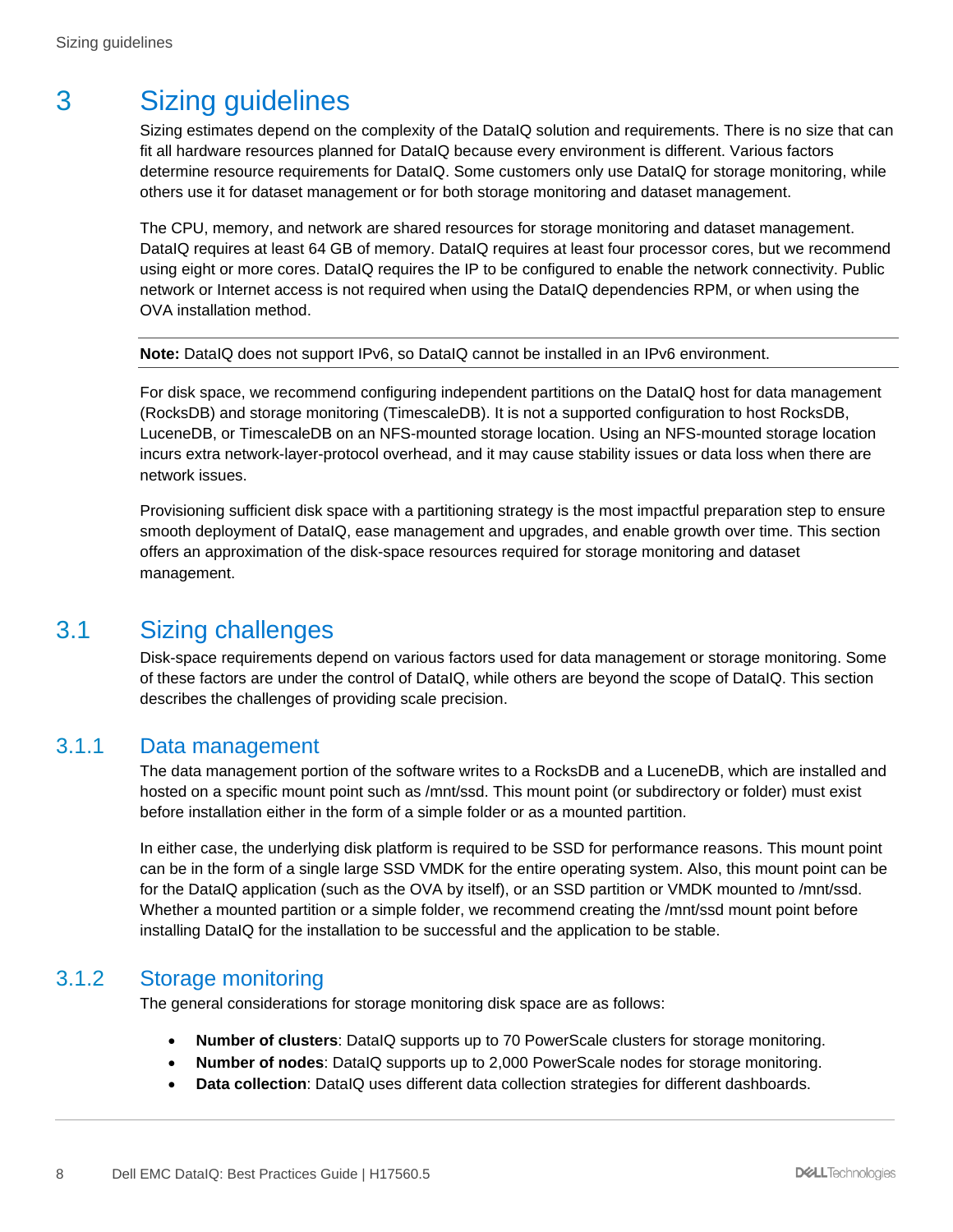- **Data retention**: DataIQ provides a data retention feature and can only delete older monitoring data.
- **Data backup**: DataIQ provides a data backup feature for storage monitoring (see section [6\)](#page-24-0).

Also, the DataIQ alert feature indicates when to expand disk space or stop adding clusters to DataIQ. DataIQ issues a warning alert in the UI notification area when the disk space meets the following condition:

Disk Free Space < 40 GB

DataIQ sends an alert and stops collecting storage-monitoring data when disk space meets the following condition:

Disk Free Space < 20 GB

DataIQ resumes collecting storage monitoring data when disk space meets the following condition:

Disk Free Space > 60 GB

**Note:** Storage monitoring consumes disk space. We recommend configuring email alerts also. For the detailed information about how to configure email alerts, see the DataIQ Admin Guide.

### <span id="page-8-0"></span>3.2 General disk sizing

The general rule for sizing is to use a strategy which includes the option of adding additional disk resources to the planned capacity.

It is a best practice to assign designated disk partitions or VMDKs for the separate functions of storage monitoring and dataset management. These partitions can be either static primary partitions (for solutions not expected to exceed assigned disk resources) or logical-volume-managed partitions which enable the solution to be extended if needed.

The root file system must have room for the supported Linux operating system to reside. The DataIQ application is installed into /opt and creates an install folder tree below /opt. If /opt is also a separate partition, it must be at least 20 GB of space **not including** provisioned space for the TimescaleDB storage monitoring data.

Also, take caution with /var since DataIQ uses /var/lib to store its Docker images (/var/lib/docker) and Kubernetes nodefs (/var/lib/kubelet). It is a best practice to leave at least 40 GB of space to house the pods used in the DataIQ application.

DataIQ must have at least 60 GB of space if /opt and /var/lib are in the same partition.

#### <span id="page-8-1"></span>3.2.1 Data management

When sizing a DataIQ solution, consider the complexity of the customer storage environment and the total number of files, folders, and objects per volume.

Some general architecture concepts may be useful to help size a customer solution. For instance, DataIQ may have several Data Mover Worker Nodes that are operating together to facilitate a single storage platform, enabling a scalable model. Workloads can be distributed across the external Data Mover Nodes in a scale-out fashion.

The most important consideration for data management is how many files or objects will be scanned over time, and what the tagging policy will be.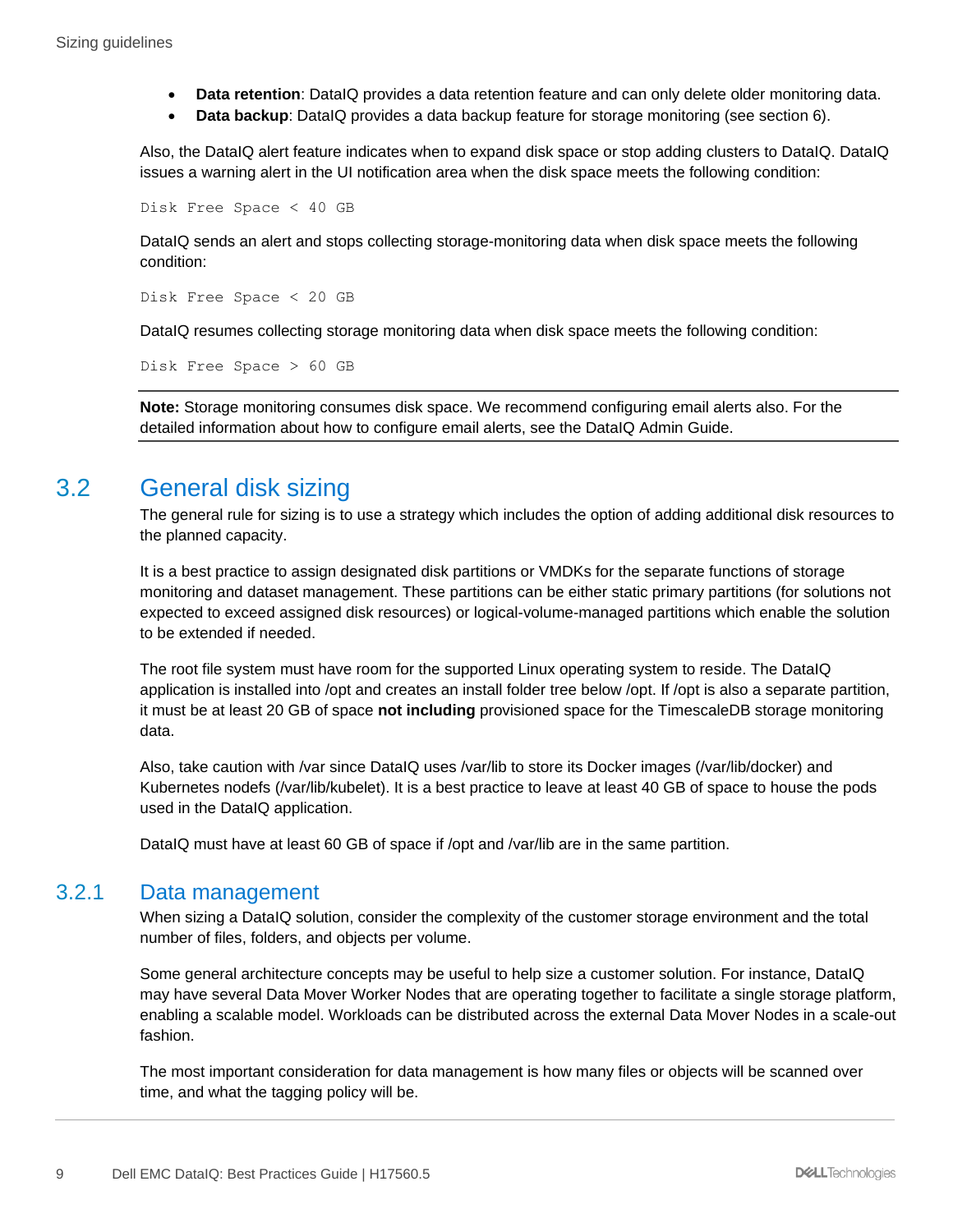**Note:** A mass-filesystem migration is not an intended use case for DataIQ. High-volume performance benchmarks have not been established.

#### 3.2.1.1 SSD for index database

DataIQ Server requires an SSD tier which must be mounted under a specific mount point, such as /mnt/ssd.

To size this partition or mounted volume of SSD, use 250 GB of SSD for each 1 billion objects scanned.

**Note:** Extensive tagging also adds to the index database and increases the rate at which this resource is consumed. It can also slow down database functions. Therefore, individual file tagging should be restricted to only specific temporary use cases. In general, a top down folder tagging approach is recommended.

#### 3.2.1.2 Server sizing guidelines

Sizing DataIQ server RAM no longer depends on the file and directory count, since the index folder has been moved to SSD. As noted previously, using SSDs is now a requirement for the index database.

DataIQ server-sizing guidelines are as follows:

- The DataIQ index folder must be on an SSD-mounted volume.
- Ensure there is sufficient storage space for the DataIQ data backup feature for dataset management (see section [6\)](#page-24-0).
- Ensure there is a minimum of 64 GB RAM, and extra memory may be required if the customer anticipates having many concurrent users, scans, or searches.
- Use eight CPU cores for virtualized environments.

The object database consists of 1 KB per directory. Tag information is contained within that 1 KB for each folder.

#### 3.2.1.3 Physical host machines for best performance

In most situations, you can run both indexing-server and external Data Mover Nodes on VMs. Physical hosts may be advisable for external Data Mover Nodes that are configured for network pipes and use high CPU for checksum calculations.

In most business cases, virtualized deployments using these resource guidelines are sufficient, including external Data Mover Worker Nodes. Since DataIQ is not positioned as a mass data-migration tool, large-scale data-archive retrieval tool, or primary data-access tool, high performance is not generally a requirement.

#### <span id="page-9-0"></span>3.2.2 Storage monitoring

We recommend the following general sizing rules for storage monitoring:

- Always add more disk resources to the planned capacity to allow for monitoring-data growth.
- Never undersize the estimated size of the disk requirements for monitoring.

The disk-space requirement depends on various factors, such as the number of PowerScale nodes monitored, the number of PowerScale clusters monitored, load rate, data-backup strategy, and data-retention settings. DataIQ regularly backs up data automatically, but the backup can be disabled or defined as needed. The data-retention policy is disabled by default, but it can be enabled and configured.

For monitoring data without backups, the monitoring data collected per node every week can vary from 300 MB to 500 MB of disk space. The estimated disk space is 500 MB if the number of nodes with the cluster is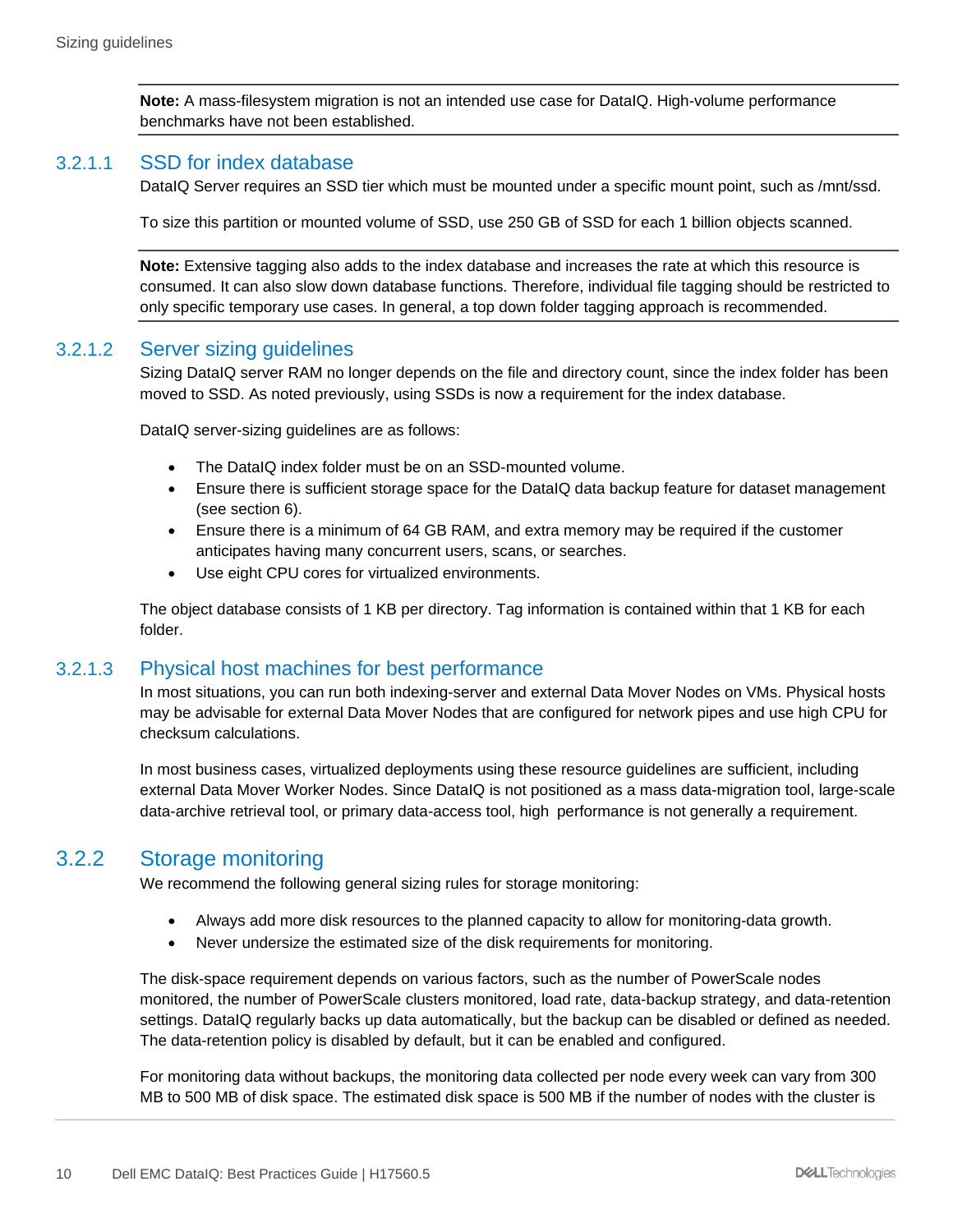less than 10. The estimated disk space is 300 MB if the number of nodes with the cluster is greater than 10. Consider the following points regarding disk-space calculations:

- Estimated disk space per node per week for monitoring data only
- Number of clusters to be monitored
- Number of nodes with the clusters to be monitored
- Number of weeks to keep monitoring data (data retention can be configured for this part)

Using the following formula, the index **n** is the number of clusters and the index **i** varies from 1 to n for the specific cluster. DataIQ administrators can compute an estimate for the disk-space requirement for storage monitoring:

*Estimated Disk Space* = 
$$
\sum_{i=1}^{n} Estimated Disk Space with the Cluster(i)
$$

Estimated Disk Space with the Cluster = Estimated Disk Space Per Node Per Week \* Number of Nodes with the Cluster \* Number of Weeks

Table 1 shows an example for the disk-space recommendations for storage monitoring. We recommend configuring a dedicated partition for DataIQ backup, and the estimated backup space is 40% of the estimated disk space of monitoring data in this example.

| <b>Scenario</b> | <b>Estimated disk</b><br>space per node<br>per week (MB) | Total<br><b>Nodes</b> | Cluster (i): # nodes  | <b>Weeks</b> | <b>Estimated</b><br>disk space<br>(GB) | <b>Estimated</b><br>backup space<br>(GB) |
|-----------------|----------------------------------------------------------|-----------------------|-----------------------|--------------|----------------------------------------|------------------------------------------|
| Scenario 1      | 500                                                      | 8                     | Cluster (1): 8 nodes  | 10           | 39                                     | 16                                       |
| Scenario 2      | 500                                                      | 108                   | Cluster (1): 8 nodes  | 10           | 332                                    | 133                                      |
|                 | 300                                                      |                       | Cluster (2): 20 nodes |              |                                        |                                          |
|                 | 300                                                      |                       | Cluster (3): 80 nodes |              |                                        |                                          |

| Table 1 | Disk space recommendations for storage monitoring |  |  |
|---------|---------------------------------------------------|--|--|
|         |                                                   |  |  |

**Note**: The PowerScale administrator can create more than 100 OneFS objects like quotas and users. More than 100 clients can access the PowerScale cluster. These scenarios may require more disk space for storage monitoring.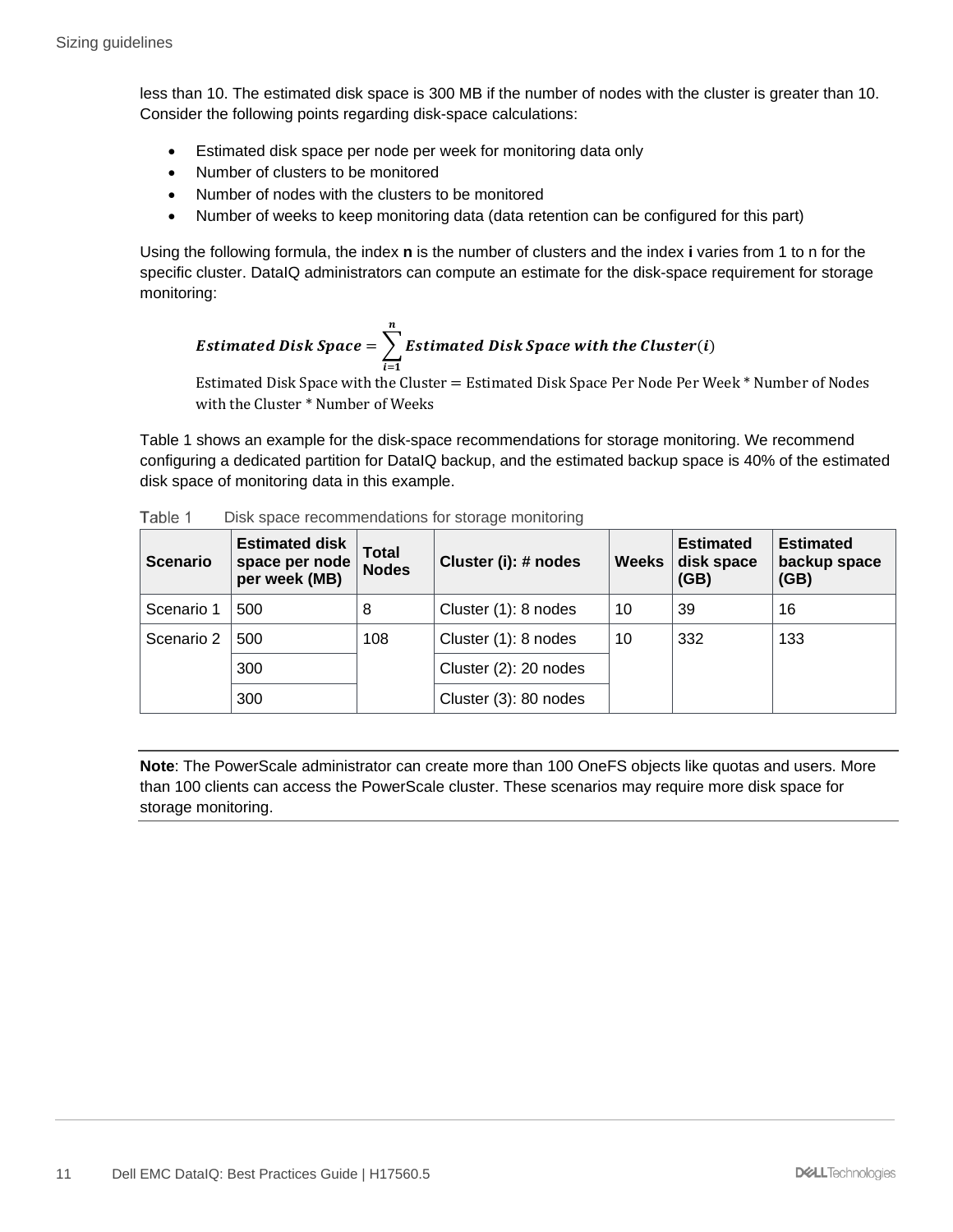# <span id="page-11-0"></span>4 Installation guidelines

Enterprises must meet software and security requirements in their environments which determines the platform on which DataIQ is installed. Before installing DataIQ, determine the most suitable platform.

### <span id="page-11-1"></span>4.1 Selecting the right platform

DataIQ is flexible and can be installed on the platform that best suits the needs of the enterprise. Although there are no significant differences in performance or operations between the following two platforms, we recommend learning about how the choice of platform affects your operations:

- **Open Virtual Appliance (OVA)**: This option is an excellent choice for customers who already have an existing VMware virtualization environment.
	- **-** VMware ESXi versions 6.5, 6.7, and 7.0 are supported.

The following steps are required to install DataIQ:

- i. Download the DataIQ OVA/vm installer and set up a new VM by deploying the OVA to the VMware virtualization environment. This VM has CentOS installed and DataIQ RPM files installed.
- ii. Allocate and configure hardware resource to the VM, including CPU, memory, disk, and network.
- iii. Run the **dataiq init** command to initialize DataIQ.
- **Red Hat Enterprise Linux or CentOS**: This option is a choice for customers who must meet their own or predefined software and security requirements.
	- **-** Supported operating systems include 64-bit CentOS 7.6, 7.7, 7.8, 7.9, or 64-bit Red Hat Enterprise Linux Server 7.6, 7.7, 7.8, 7.9.

#### **Note**: Before DataIQ 2.1.1.0, CentOS 7.9 and Red Hat Enterprise Linux 7.9 are not supported.

The following steps are required to install DataIQ:

- i. Download the DataIQ RPM file and upload the RPM file to the Red Hat Enterprise Linux or CentOS host.
- ii. Allocate and configure hardware resources to the Red Hat Enterprise Linux or CentOS host, including the CPU, memory, disk, and network.
- iii. Install the DataIQ RPM file and run the **dataiq init** command to initialize DataIQ.

**Note:** You must uninstall or shut down **dnsmasq** if it is installed on Red Hat Enterprise Linux or CentOS.

#### <span id="page-11-2"></span>4.1.1 System hostname

Before installing DataIQ, you must set the hostname at the operating-system level. Set the hostname in the Fully Qualified Domain Name (FQDN) format such as dataiq.mycompany.com. Ideally, create a matching entry as an A-level record in the DNS domain for the customer network. During initialization of the DataIQ software, the FQDN and the IP address of the DataIQ server must be correct.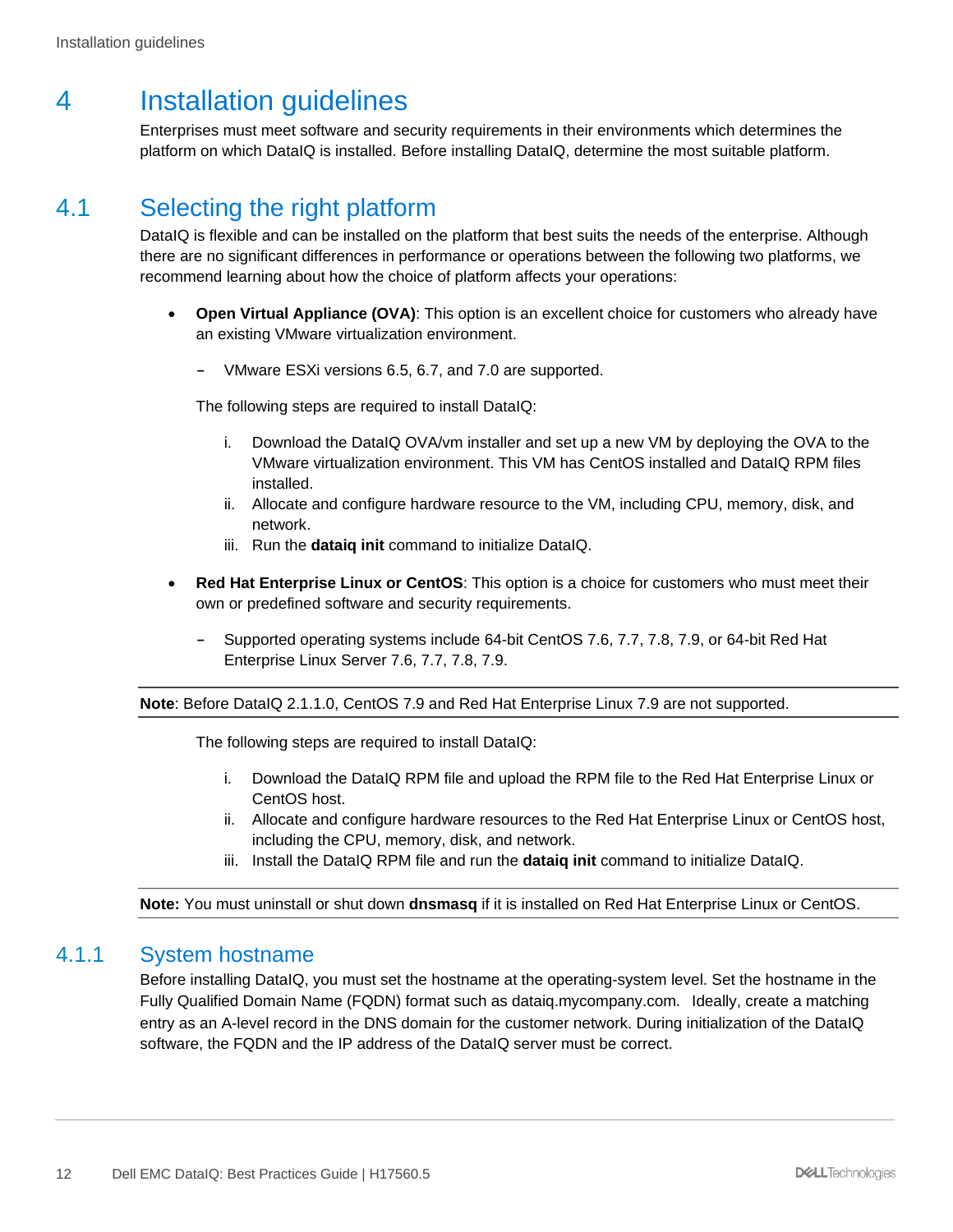Setting the hostname in the FQDN format should be consistent with DNS standards. Case sensitivity is a concern since the keycloak authentication pod compresses uppercase and lowercase text to lowercase. This setting impacts whether the WebUI can be called through FQDN or by IP address.

### <span id="page-12-0"></span>4.2 Resource allocation

With DataIQ, there are no reservations on CPU, memory, disk, and network requirements, which means that the installation does not fail if the minimum resource requirements are met. However, we recommend following the sizing guidelines in section [3.](#page-7-0)

### <span id="page-12-1"></span>4.3 Planning disk space for data management

During installation, you must provide a path to the SSD partition mount location. In user documentation, the standard of /mnt/ssd is used. However, DataIQ supports any path or mount point if the DataIQ administrator provides the full path during installation. The SSD partition is critical to the performance and operation of the Index database which contains the file and folder path information (metadata) from each scan and from datatagging operations.

**Note**: Even if customers are not planning to use the data management functionality, the basic software and database components are still installed. There must be an explicit path to a location that is equivalent to /mnt/ssd. Do not use root folder **/** as an install path.

### <span id="page-12-2"></span>4.4 Planning disk space for storage monitoring

DataIQ must scale vertically to monitor and manage more OneFS clusters after DataIQ is installed. The increased monitoring data will result in additional space requirements for TimescaleDB. The TimescaleDB is in /opt/dataiq/maunakea/data/. A flexible /opt/dataiq/maunakea/data/ partition is required, which can grow with new resource demands. Also, if a backup is configured, more backup space must be planned. The space in /opt/dataiq/maunakea/data/ must be flexible to allow expansion because the partition is located under /opt/dataiq/maunakea/data/.

**Note:** TimescaleDB (/opt/dataiq/maunakea/data/timescale) can be moved and mounted in a new partition instead of default partition. This movement prevents unnecessary space consumption in the /opt/dataiq/maunakea/data/ partition. For steps about replacing the TimescaleDB partition, see section [A.3.](#page-36-0)

We recommend the following points to use a volume manager to extend the /opt/dataig/maunakea/data/ partition:

- With **OVA**, extend the /opt/dataiq/maunakea/data/ partition according to sizing guidelines. Also, Logical Volume Manager (LVM) is installed with OVA.
	- **-** Use the VMware vSphere Web Client to expand the installation disk space in the underlying datastore or to add a disk to the VM.
	- **-** Expand the space of the /opt/dataiq/maunakea/data/ partition on CentOS.
- With **Red Hat Enterprise Linux or CentOS**, the /opt/dataiq/maunakea/data/ partition may need to be extended according to sizing guidelines. We recommend installing LVM on Red Hat Enterprise Linux or CentOS.
	- **-** Ensure there is free space to extend the /opt/dataiq/maunakea/data/ partition.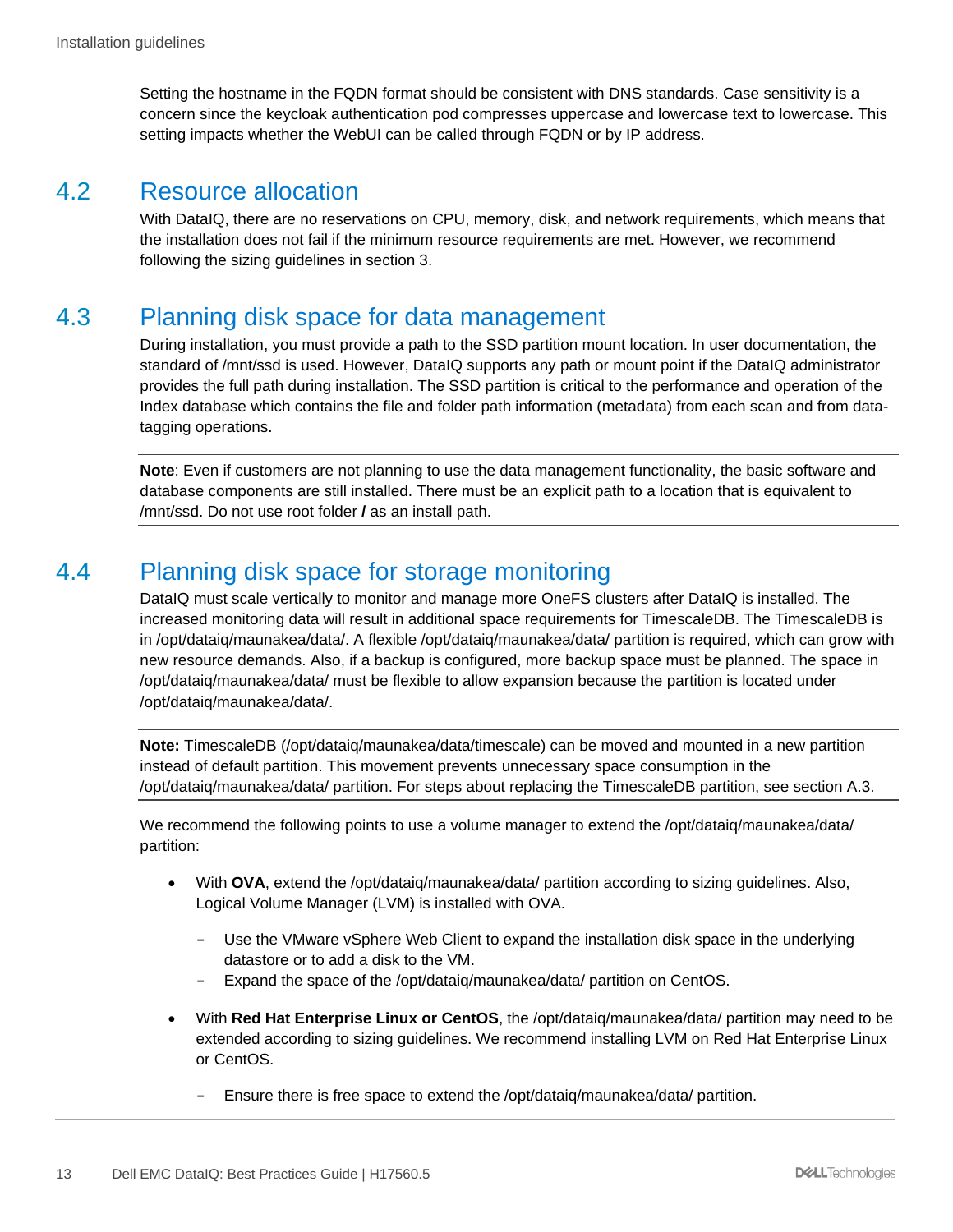**-** Expand the space of the /opt/dataiq/maunakea/data/ partition on Red Hat Enterprise Linux or CentOS.

**Note:** For steps about extending the TimescaleDB partition, see section [A.2.](#page-29-0)

### <span id="page-13-0"></span>4.5 Upgrade

DataIQ supports upgrading DataIQ to a higher version and getting new features and fixes. Table 2 shows the upgrade paths supported by DataIQ.

| <b>Upgrade from or to</b><br><b>DatalQ version</b> | DatalQ 1.0 | DatalQ 2.0 | DatalQ 2.1.x | DatalQ 2.2.x |
|----------------------------------------------------|------------|------------|--------------|--------------|
| DatalQ 1.0                                         |            | Supported  | Supported    | Supported    |
| DatalQ 2.0                                         | -          |            | Supported    | Supported    |
| DatalQ 2.1.x                                       |            |            | Supported    | Supported    |
| DatalQ 2.2.x                                       |            |            |              | Supported    |

Table 2 The upgraded path supported by DataIQ

#### <span id="page-13-1"></span>4.5.1 Preupgrade check

We recommend completing preupgrade checks before performing an DataIQ upgrade. The preupgrade check includes the following:

- Ensure that the status of all pods is **running** or **completed**.
- Ensure that sufficient disk space is configured on the DataIQ host to meet the space requirements of the higher version of DataIQ.
- Ensure that no backup or restore jobs are running.

**Note**: It often proves necessary to uninstall the Data Mover plug-in from the DataIQ server before running the **dataiq init** process for upgrade. Upgrade process may fail if Data Mover plug-in is installed and running. Be sure to make a copy of any customized Data Mover configurations so they may be reapplied after completing the upgrade.

#### <span id="page-13-2"></span>4.5.2 Considerations

The general considerations for upgrading DataIQ are as follows:

- Before upgrading DataIQ, back up DataIQ to a separate location.
- After upgrading DataIQ, use a higher version of the plug-in to upgrade the installed plug-in.
- To roll back to the original version of DataIQ, uninstall DataIQ and reinstall the original version.

**Note**: DataIQ 2.2 uses a new TimescaleDB schema. After DataIQ is upgraded to 2.2, the data migration service needs to migrate monitoring data to use the new TimescaleDB schema. The data migration temporarily requires one third of the space size of TimescaleDB (/opt/dataiq/maunukea/data/timescale), DataIQ releases the temporary space after data migration. The duration of the data migration task depends on the size of the monitoring data.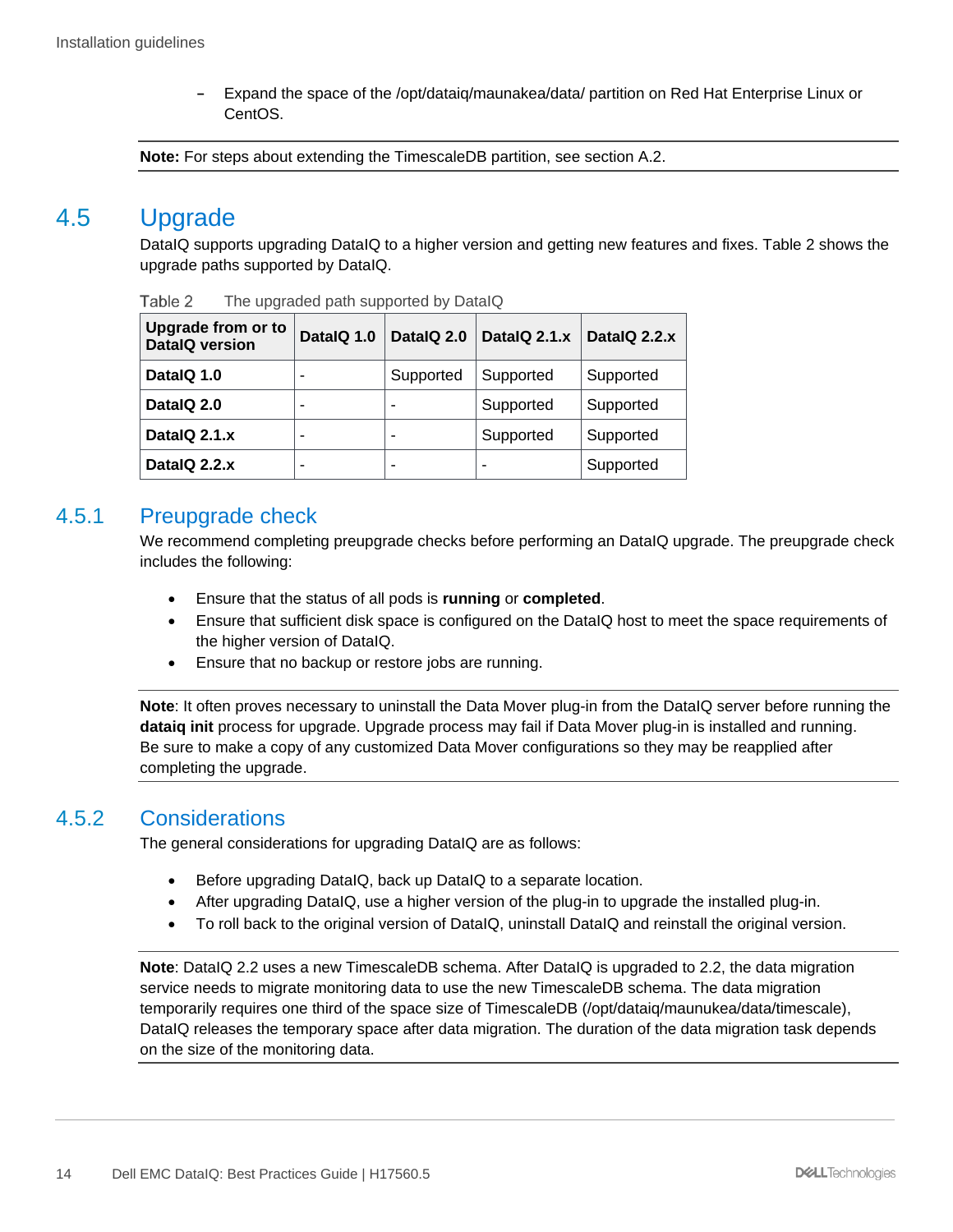# <span id="page-14-0"></span>5 Best practices

This section explains the best practices for storage monitoring and dataset management with DataIQ.

### <span id="page-14-1"></span>5.1 Data management

#### <span id="page-14-2"></span>5.1.1 Volume configuration

#### 5.1.1.1 Volumes: File system mount and scanning

DataIQ scans and indexes network-attached file systems including NFS and SMB. Read-only privileges can be used to preserve security when mounting network-shared file systems to the DataIQ server. File systems are mounted manually using standard Linux mount commands at the command line on the DataIQ server host and configured as volumes using the DataIQ WebUI.

**Note**: Volume naming is case-sensitive and must match exactly for the DataIQ server WebUI, command-line configuration files, and Data Mover plug-in.

Because DataIQ uses a containerized microservices architecture, all mount points that are used to create volumes for scanning must be mounted under **/mnt**. For example:

```
/mnt/ssd
/mnt/NFS-test1
/mnt/NFS-Prod1
/mnt/SMB-Prod2
```
For external Data Mover Worker Nodes, the mount points should match the mount points configured on the DataIQ server. Mounted network shares must be notated in the **workers.cfg** file, located under **/usr/local/data\_mover\_workers/etc**. The volume names must match. The config file should be formatted as valid YAML and in a similar way as the following example (precise indenting and spacing is critical).

The configuration file, **workers.cfg**, has a **vol\_attributes**: section. The following line provides the Volume name in quotes which should match the Volume name on the DataIQ server. The third line uses the key-value name **mount point:** which must be present and identify the full path mount point value.

```
vol attributes:
    "/NFS-prod":
        "mount_point": "/nfsProd1"
    "/NFS-test1":
        "mount_point": "/DevVolume"
    "/Isilon-SMB":
        "mount_point": "/SMB-Prod2"
       "ignore attributes": True
```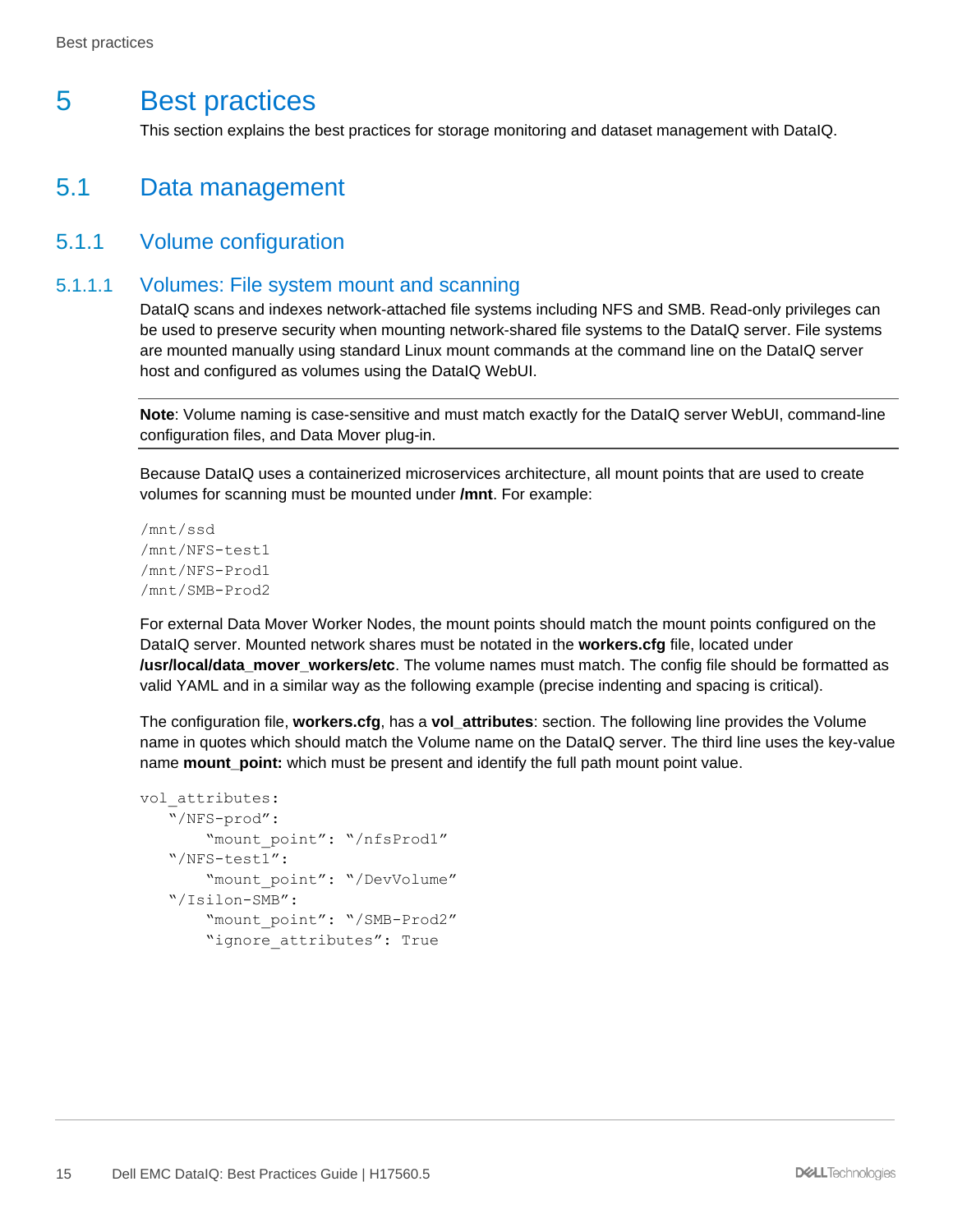#### 5.1.1.2 NFS mount: no root squash

For DataIQ to have NFS-permissions access for scanning and indexing, DataIQ administrators must properly format the NFS exports. In OneFS WebUI, under the Protocols tab, there is a place to specify this information:

- NFS Clients
- Always read/write clients
- Root Clients

At a minimum, ensure that both NFS Clients and Root Clients have an entry for the IP address of the DataIQ server. For full access, enabling the plug-in functionality to work, ensure that **Always read/write clients** includes an entry for the IP address of the DataIQ server.

Previous versions of the software suggested that **no\_root\_squash** should be used in their mounts or exports. The **root** user would encounter permission errors when trying to scan if this flag is not set when NFS file systems are mounted. However, previous Isilon best practices identified this setting as a potential security risk and deprecated the practice. For isolated test labs that are in a trusted environment, this setting may be a quicker option for test purposes.

#### 5.1.1.3 S3 (AWS, ECS, GCP) access DataIQ server

For scanning and indexing S3 bucket data, it is necessary to set up a credentials file which DataIQ server uses to access the ECS S3 endpoint URL.

Edit the **/opt/dataiq/maunakea/aws/credentials** file, replace the following with the credentials for the S3 ECS endpoint, and save the file:

```
[ecs]
aws access key id=<your bucket's access key>
aws secret access key=<your bucket's secret access key>
```
The **[ecs]** identifier can be any value and is used in the WebUI when configuring ECS targets.

The two entries correspond to **Username** and **Secret Key** for any S3 user on ECS.

The **[default]** shown above can be any keyword value (such as corp or ECS target). However, it must match the value referenced in the S3 endpoint configuration UI window.

#### 5.1.1.4 Supported cloud providers

DataIQ supports cloud providers that use the S3 protocol. Primarily, S3 is suitable only for ECS on-premises, ECS cloud-hosted environments, and Amazon Web Services (AWS). Google Cloud is also supported.

#### <span id="page-15-0"></span>5.1.2 Security

#### 5.1.2.1 Server passwords

DataIQ administrators are required to change the administrator password of DataIQ upon logging into the WebUI for the first time to improve the security of the system. Server passwords are separate from the nativeserver-host passwords.

Disable anonymous users or groups unless a policy exists to allow anonymous user login.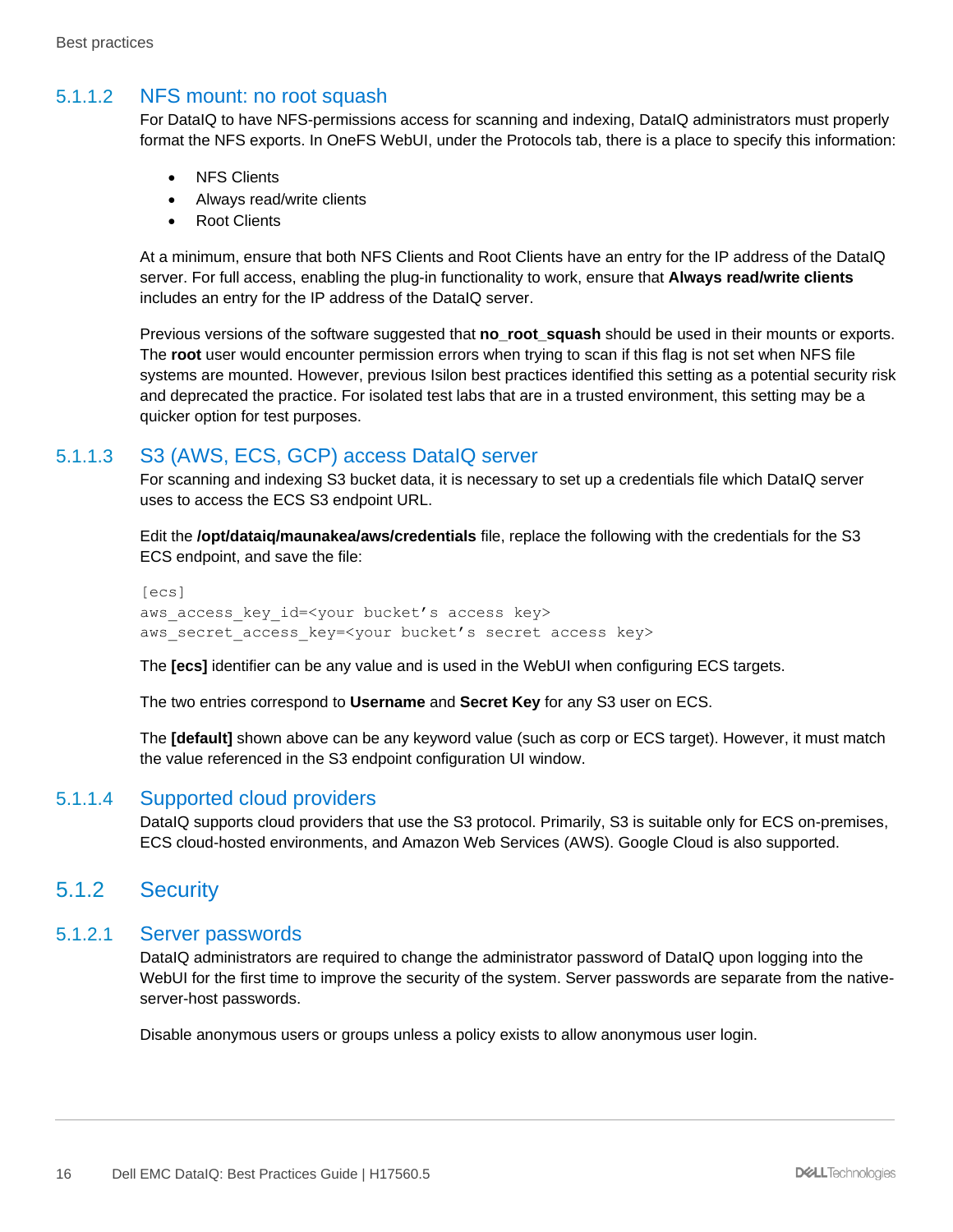#### 5.1.2.2 LDAP and cleartext

DataIQ provides for AD or LDAP authentication and inherited AD groups. Using LDAP sends the administrator password in clear text. LDAP encrypts passwords, but an AD-trusted CA cert must be imported first into the DataIQ server by using an onboard script. We recommend using LDAP to manage users and groups.

#### <span id="page-16-0"></span>5.1.3 Configuration

You can configure both the DataIQ server and Data Mover plug-in using the DataIQ WebUI.

#### 5.1.3.1 Format of YAML configuration files

When editing the DataIQ Data Mover plug-in YAML configuration files, ensure the YAML configuration files are only using spaces and not tabs. Also, ensure the indentation matches exactly. The config file should be formatted similarly to this example. The format of configuration files is slightly different in the DataIQ Data Mover config vs the external Data Mover Worker config, with a **value:** section present in the DataIQ Data Mover config, but not in the external Data Mover Worker config:

```
vol attributes:
    "/Isilon-prod":
        "mount_point": "/ProdVolume"
    "/Isilon-dev":
        "mount_point": "/DevVolume"
    "/Isilon-SMB":
        "mount_point": "/Marketing"
       "ignore attributes": True < Boolean value
```
#### 5.1.3.2 Boolean values and numbers

Keep Boolean values and numbers unquoted but keep all other values in quotes.

#### 5.1.3.3 Data Mover configuration

Volume names configured on the Data Mover must match the DataIQ server volume names exactly. The volume name must begin with a **/.**

#### <span id="page-16-1"></span>5.1.4 Auto-tagging

Auto-tagging is the system method of tracking items, and it generally occurs when DataIQ scans a file system. Auto-tagging rules are built within the autotagging configuration setting window.

#### 5.1.4.1 Pre-existing customer tags

Custom tags do not flow from file system to ECS. DataIQ does not absorb existing tags which may be assigned to data resident on other systems. The DataIQ auto-tag engine is responsible for assigning tags and tag values.

#### 5.1.4.2 Regex rules built on virtual path

Always build rules based on the virtual path for the volume rather than the mount point for the volume.

#### 5.1.4.3 Match regex rule to end of search item

Match the regex rule all the way through to the end of the item, either through a directory name or file name.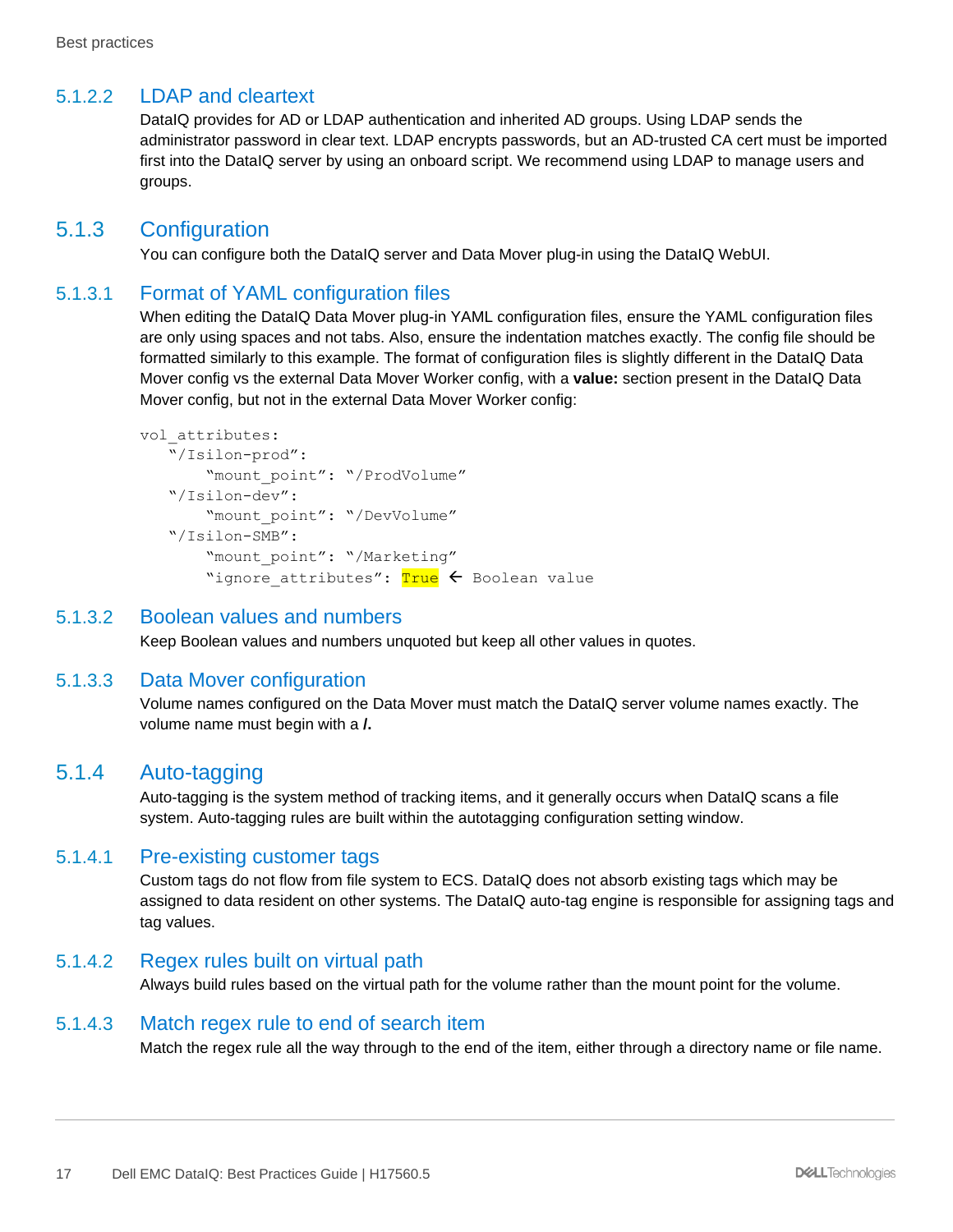#### 5.1.4.4 Auto-tag rule changes and rule hierarchy

Tags only remain on an item if the auto-tag matching rules which apply to that item have not changed. Any matching rule that is modified adjusts tagging when the next schedule scan occurs. Also, if the order of rules or patterns in the autotag configuration changes, some tags may be altered. This is because a path is only tagged with the first regex pattern and rule that it matches, even though multiple rules may apply to the same file. All patterns or rules that follow in the same rule set are ignored after a pattern or rule has already been applied from within that set.

### <span id="page-17-0"></span>5.1.5 File or folder user-configurable threshold restrictions

#### 5.1.5.1 Maximum objects in a folder

The **maxObjectsInFolderEnumeration** option is a guardrail for the maximum number of objects in a single folder. Most file systems have a limit to the number of objects that are allowed in a single folder. When this number is exceeded, several issues may arise. Most notably, it may become impossible to list the contents of a folder. Under normal indexing operation, DataIQ stops folder enumeration when it encounters more than one million objects in a single folder. The thread that performs that enumeration will throw an error and move on to the next item to be indexed. This is done to indicate to DataIQ administrators that there may be an underlying issue with the file system. Performance often suffers when enumerating folders that exceed the file system's recommendations for file counts. This setting can be adjusted to ensure the enumeration continues. An administrator should expect significant scan-performance issues when there exists an unbounded number of objects in a single folder. When this occurs, the administrator should fix the underlying problem by consulting their file system vendor. This option defaults to one million.

#### **maxObjectsInFolderEnumeration = 1000000**

This section is tunable for differing work circumstances in which a separate patternStartLimitMode variable is provided to customize the pattern starting points within the filenames that are being counted.

#### <span id="page-17-1"></span>5.1.6 General system and network

DataIQ operates on standard TCP ports, most of which are configurable by editing the configuration files. We recommend leaving the ports to their default assignments which include the following:

- DataIQ WebUI (HTTP port) =  $443$
- Data Mover plug-in communication to DataIQ Server = 443

#### 5.1.6.1 Avoid placing DataIQ server on multipurpose servers

On a multipurpose server, hosting DataIQ and other applications may cause issues due to conflicts on ports that are used by DataIQ and by some DataIQ plug-in (like the Data Mover). We recommend using a dedicated server host for each instance of DataIQ (server or external Data Mover Node) to avoid potential network port or resource conflicts.

#### 5.1.6.2 Avoid placing DataIQ server as a publicly accessible web host

DataIQ is not positioned to be a publicly accessible web host. Instead, it should be placed in a secure server environment which is protected by standard network security layers such as firewall rules, monitored subnets, so forth. In addition, only specific users should be granted root access to the host operating system. Within DataIQ, specific users, roles, and groups should be established to minimize security risks inherent with data access privileges.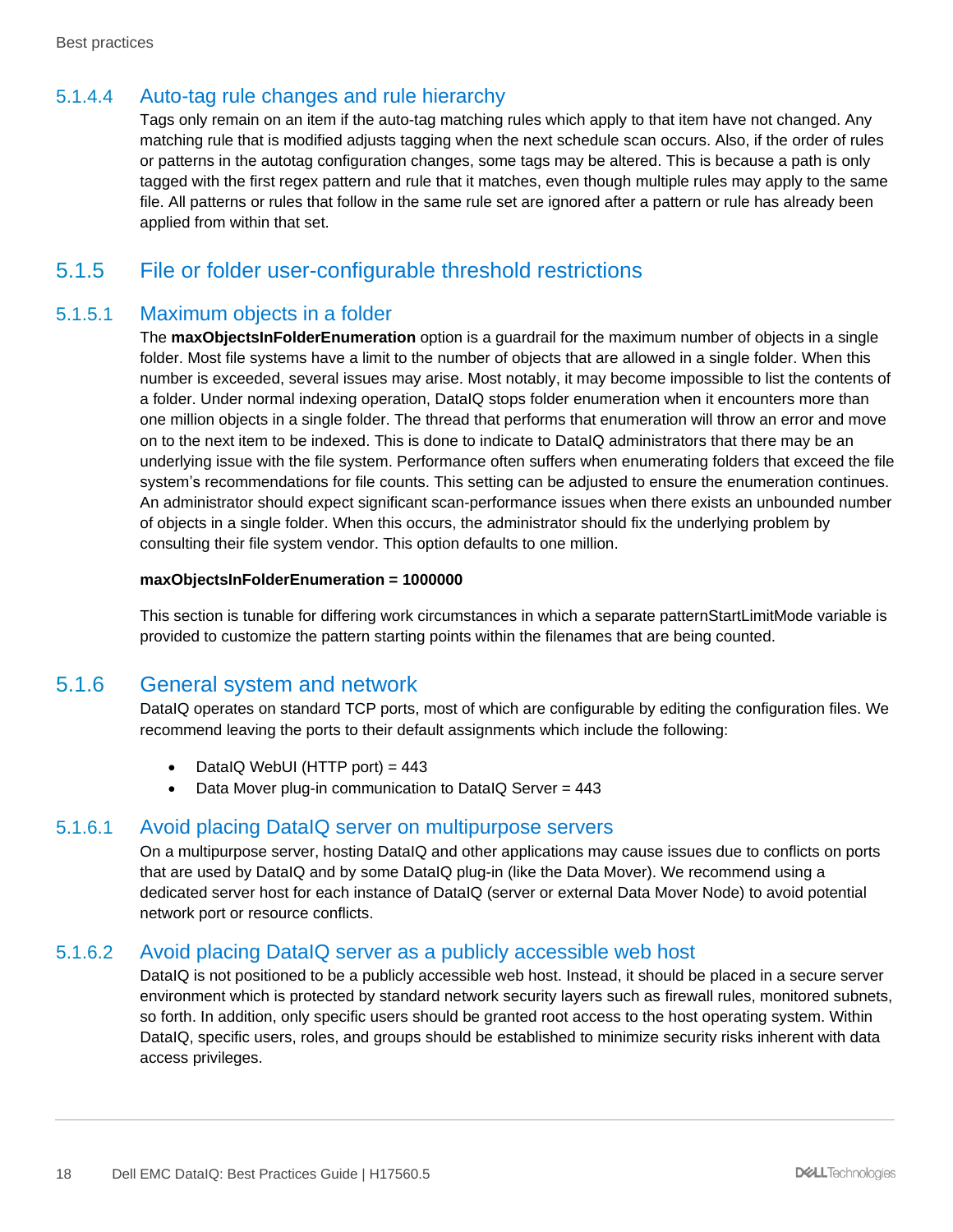### 5.1.6.3 Separate dedicated DataIQ server and Data Mover

A best practice is to use a separate, dedicated DataIQ server and an external Data Mover Worker Node or Nodes. The DataIQ server is a high-performance database engine. Its dedicated functions are scanning, indexing, tagging, search, WebUI, authentication, and assigning Data Mover jobs. Data Mover jobs are I/Ointensive. While the DataIQ server has a single Data Mover Worker pod (when Data Mover is installed), it is used for setup and testing primarily. For customers who rarely use the Data Mover, this may be sufficient. However, if the workflow use case is for more-regular and active Data Movements, we recommend having at least one external Data Mover Worker Node.

#### 5.1.6.4 Correct time

For the Data Mover and DataIQ, when dealing with S3 data stores that use SSL, ensure that their servers have the correct date, time, and time zone. SSL-certificate-authenticated encryption is time-sensitive.

We recommend that both DataIQ and ECS S3 targets be synchronized to the same NTP sources and rely on Network Time Protocol (NTP) services.

#### <span id="page-18-0"></span>5.1.7 Performance

#### 5.1.7.1 Scan threads

Performance is a configurable factor for both the DataIQ server and Data Mover plug-in (dedicated external Data Mover Node) in terms of Worker processes which may be optimized. These may be adjusted by altering the configuration files, or temporarily adjusted on a job-by-job basis through the UI. The default is a Worker process setting of **10**, per Data Mover Worker Node. This setting should be safe for most situations. DataIQ administrators can configure this setting using the WebUI by editing the volume configuration. In this way, the threads settings can be adjusted on a per-volume basis. DataIQ administrators can apply the thread value to either or both Scheduled Scan Threads and Manual Scan Threads.

Scheduled Scan Threads = 10 (default is a value of 1)

Manual Scan Threads = 1

On servers that are provisioned with CPU, memory, and SSDs according to best practices, thread counts as high as 32 threads can be sustained without issue on the server.

### <span id="page-18-1"></span>5.2 Storage monitoring

This section explains the best practices for storage monitoring.

#### <span id="page-18-2"></span>5.2.1 Add cluster

Consider the following two points before adding a cluster to DataIQ. These considerations explain how the options affect your operations.

- Disable/Enable certificate verification:
	- **-** The default setting is to disable certificate verification, which is insecure.
	- **-** Use certificate validation to ensure the authenticity of the cluster. For detailed information about how to add a cluster to DataIQ with certificate verification enabled, see the DataIQ Admin Guide.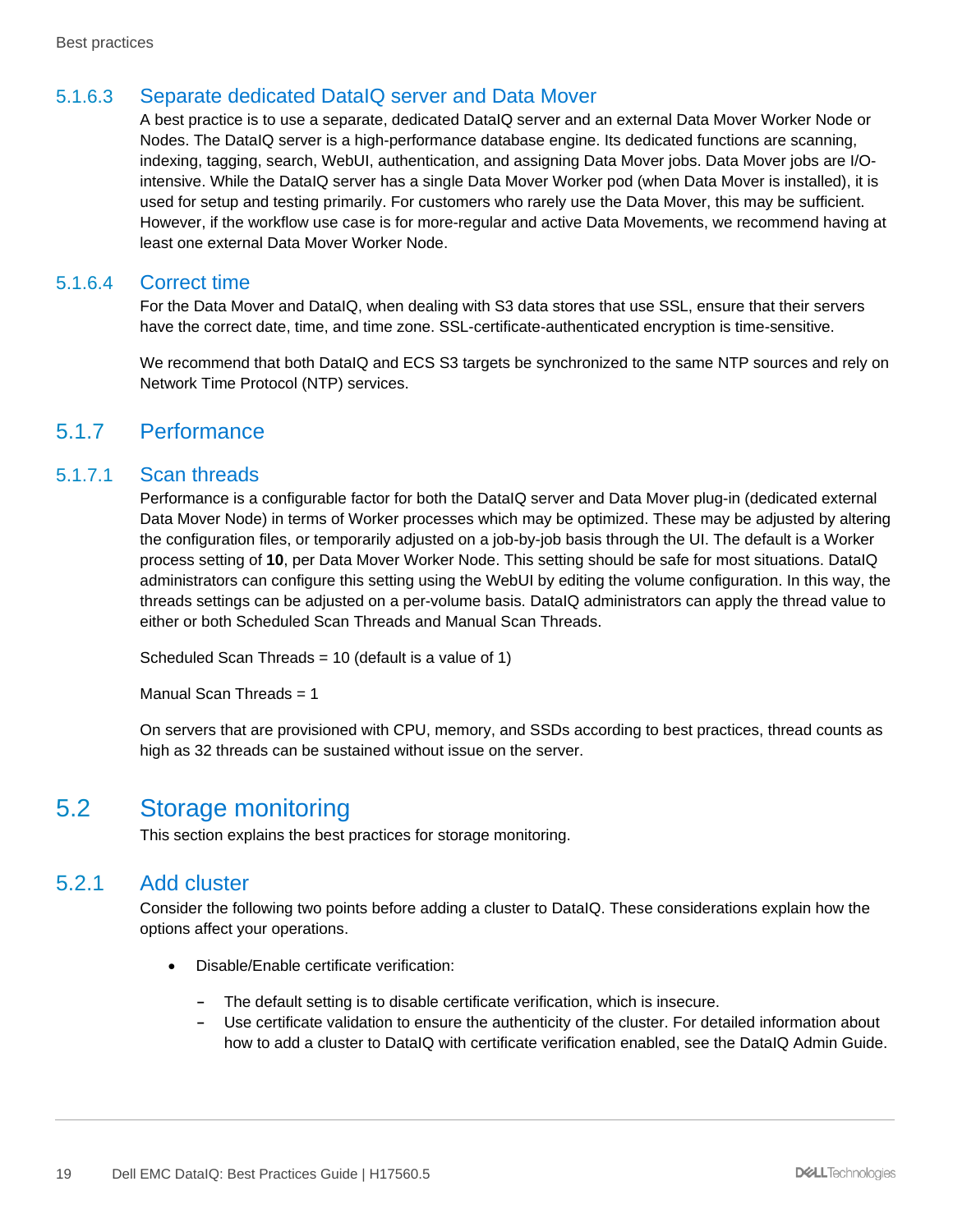**Note**: When you add new nodes to the cluster or upgrade OneFS to a higher version, you do not need to update the existing certificate. DataIQ can continue to monitor the cluster.

- User for connecting the cluster:
	- **-** Use the OneFS root user to connect a cluster to DataIQ for monitoring.
	- **-** If the OneFS root user is not allowed to connect a cluster to DataIQ, run the following command on the DataIQ host to create a **dataiq** user on OneFS.

[root@dataiq ~]# /opt/dataiq/bin/svc\_dataiq\_onefs\_user.sh start

**-** The minimum privileges are assigned to the dataiq user. Use the dataiq user to connect a cluster to DataIQ for monitoring. The following list shows the OneFS minimum privileges that are required to connect a cluster to DataIQ for monitoring.

#### **OneFS minimum privileges for connecting cluster to DataIQ:**

- > ISI PRIV LOGIN PAPI
- > ISI PRIV STATISTICS
- > ISI\_PRIV\_CLOUDPOOLS
- > ISI\_PRIV\_NDMP
- > ISI\_PRIV\_SMARTPOOLS
- > ISI PRIV ANTIVIRUS
- > ISI PRIV EVENT
- > ISI PRIV JOB ENGINE
- > ISI PRIV SYNCIQ
- > ISI\_PRIV\_NETWORK
- > ISI\_PRIV\_QUOTA
- > ISI\_PRIV\_SNAPSHOT
- > ISI PRIV DEVICES
- > ISI\_PRIV\_SYS\_TIME
- > ISI\_PRIV\_REMOTE\_SUPPORT
- > ISI\_PRIV\_CLUSTER

**Note:** DataIQ does not support adding clusters that use IPv6. The OneFS version must be 8.0.0 or later for storage monitoring. Starting from OneFS 9.2.0.0, the basic authentication is disabled by default. Before DataIQ 2.1.1.0, DataIQ does not support adding clusters running OneFS 9.2.0.0 or later. You can temporarily enable the basic authentication on the cluster before adding the cluster to DataIQ. After adding the cluster to DataIQ for storage monitoring, you can disable the basic authentication on the cluster. Starting from DataIQ 2.1.1.0, DataIQ supports adding clusters running OneFS 9.2.0.0 or later.

#### <span id="page-19-0"></span>5.2.2 Data retention

If the data retention policy is disabled or not configured on DataIQ, the amount of monitoring data will increase over time. In this case, the storage space may run out. We recommended configuring the data retention policy according to your needs and enable it so that unnecessary monitoring data is deleted in TimescaleDB to free up storage space.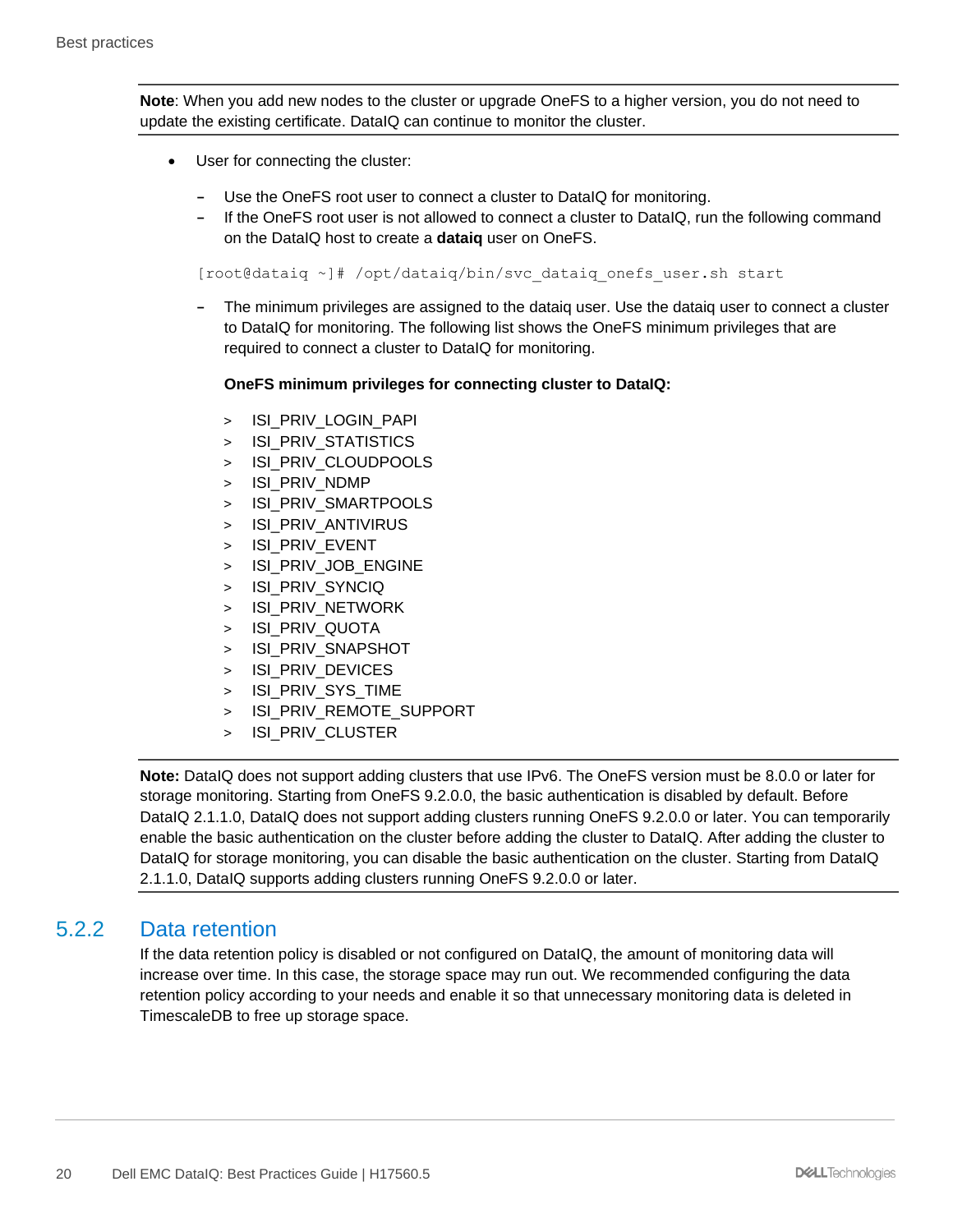For example, [Figure 2](#page-20-1) shows the monitoring data will be retained for six months. In this case, the following actions occur:

- All monitoring data older than 6 months is deleted in TimescaleDB.
- DataIQ checks TimescaleDB every day and deletes monitoring data that is older than 6 months.

**Note:** The retention policy is applied according to the time of the DataIQ host. DatalQ compares the timestamp of the DataIQ host with the timestamp in the file metadata.

| Configure data retention policy                                            |              |               |  |  |  |  |  |  |  |  |
|----------------------------------------------------------------------------|--------------|---------------|--|--|--|--|--|--|--|--|
| Specify data retention time $\bigoplus$<br>Enable rolling retention policy |              |               |  |  |  |  |  |  |  |  |
| * Retain new files for                                                     | 6            | Months $\vee$ |  |  |  |  |  |  |  |  |
|                                                                            | <b>Apply</b> | Cancel        |  |  |  |  |  |  |  |  |

Figure 2 Data retention policy

#### <span id="page-20-1"></span><span id="page-20-0"></span>5.2.3 Quota dashboard

The Quota dashboard includes data tables about accounting quotas and enhancement quotas. This section explains the considerations about the accounting quotas.

The DataIQ **Quota dashboard** lists the data table about **Top N directories by max physical**, as shown in [Figure 3.](#page-20-2) Since capacity statistics are collected through the OneFS quota PAPI, a PowerScale administrator must create an accounting quota for a directory. This accounting quota does not limit disk usage. For the detailed information about creating accounting quotas on OneFS, see the [OneFS CLI Command Reference.](https://support.emc.com/docu96960_OneFS--8.2.2-CLI-Command-Reference.pdf)

| <b>Quota dashboard</b>        |                  |                                 |                       |                                                               |                     |                                                        | G                                                        | ⊙ Last 1 hour urc → | $\Theta$<br>$C$ 1h $2$    |
|-------------------------------|------------------|---------------------------------|-----------------------|---------------------------------------------------------------|---------------------|--------------------------------------------------------|----------------------------------------------------------|---------------------|---------------------------|
| hop-isi-v -<br><b>Cluster</b> | Top<br>$15 -$    | section 1: accounting quotas by | max physical -        | section 2: enforcement quotas by                              | time to full $\sim$ | only show limit<br>hard $\sim$                         | status<br>$  A   \cdot$                                  |                     |                           |
| path                          |                  |                                 |                       |                                                               |                     |                                                        |                                                          | $\equiv$ Dashboards | $\equiv$ Detailed reports |
|                               |                  |                                 |                       | Section 1: top 15 directories and users for accounting quotas |                     |                                                        |                                                          |                     |                           |
|                               |                  |                                 |                       | Top 15 directories by max physical                            |                     |                                                        |                                                          |                     |                           |
| Cluster                       | Path             | Max physical                    | <b>Max FS logical</b> | Max app logical                                               | Max file count      | Capacity growth<br>rate per week<br>across time window | File count growth<br>rate per week<br>across time window |                     | <b>Detail link</b>        |
| hop-isi-v                     | /ifs/Sales       | 233.07 GiB                      | 174.22 GiB            | 174.22 GiB                                                    | 2K                  | 0B                                                     | $\mathbf{0}$                                             |                     | View more detail          |
| hop-isi-v                     | /ifs/Sales/team1 | 102.30 GiB                      | 76.46 GiB             | 76.46 GiB                                                     | 784                 | 0B                                                     | $\mathbf{0}$                                             |                     | View more detail          |
| hop-isi-v                     | /ifs/HR          | 160.00 KiB                      | 92.00 B               | 0B                                                            | 5                   | 0B                                                     | $\theta$                                                 |                     | View more detail          |

**Note**: Do not create quotas on /ifs because the quotas on /ifs is a violation of the OneFS best practices.

<span id="page-20-2"></span>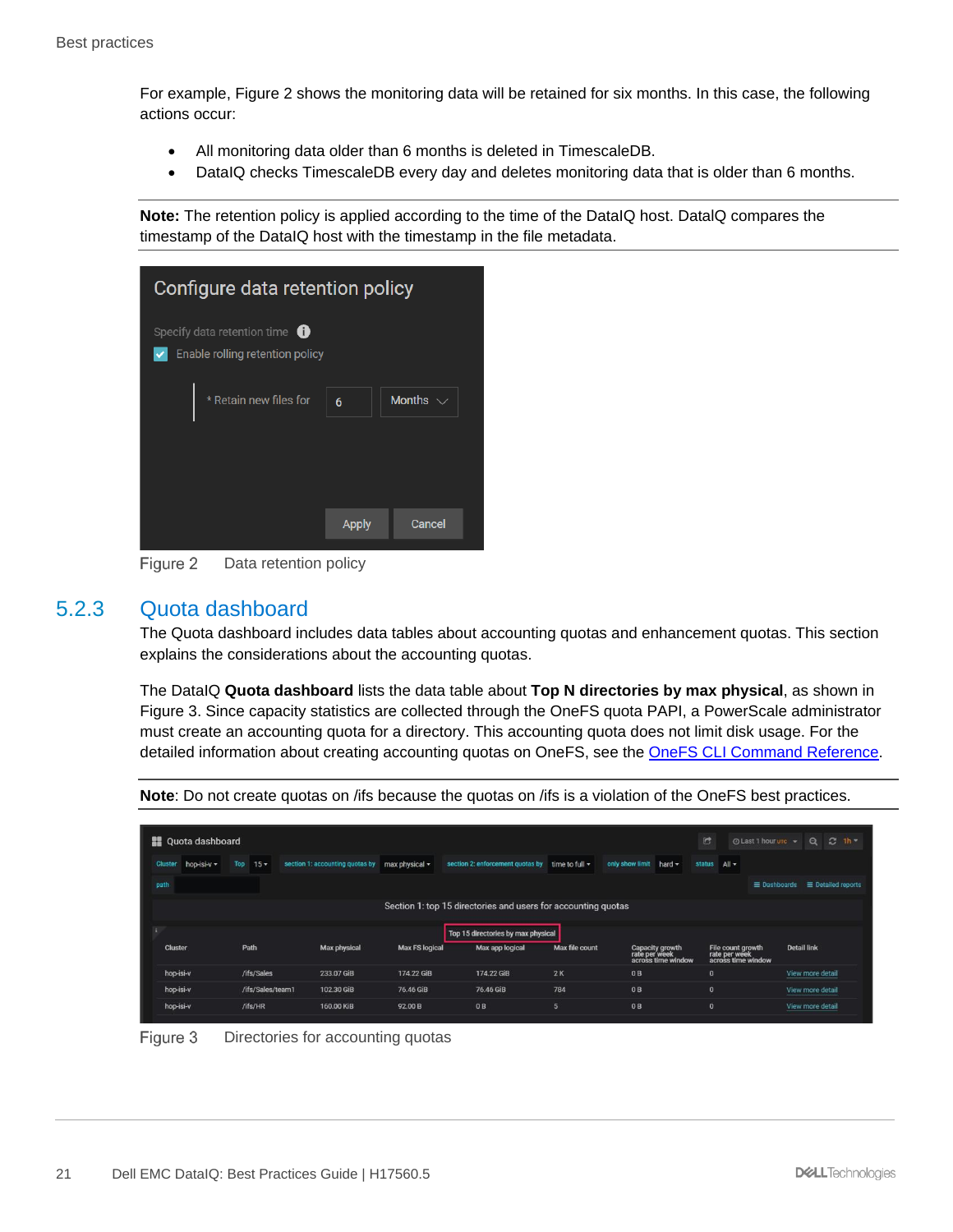**Note:** If you do not create an accounting quota in OneFS (see [Figure 3\)](#page-20-2), the data table **Top N directories by max physical** shows no data.

The DataIQ **Quota dashboard** also provides the data table about **Top N users by max physical**, as shown in [Figure 4.](#page-21-2) Since capacity statistics are collected through the OneFS quota PAPI, a PowerScale administrator must create a user accounting quota for a directory. This accounting quota does not limit disk usage. For the detailed information about creating accounting quotas on OneFS, see the **OneFS CLI** [Command Reference.](https://support.emc.com/docu96960_OneFS--8.2.2-CLI-Command-Reference.pdf)

|                | <b>E.</b> Quota dashboard |      |        |                                 |                       |                                                       |                |                                                        | G                        | $\odot$ Last 1 hour urc $\sim$      |                    | $Q \quad \mathbb{C}$ 1h $\overline{ }$ |
|----------------|---------------------------|------|--------|---------------------------------|-----------------------|-------------------------------------------------------|----------------|--------------------------------------------------------|--------------------------|-------------------------------------|--------------------|----------------------------------------|
| <b>Cluster</b> | hop-isi-v -               | Top  | $15 -$ | section 1: accounting quotas by | $max$ physical $\sim$ | section 2: enforcement quotas by time to full $\star$ |                | only show limit<br>$hat{\mathbf{v}}$                   | status $All \rightarrow$ |                                     |                    |                                        |
| path           |                           |      |        |                                 |                       |                                                       |                |                                                        |                          | $\equiv$ Dashboards                 |                    | $\equiv$ Detailed reports              |
|                |                           |      |        |                                 |                       | Top 15 users by max physical                          |                |                                                        |                          |                                     |                    |                                        |
| <b>User</b>    |                           | Type |        | <b>Max physical</b>             | <b>Max FS logical</b> | Max app logical                                       | Max file count | Capacity growth<br>rate per week<br>across time window | File count growth        | rate per week<br>across time window | <b>Detail link</b> |                                        |
| root (UID:0)   |                           | user |        | 233.07 GiB                      | 174.22 GiB            | 174.22 GiB                                            | 2K             | 0 <sub>B</sub>                                         | $\mathbf{0}$             |                                     | View more detail   |                                        |
| Kim (UID:2002) |                           | user |        | 69.98 GiB                       | 52.36 GiB             | 52.35 GiB                                             | 177            | 2.99 KiB                                               | $\mathbf{0}$             |                                     | View more detail   |                                        |

<span id="page-21-2"></span>Figure 4 Users for accounting quotas

**Note:** If you do not create an accounting quota in OneFS (see [Figure 4\)](#page-21-2), the data table **Top N users by max physical** shows no data.

#### <span id="page-21-0"></span>5.2.4 Top N considerations

If all historical monitoring data is maintained, monitoring data will grow fast and more storage space is required to meet the data growth. Also, when there is too much monitoring data, the performance of accessing the dashboard will also be affected.

To minimize data growth when monitoring at scale, DataIQ uses the top-N strategy for some dashboards, such as capacity dashboard, and client and user performance dashboard. Top N views are predefined for data collection to display only the useful data and reduce disk usage of DataIQ storage monitoring. In dashboards that show the top N view, the number of entries that are displayed is selectable. For example, in the **Capacity Dashboard**, when the chart is sorted by **Growth Rate** and Top N = 5, only the top five fastestgrowing clusters are shown.

#### <span id="page-21-1"></span>5.2.5 Metric threshold alerts

Starting from DataIQ 2.1, DataIQ provides an alerting mechanism for protocol latency issues, as shown in [Figure 5.](#page-22-0) DataIQ administrators can configure metric threshold alerts in the storage system settings. The Grafana alert engine checks for protocol latency issues every five minutes. When the protocol latency on a cluster exceeds a predefined condition, DataIQ will send an email notification to the predefined user.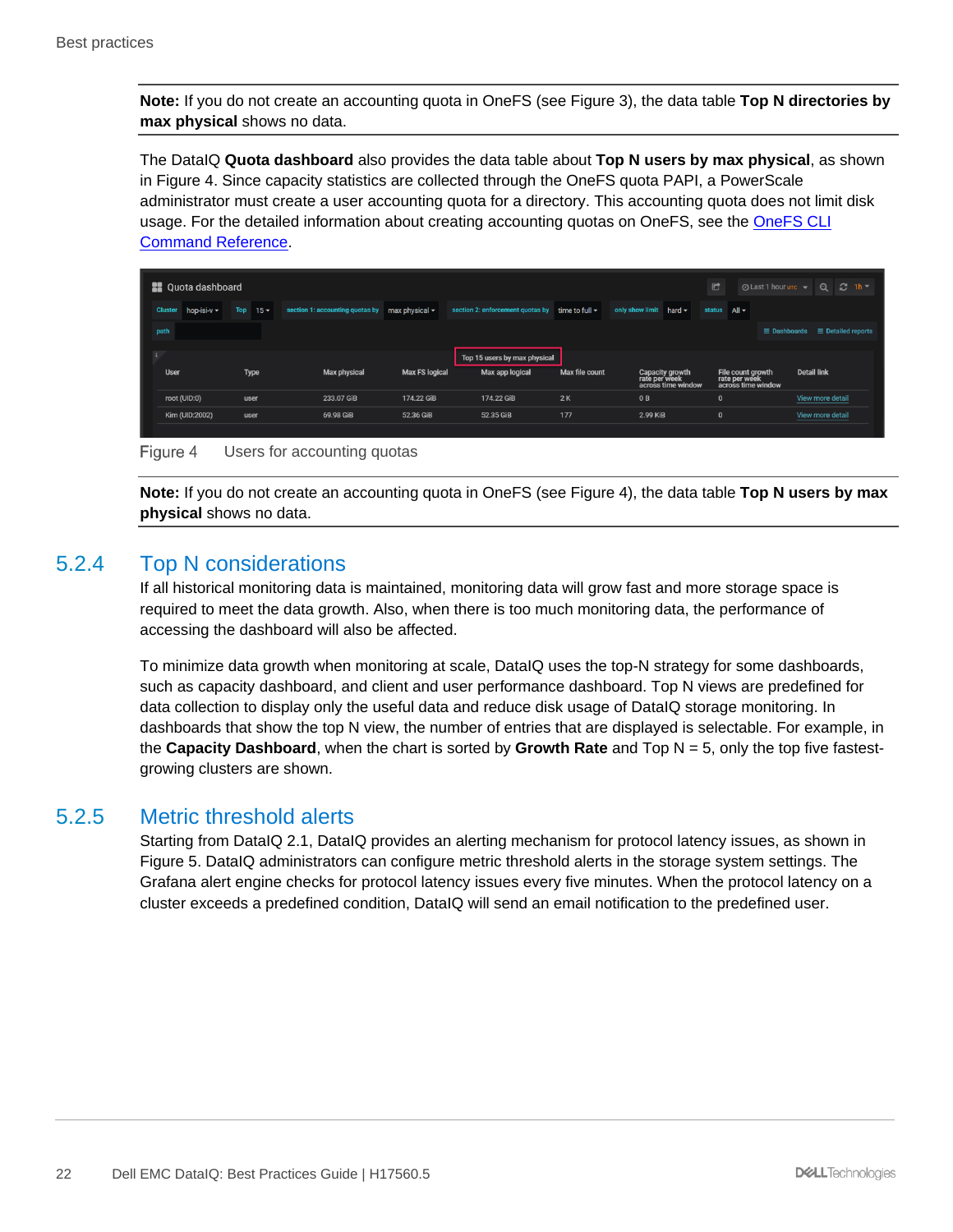#### Best practices



<span id="page-22-0"></span>**Note**: DataIQ 2.1 only supports protocol latency alerts.

The general considerations for metric threshold alerts are as follows:

• We recommend configuring and enabling the NTP service on both DataIQ host and all clusters. When any cluster is delayed by five minutes from the DataIQ host, DataIQ blocks the protocol latency alerts. The following error message is triggered on the DataIQ UI.

```
DataIQ has detected a mismatch between the system time on the cluster 
192.168.0.1 and the system time in DataIQ.
Please review the NTP settings for both the cluster and DataIQ and try 
again
```
• We recommend configuring more CPU resources for DataIQ host when the number of clients is close to the maximum number of alert rules of 70000. When the number of clients exceeds the maximum number of alert rules of 70000, DataIQ will block the protocol latency alerts. The following error message is triggered on the DataIQ UI.

```
The input number of clients exceeds the maximum alert rule sum of 70000
(70001/70000).
Please reduce the number of clients.
For more information on alert rule limits, please see the DataIQ Admin
Guide.
```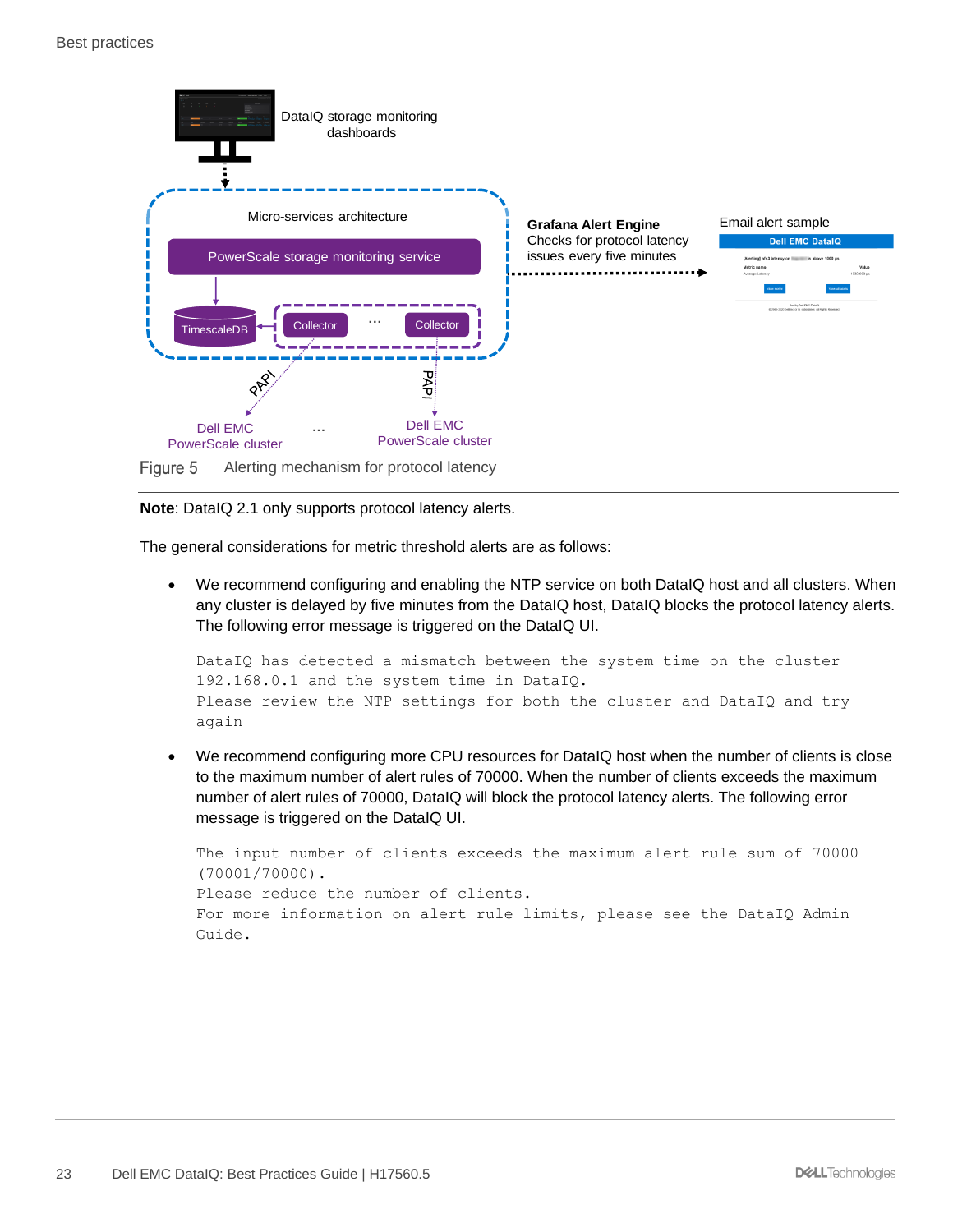• Instead of cross joining all clusters with all protocols for all specified clients, we recommend specifying both the cluster list and the protocol list to meet the requirements. The following is an example.

```
protocol_latency:
- client: [192.168.0.1, 192.168.0.2]
   cluster: cluster-1-name
  protocol: [nfs3, nfs4, smb1, smb2]
   condition:
     above: 1000
```
• Alert rule changes do not physically delete the rule from the backend of the system. When the system reaches the maximum system limit, please call Dell support to delete the alert rule.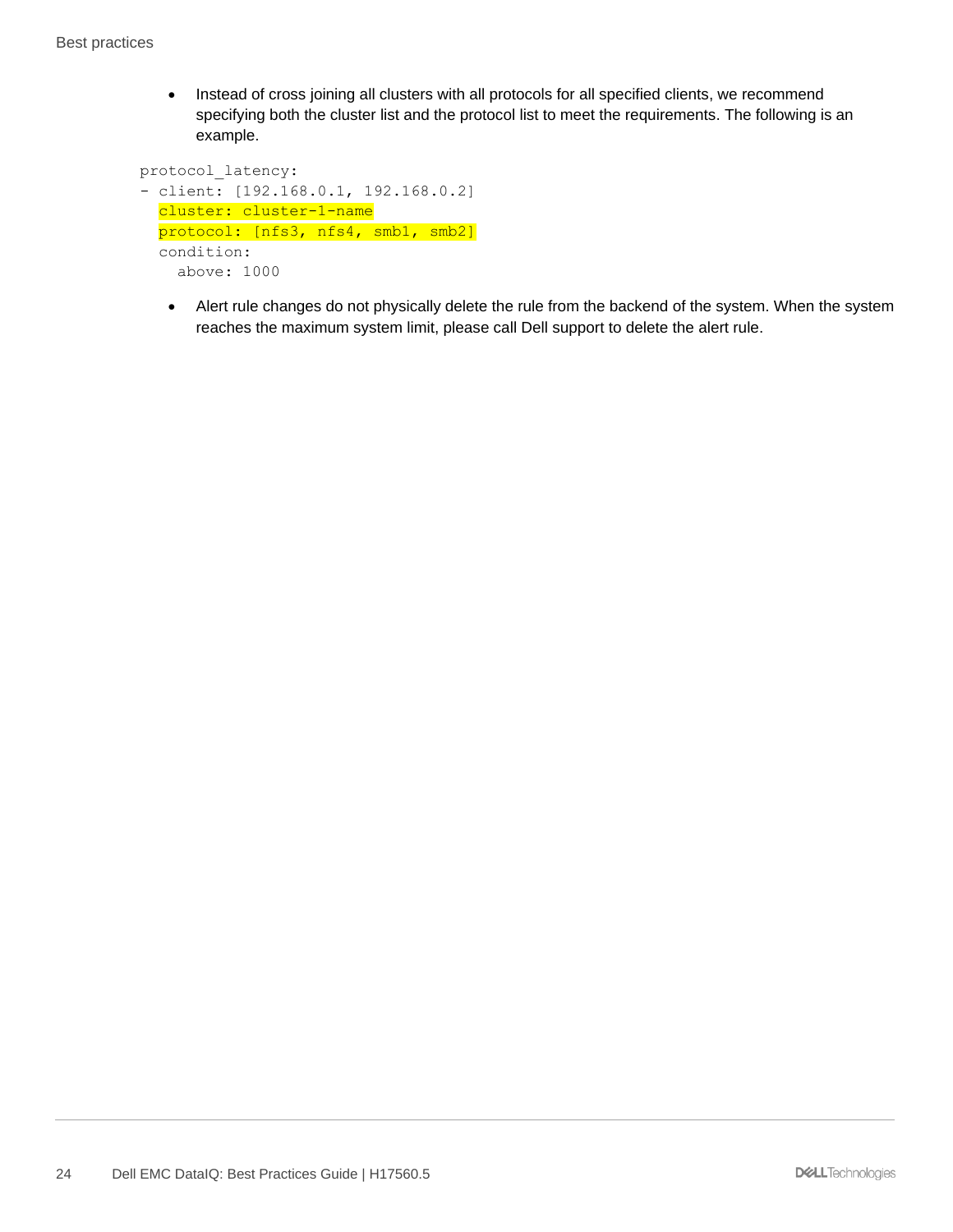# <span id="page-24-0"></span>6 Backup and restore

DataIQ provides a command-line utility for backup and restore. This feature can protect against data loss when DataIQ is unavailable, covering events such as a system crash, upgrade failure, or hardware damage.

**Note:** For detailed information about how to backup and restore DataIQ, see the DataIQ Admin Guide.

There are three kinds of data involved when a backup is triggered.

- **System configuration data**: This includes the configurations on DataIQ, such as volumes for scanning or clusters for monitoring. The system-configuration data backup is stored in the userdefined path in the backup command line.
- **RocksDB and LuceneDB data**: This is used for data management. The default backup path is /mnt/ssd/data/claritynow/ssd/backup.
- **TimescaleDB data**: This is used for storage monitoring. The default backup path is /opt/dataiq/backup/timescale.

**Note:** The data management service shuts down for one or two minutes when a backup is triggered. It returns online automatically.

These backups require additional space for each backup, and the backup file appends the new delta for each incremental backup. We recommended planning for backup directories to be mounted from low-cost storage and independent network locations. RocksDB, LuceneDB, and TimescaleDB backups can be moved manually to the low-cost storage to free up the primary storage space. The advantages are as follows:

- DataIQ administrators can use the backup stored in the low-cost storage to restore DataIQ if the primary storage is unavailable.
- The space requirement for backups could be large over time. It is ideal to store backups in cheaper and most cost-effective storage.

**Note:** Before restoring DataIQ, DataIQ administrators must copy RocksDB and TimescaleDB backups to their default backup directories. Otherwise, volumes must be rescanned and there will be no historical statistics for the monitored clusters. After restoring DataIQ, the plug-in configuration file is restored, but DataIQ administrators must install the plug-in.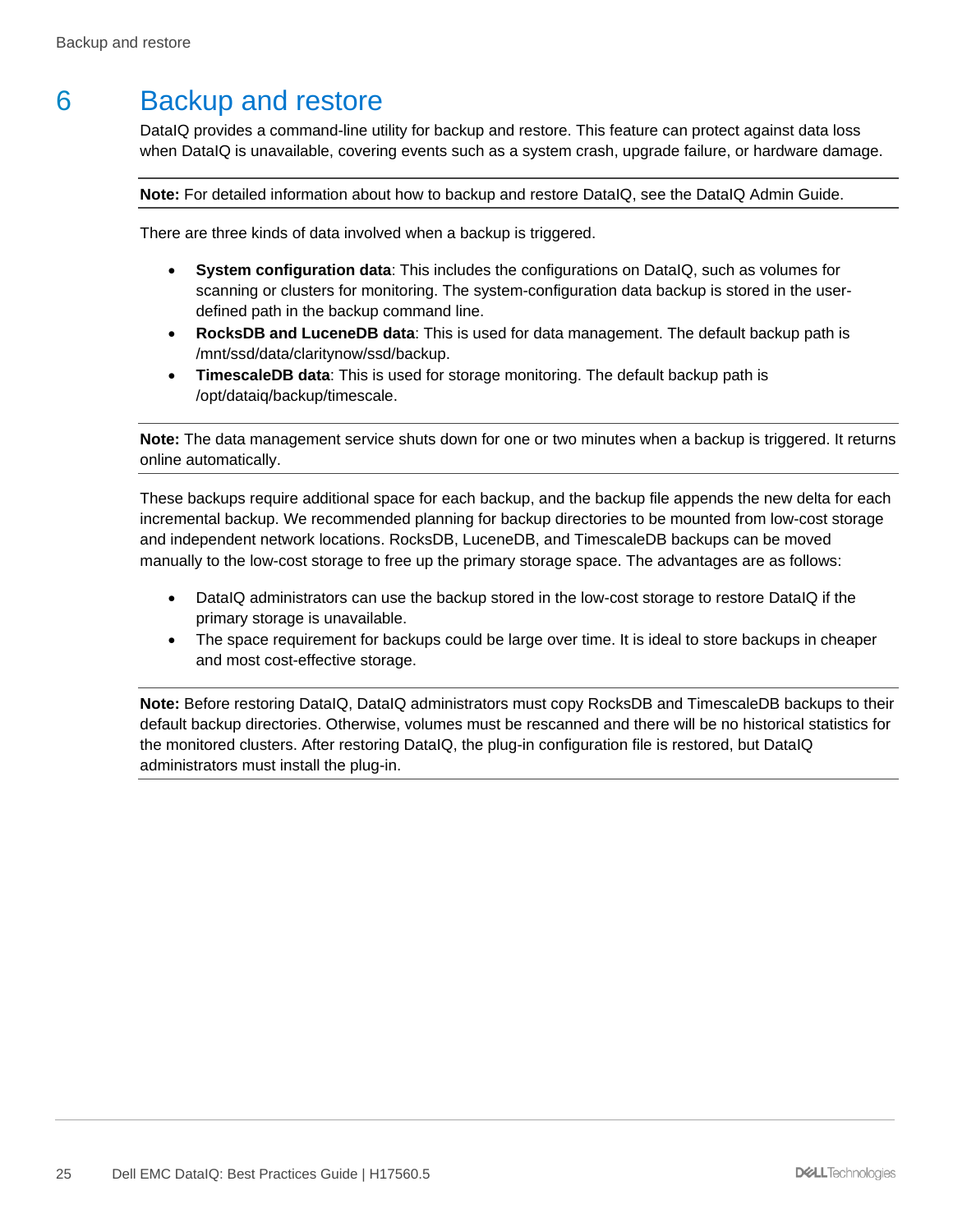# <span id="page-25-0"></span>7 Troubleshooting and logs

This section describes DataIQ troubleshooting methodologies including pods status and logs.

### <span id="page-25-1"></span>7.1 Pods status

To check the pods status on DataIQ host, use the following command-line utility:

```
[root@dataiq ~]# dataiq status
[root@dataiq ~]# kubectl get pods -A
```
### <span id="page-25-2"></span>7.2 Logs

Check the log files if needed. The locations of logs are as follows:

- DataIQ installation log: /opt/dataiq/install/playbook.log
- DataIQ data management logs: /opt/dataiq/maunakea/claritynow/log/
- DataIQ storage monitoring logs: /var/log/dataiq/collector.log/
- DataIQ more logs: /var/log/dataiq/
- DataIQ pod logs: use the command: [root@dataiq ~]# kubectl -n dataiq logs keycloak-0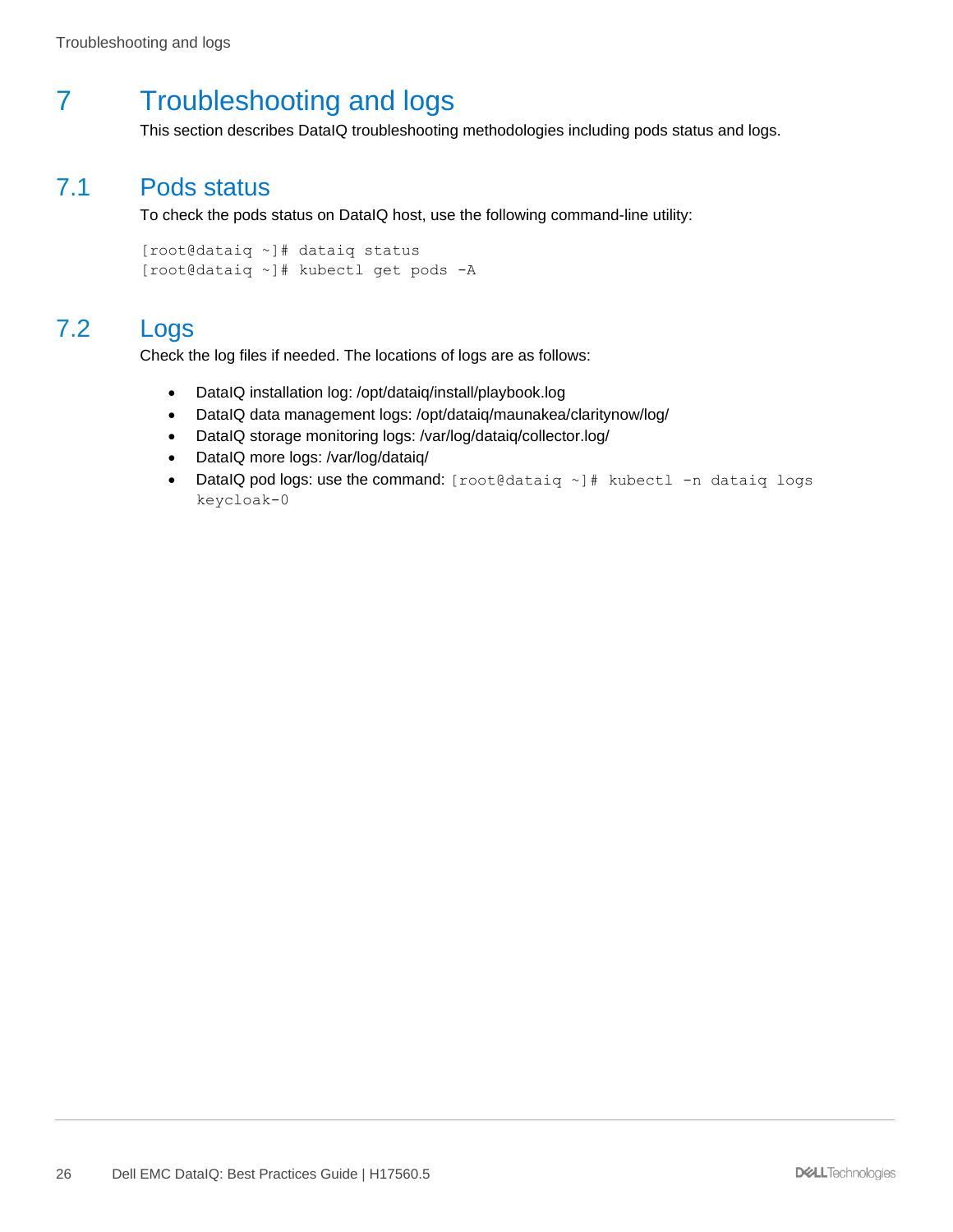# <span id="page-26-0"></span>A Configuration examples

# <span id="page-26-1"></span>A.1 Data Mover plug-in

The internal Data Mover Worker may be installed on the DataIQ server for test purposes (this is the single Data Mover Worker pod that exists on the DataIQ host, post-install of the Data Mover tarball). However, the best practice is to install external Data Mover Workers on separate dedicated VM or physical Data Mover Worker Node(s) to isolate data I/O traffic from the CPU-intensive database work that the DataIQ server performs. It is still necessary to install the Data Mover plug-in on the DataIQ server first so that the service is running and available for external Data Mover Worker Node call-ins.

To install the Data Move plug-in, the Data Mover installer tarball must be extracted and installed on the DataIQ server.

- 1. Upload **data-mover-<xxx>-installer.tar.gz** to /root on the DataIQ server.
- 2. Run the following commands:

```
tar -zxvf data-mover-<xxx>-installer.tar.gz
cd /root/data-mover-<xxx>
python data_mover.py install
```
The following instructions describe installing the Data Mover Workers on separate external Data Mover Worker Nodes. The RPM bundle is only for the external Data Mover Worker Nodes that are intended to improve performance of Data Mover transfers.

- 1. Install the standard CentOS 7.6 Linux distribution (CentOS 8 is not supported).
- 2. Pull down the file **data\_mover\_workers-<xxx>.x86\_64.rpm**.
- 3. Upload the **data\_mover\_workers-<xxx>.x86\_64.rpm** to /root/ on the Data Mover Worker Node.
- 4. Depending on your CentOS build, you may need to add python setup tools and a few other packages.

```
yum install python-setuptools
yum install epel-release
Or
yum install python-pip
pip --version
pip install --upgrade pip
pip install python-setuptools
pip install python-dateutil
```
5. Run **rpm -Uh data\_mover\_workers-<xxx>.x86\_64.rpm**.

External Data Mover Workers require configuration by editing the config text files. Use caution to maintain the YAML format that is in the provided in the config file workers.cfg.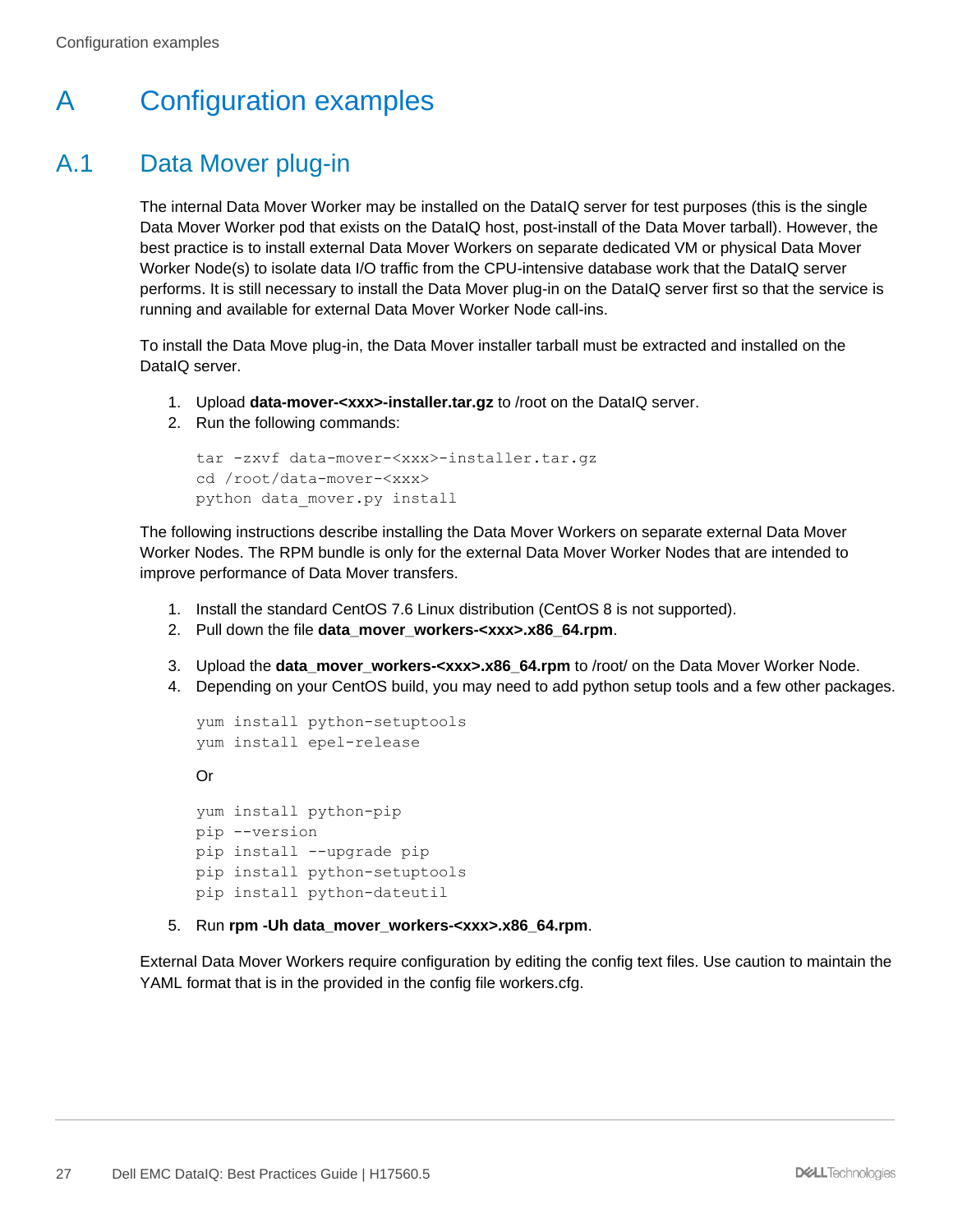The configuration file is in the **/usr/local/data\_mover\_workers/etc/workers.cfg**. Run the following command:

cd /usr/local/data\_mover\_workers/etc vi workers.cfg

Uncomment lines by removing the leading **#** of the lines that start with:

- data\_mover\_host
- data mover port
- data\_mover\_password
- vol\_attributes (and indented lines below it)
- S3 buckets and indented lines below it (if using S3 buckets)

Note the following points:

- The data\_mover\_host must have the IP of the DataIQ instance.
- The data mover port must be 443.
- The data\_mover\_password must be the password that appears in the configuration in the **Edit configuration** area of the Data Mover plug-in.
- The local mount points for transfer volumes must be listed under vol\_attributes.
- The allow preallocation, ignore attributes, and min remaining space values can be overridden by submitting updates to the configuration in the UI. The mount\_point will not be overridden.
- For mounting multiple volumes, it is required to have only one **vol attributes** heading, for example:

```
vol attributes:
    "/Isilon-prod":
        "mount_point": "/ProdVolume"
    "/Isilon-dev":
        "mount_point": "/DevVolume"
    "/Isilon-SMB":
        "mount_point": "/Marketing"
       "ignore attributes": True
```
**Note**: For SMB or CIFS mount points, the **ignore\_attributes: True** must be uncommented for correct data movement operation.

**Note**: Change data mover password to the same password that the Data Mover config file, within DataIQ, is using. The password within DataIQ can be modified using the Data Mover plug-in **Edit** option on the DataIQ server as shown in the following screen.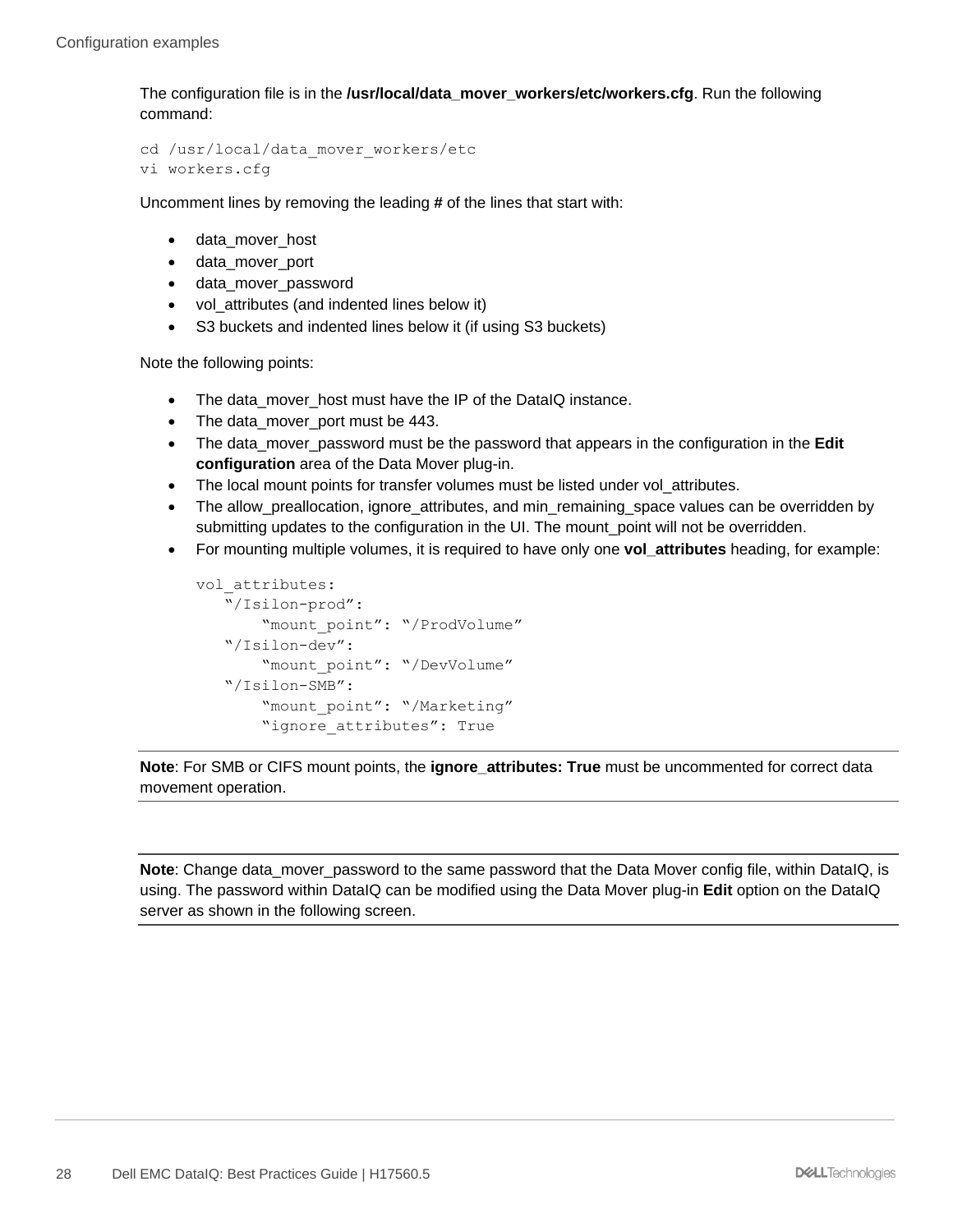| <b>Data management configuration</b> | Search volumes    | $\alpha$                       | 1 volumes       |  |
|--------------------------------------|-------------------|--------------------------------|-----------------|--|
| Licensing                            | <b>NFSisiz</b>    |                                | Edit            |  |
| About                                |                   |                                |                 |  |
|                                      | Add new volume    | Create new scan group <b>O</b> | Volume defaults |  |
|                                      |                   |                                |                 |  |
|                                      | S3 endpoints      |                                |                 |  |
|                                      | <b>Amazon S3</b>  |                                | View            |  |
|                                      | Add new endpoint  |                                |                 |  |
|                                      |                   |                                |                 |  |
|                                      | Plugins           |                                |                 |  |
|                                      | <b>Data Mover</b> | Enabled                        | ÷               |  |
|                                      |                   |                                |                 |  |

Scroll down to the **password** section and replace **CustomizeMe** with the same password in the external Data Mover Worker Node(s). However, for the purposes of this document, leave the password as **CustomizeMe**. Altering the password works already. They just need to make sure the password in the main DataIQ Data Mover config matches the password in the external Data Mover Worker Nodes.

The **Volumes** definitions on the external Data Mover Worker Node must be copied into the Volumes definitions on the DataIQ server. Syntax is important.

Note the following commands regarding the data\_mover\_workers service:

- Anytime you alter the configuration file, you must run the command **systemctl restart data\_mover\_workers.**
- To see the status of the data\_mover\_workers service, run **systemctl status data\_mover\_workers**.
- To stop the data\_mover\_workers service, run **systemctl stop data\_mover\_workers**.
- To start the data\_mover\_workers service after it has been stopped, run: **systemctl start data\_mover\_workers**.

Mount your file systems (NFS, SMB) on both the DataIQ server host and on the Data Mover Worker node giving them identical volume names and identical mount points. Note that it is best to keep the mount instructions in the file, /etc/fstab, so the external Data Mover Worker Node(s) will remount the volumes upon restart.

| hop-isi-z.solarch.lab.emc.com:/ISOs 161T 132T 28T 83% /mnt/NFSisiz |  |  |                                 |
|--------------------------------------------------------------------|--|--|---------------------------------|
| //10.246.156.183/Data                                              |  |  | 597G 377G 221G 64%/mnt/testCIFS |
| hop-isi-x.solarch.lab.emc.com:/ifs 108T 20T 85T 20%/mnt/NFSisix    |  |  |                                 |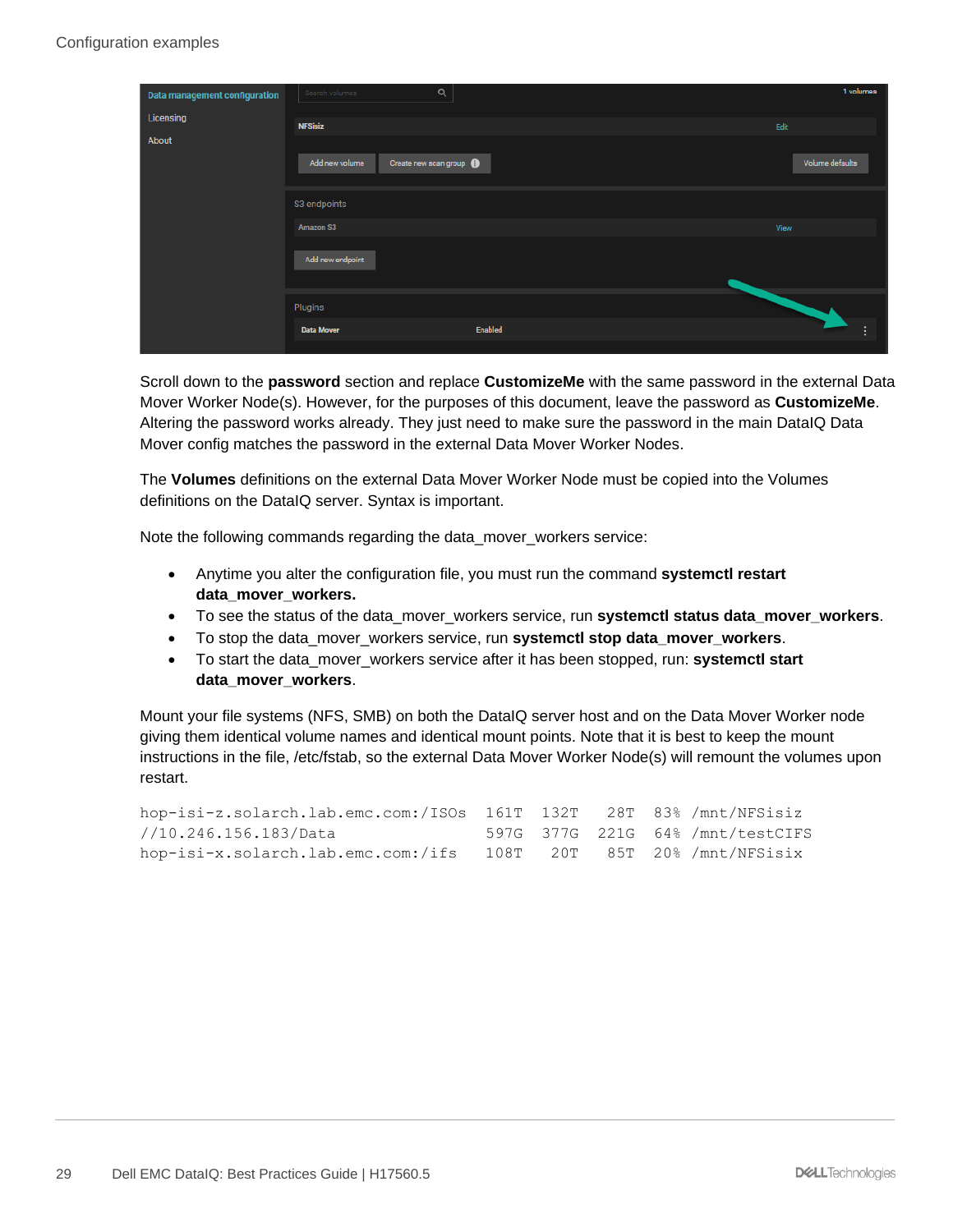# <span id="page-29-0"></span>A.2 Root volume expansion (OVA) using logical volumes

### <span id="page-29-1"></span>A.2.1 Option A: single VMDK method

Use this option if you have deployed the OVA and expanded the original "Hard disk 1" in the Virtual Machine Settings (Edit Settings of the VM from within vCenter).

1. List the current size of centos-root partition. The default OVA **Hard disk 1** size is 80 GB.

| $[root@dataiq \sim]$ # df -h |       | qrep -v var |      |       |                            |
|------------------------------|-------|-------------|------|-------|----------------------------|
| Filesystem                   | Size  |             |      |       | Used Avail Use% Mounted on |
| devtmpfs                     | 32G   | 0           | 32G  |       | $0\%$ /dev                 |
| tmpfs                        | 32G   | 0           | 32G  |       | $0\%$ /dev/shm             |
| tmpfs                        | 32G   | 8.8M        | 32G  |       | $1\%$ /run                 |
| tmpfs                        | 32G   | 0           | 32G  |       | 0% /sys/fs/cqroup          |
| /dev/mapper/centos-root      | 50G   | 6.1G        | 44G  | 13% / |                            |
| /dev/sda1                    | 1014M | 191M        | 824M |       | $19%$ /boot                |
| tmpfs                        | 6.3G  | 0           | 6.3G |       | 0% /run/user/0             |
| [root@dataiq ~]#             |       |             |      |       |                            |

2. List the SCSI devices available. The /dev/sda location maps to **Hard disk 1** in the VM settings.

```
[root@dataiq ~]# lsscsi
[0:0:0:0] disk VMware Virtual disk 1.0 /dev/sda
[1:0:0:0] cd/dvd NECVMWar VMware IDE CDR00 1.00 /dev/sr0
[root@dataiq ~]#
```
3. View the current partitions on **Hard disk 1**. By default, there should only be two partitions unless it has already been expanded.

```
[root@dataiq ~]# parted -s /dev/sda print
Model: VMware Virtual disk (scsi)
Disk /dev/sda: 172GB
Sector size (logical/physical): 512B/512B
Partition Table: msdos
Disk Flags:
Number Start End Size Type File system Flags
 1 1049kB 1075MB 1074MB primary xfs boot
2 1075MB 85.9GB 84.8GB primary lvm
```

```
[root@dataiq ~]#
```
- 4. Create a new partition according to the following steps and commands:
	- a. Run fdisk to create a new partition from the extra space.
	- b. Enter **m** to list the menu,
	- c. Enter **n** to create a new partition,
	- d. Enter **p** to create a primary partition.
	- e. Press **Enter** three times to accept the default values.
	- f. Enter **w** to write or save the partition.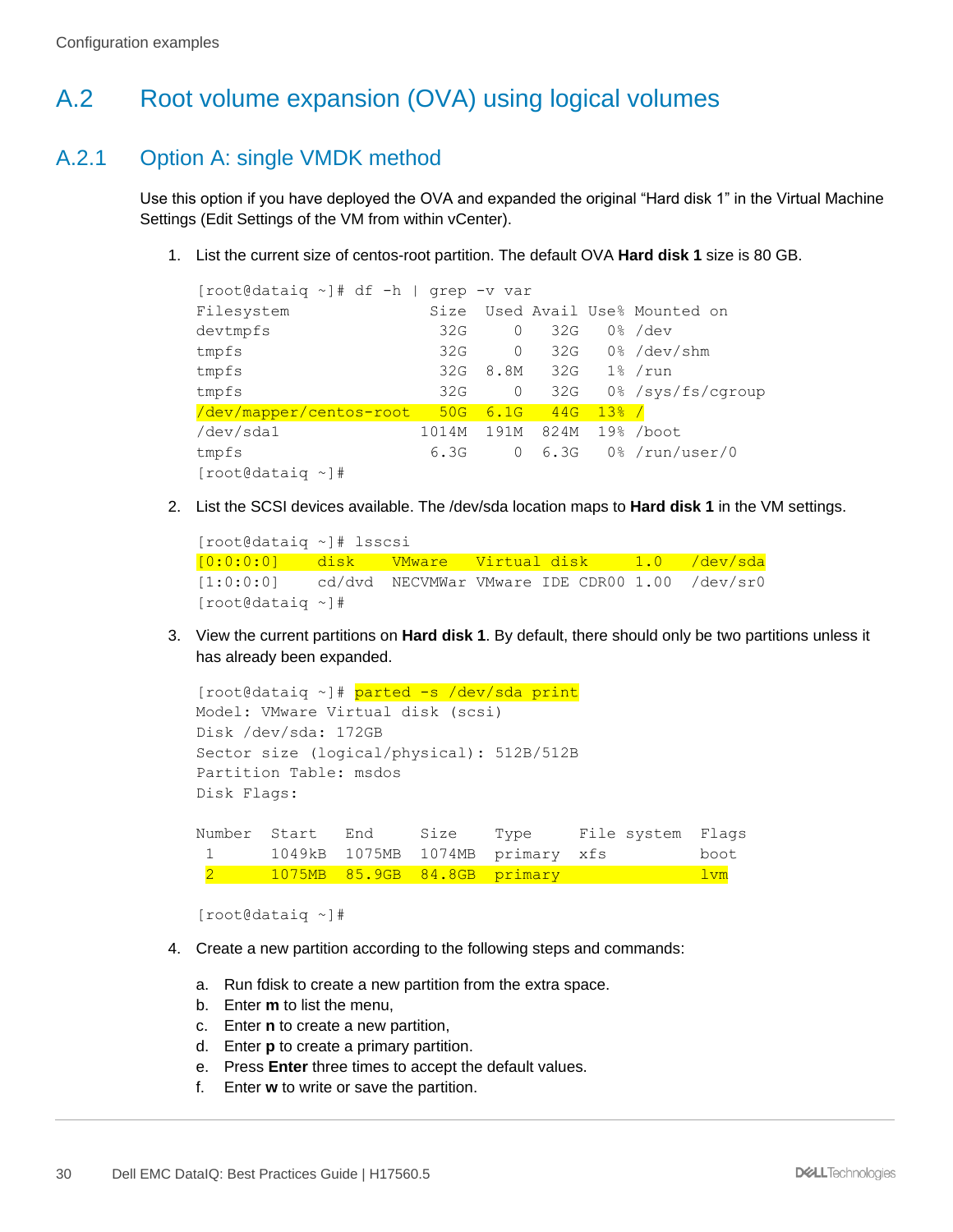```
[root@dataiq ~]# fdisk /dev/sda
Welcome to fdisk (util-linux 2.23.2).
Changes will remain in memory only, until you decide to write them.
Be careful before using the write command.
Command (m for help): m
Command action
    a toggle a bootable flag
    b edit bsd disklabel
    c toggle the dos compatibility flag
    d delete a partition
    g create a new empty GPT partition table
    G create an IRIX (SGI) partition table
    l list known partition types
    m print this menu
    n add a new partition
    o create a new empty DOS partition table
    p print the partition table
    q quit without saving changes
    s create a new empty Sun disklabel
    t change a partition's system id
    u change display/entry units
    v verify the partition table
    w write table to disk and exit
    x extra functionality (experts only)
Command (m for help): n
Partition type:
    p primary (2 primary, 0 extended, 2 free)
    e extended
Select (default p): p
Partition number (3, 4, default 3):
First sector (167772160-335544319, default 167772160):
Using default value 167772160
Last sector, +sectors or +size{K,M,G} (167772160-335544319, default 
335544319):
Using default value 335544319
Partition 3 of type Linux and of size 80 GiB is set
```
Optional step in fdisk:

```
Command (m for help): t
Partition number (1-3, default 3):
Hex code (type L to list all codes): 8e
Changed type of partition 'Linux' to 'Linux LVM'
```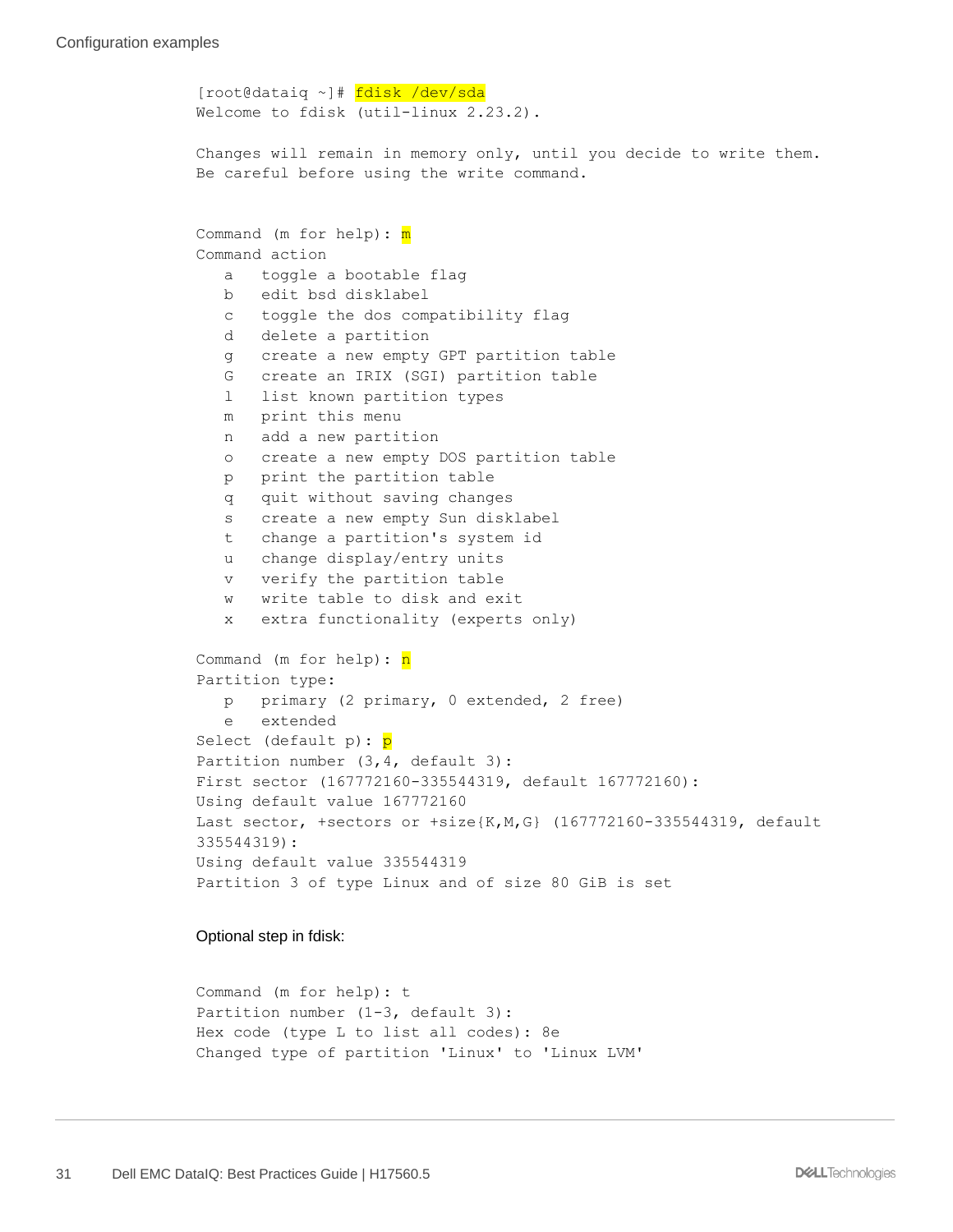Final step in fdisk:

```
Command (m for help): wThe partition table has been altered!
Calling ioctl() to re-read partition table.
WARNING: Re-reading the partition table failed with error 16: Device or 
resource busy.
The kernel still uses the old table. The new table will be used at
the next reboot or after you run partprobe(8) or kpartx(8)
Syncing disks.
[root@dataiq ~]#
```
5. List the new partition that was created with the previous command. By default, it should have created /dev/sda3 unless you have already expanded it previously.

```
[root@dataiq ~]# fdisk -l
Disk /dev/sda: 171.8 GB, 171798691840 bytes, 335544320 sectors
Units = sectors of 1 * 512 = 512 bytes
Sector size (logical/physical): 512 bytes / 512 bytes
I/O size (minimum/optimal): 512 bytes / 512 bytes
Disk label type: dos
Disk identifier: 0x000d0538
   Device Boot Start End Blocks Id System
```

| /dev/sda1 | 2048    | 2099199             | 1048576 83 Linux |                       |
|-----------|---------|---------------------|------------------|-----------------------|
| /dev/sda2 | 2099200 | 167772159           |                  | 82836480 8e Linux LVM |
| /dev/sda3 |         | 167772160 335544319 | 83886080         | <u>. 8e Tinux IVM</u> |

```
Disk /dev/mapper/centos-root: 53.7 GB, 53687091200 bytes, 104857600 
sectors
Units = sectors of 1 * 512 = 512 bytes
Sector size (logical/physical): 512 bytes / 512 bytes
I/O size (minimum/optimal): 512 bytes / 512 bytes
```

```
Disk /dev/mapper/centos-swap: 4160 MB, 4160749568 bytes, 8126464 sectors
Units = sectors of 1 * 512 = 512 bytes
Sector size (logical/physical): 512 bytes / 512 bytes
I/O size (minimum/optimal): 512 bytes / 512 bytes
```

```
[root@dataiq ~]#
```
6. Display your logical volumes (LV) so you can identify which one is the centos root partition.

```
[root@dataiq ~]# lvdisplay
  --- Logical volume ---
 LV Path /dev/centos/swap
 LV Name swap
```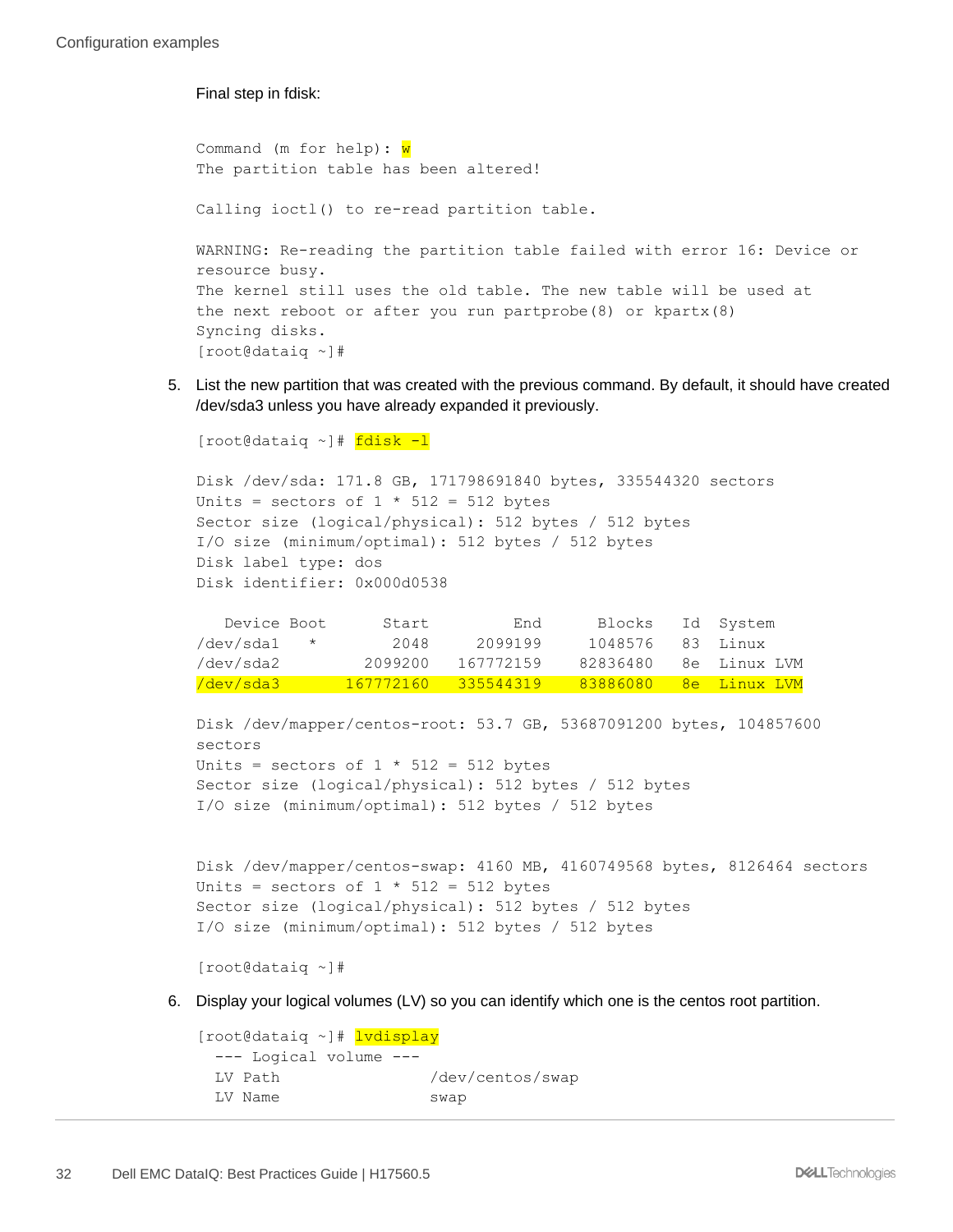```
VG Name centos
  LV UUID cbH54l-6be9-tRPF-aAM9-0V3g-Bg0k-JZujJf
 LV Write Access read/write
  LV Creation host, time localhost, 2020-06-18 10:51:39 +0000
  LV Status available
  # open 2
  LV Size <3.88 GiB
  Current LE 992
 Segments 1
  Allocation inherit
  Read ahead sectors auto
 - currently set to 8192
  Block device 253:1
  --- Logical volume ---
 LV Path /dev/centos/root
 LV Name root
 VG Name centos
  LV UUID 0TFal4-5Vei-Y7Pf-p8Ea-Ky8e-QtrI-ZzF9I0
 LV Write Access read/write
  LV Creation host, time localhost, 2020-06-18 10:51:40 +0000
  LV Status available
  # open 1
  LV Size 50.00 GiB
 Current LE 12800
 Segments 1
  Allocation inherit
 Read ahead sectors auto
- currently set to 8192
  Block device 253:0
```
[root@dataiq ~]#

7. Update your partition table in memory so it is aware of the new partition that you created.

```
[root@dataiq ~]# partx -u /dev/sda
[root@dataiq ~]#
```
8. Create a new physical volume from the partition that you created (use /dev/sda3 if fdisk created /dev/sda3). Run **fdisk -l** to review your list of partitions.

```
[root@dataiq ~]# pvcreate /dev/sda3
  Physical volume "/dev/sda3" successfully created.
[root@dataiq ~]#
```
9. Extend your existing centos volume group with the physical volume you created (use /dev/sda3 if fdisk created /dev/sda3). This adds the new partition to the existing volume group which holds the original partition.

```
[root@dataiq ~]# vgextend centos /dev/sda3
  Volume group "centos" successfully extended
[root@dataiq ~]#
```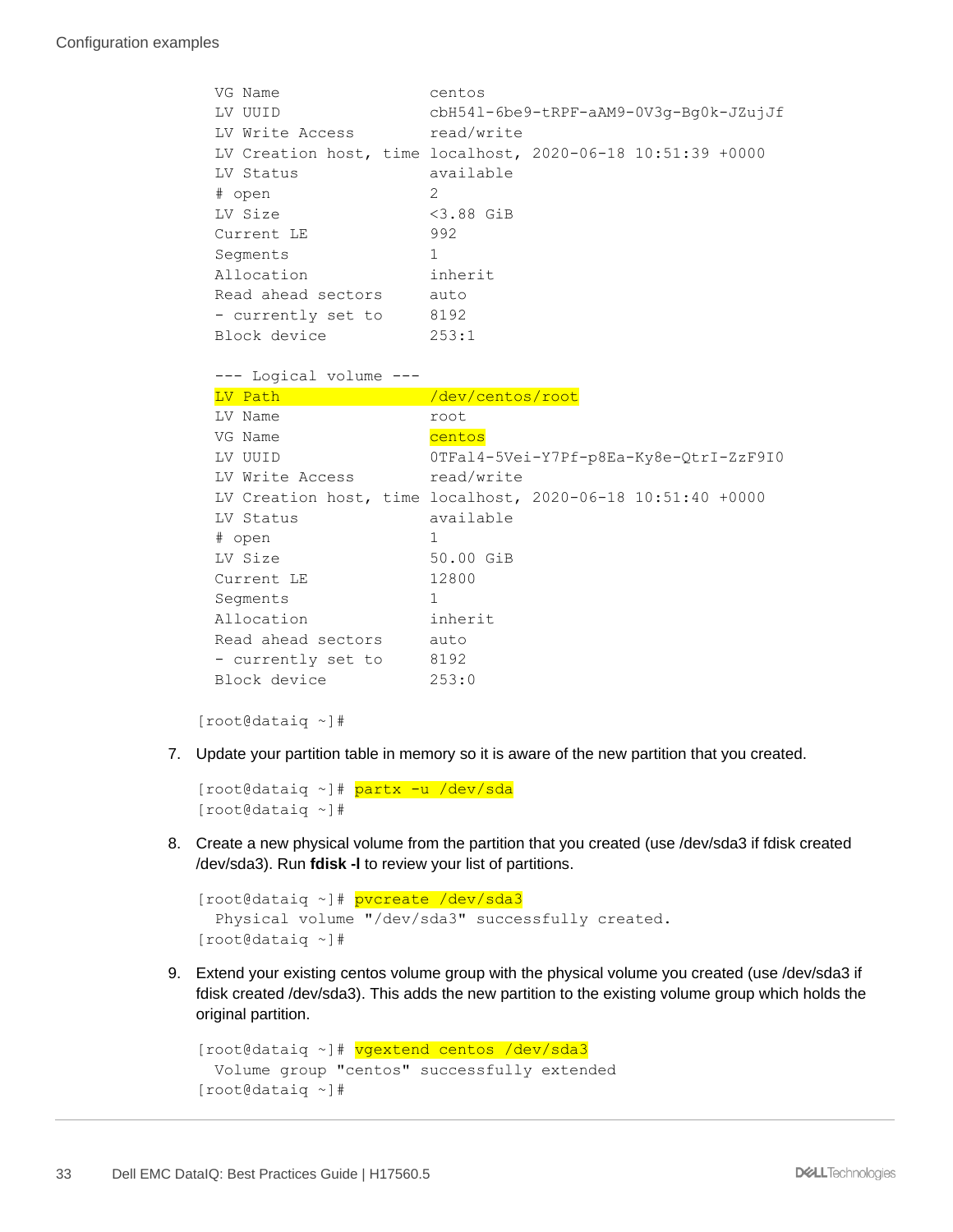10. Extend the logical volume with the extra space that was added to the volume group.

```
[root@dataiq ~]# lvextend -l +100%FREE /dev/centos/root
  Size of logical volume centos/root changed from 50.00 GiB (12800 
extents) to \langle 155.12 GiB (39710 extents).
  Logical volume centos/root successfully resized.
[root@dataiq ~]#
```
11. Grow the root file system.

```
[root@dataiq ~]# xfs_growfs /dev/centos/root
meta-data=/dev/mapper/centos-root isize=512 agcount=4, agsize=3276800 
blks
       = sectsz=512 attr=2, projid32bit=1
      = crc=1 finobt=0 spinodes=0
data = bsize=4096 blocks=13107200, imaxpct=25
       = sunit=0 swidth=0 blks
naming =version 2 bsize=4096 ascii-ci=0 ftype=1
log =internal bsize=4096 blocks=6400, version=2
                       sectsz=512 sunit=0 blks, lazy-count=1
realtime =none extsz=4096 blocks=0, rtextents=0
data blocks changed from 13107200 to 40663040
[root@dataiq ~]#
```
12. List the file systems and verify that the size is now increased.

| df<br>$-h$<br>$[root@dataiq \sim]$ # | grep  | <u>-v var</u> |      |                  |                            |
|--------------------------------------|-------|---------------|------|------------------|----------------------------|
| Filesystem                           | Size  |               |      |                  | Used Avail Use% Mounted on |
| devtmpfs                             | 32G   | 0             | 32G  |                  | $0\%$ /dev                 |
| tmpfs                                | 32G   | 0             | 32G  |                  | $0\%$ /dev/shm             |
| tmpfs                                | 32G   | 8.8M          | 32G  |                  | $1\%$ /run                 |
| tmpfs                                | 32G   | 0             | 32G  |                  | 0% /sys/fs/cgroup          |
| /dev/mapper/centos-root              | 156G  | 6.1G          | 149G | $4\frac{6}{6}$ / |                            |
| /dev/sda1                            | 1014M | 191M          | 824M | 19%              | /boot                      |
| tmpfs                                | 6.3G  | 0             | 6.3G |                  | $0\frac{1}{6}$ /run/user/0 |
| $[root@dataiq \sim]$ #               |       |               |      |                  |                            |

### <span id="page-33-0"></span>A.2.2 Option B: multiple-VMDK method

Use this option if you have added a second **Hard disk 2** in your virtual-machine settings. Also, you want to expand the root operating system using the second hard disk (edit the settings for the VM in vCenter).

1. List current size of centos-root partition. The default OVA of **Hard disk 1** is 80 GB and the centos-root partition size is 50 GB.

| [root@dataiq ~]# df -h   grep -v var |  |     |                     |              |                                 |
|--------------------------------------|--|-----|---------------------|--------------|---------------------------------|
| Filesystem                           |  |     |                     |              | Size Used Avail Use% Mounted on |
| devtmpfs                             |  | 32G |                     | 0 32G 0%/dev |                                 |
| tmpfs                                |  | 32G |                     |              | 0 32G 0%/dev/shm                |
| tmpfs                                |  |     | 32G 8.8M 32G 1%/run |              |                                 |
| tmpfs                                |  | 32G |                     |              | 0 32G 0%/sys/fs/cqroup          |
|                                      |  |     |                     |              |                                 |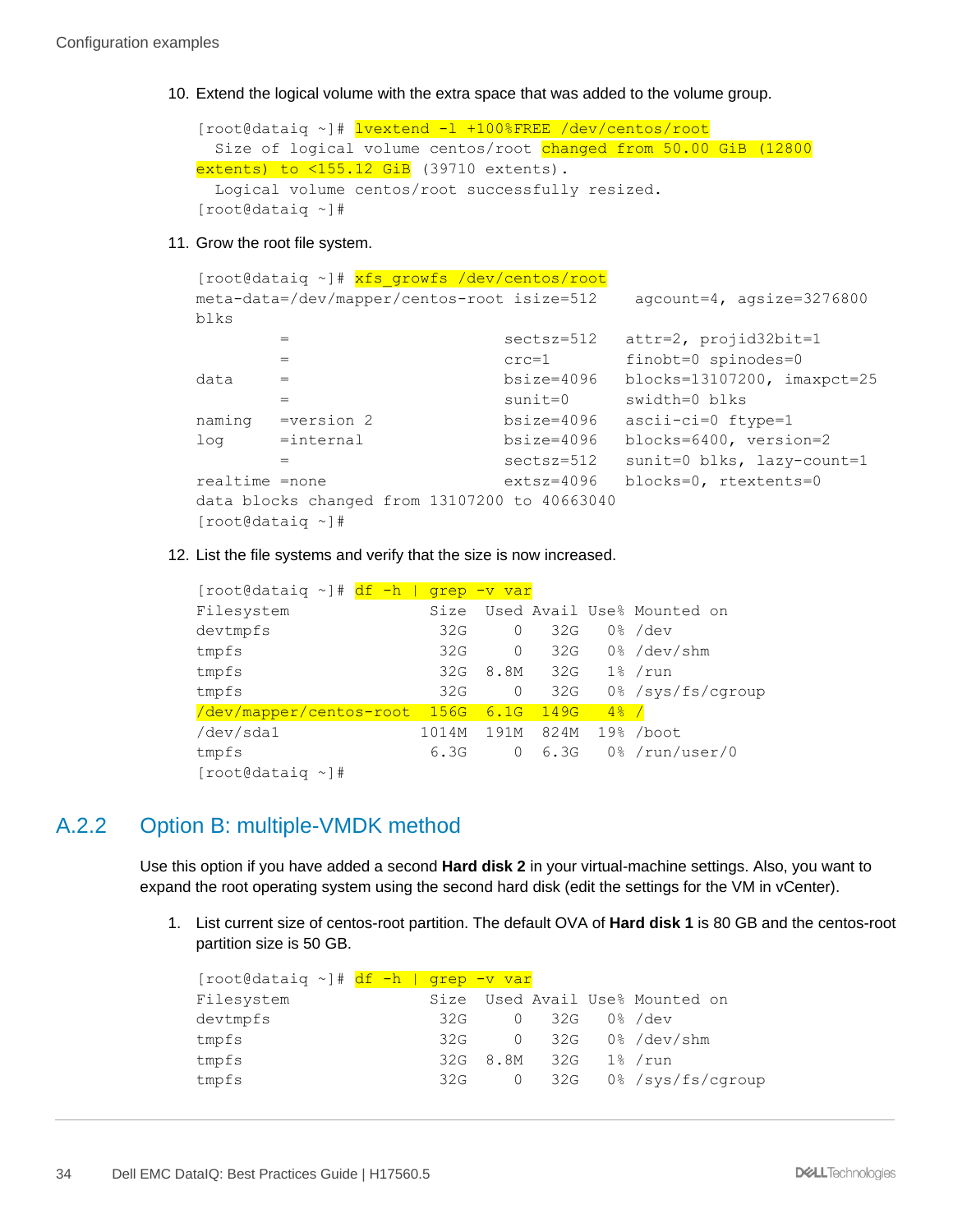#### Configuration examples

/dev/mapper/centos-root 50G 6.1G 44G 13% / /dev/sda1 1014M 191M 824M 19% /boot tmpfs 6.3G 0 6.3G 0% /run/user/0 [root@dataiq ~]#

2. List the SCSI devices available. The /dev/sda location maps to **Hard disk 1** in the VM settings and /dev/sdb maps to **Hard disk 2** in the VM settings.

| [root@dataiq ~]# lsscsi            |      |                     |              |                                                |                |
|------------------------------------|------|---------------------|--------------|------------------------------------------------|----------------|
| [0:0:0:0]                          | disk | VMware              | Virtual disk |                                                | $1.0$ /dev/sda |
| [0:0:1:0] disk VMware Virtual-disk |      |                     |              |                                                | 1.0 /dev/sdb   |
| [0:0:2:0]                          | disk | VMware Virtual disk |              |                                                | 1.0 /dev/sdc   |
| [1:0:0:0]                          |      |                     |              | cd/dvd NECVMWar VMware IDE CDR00 1.00 /dev/sr0 |                |
| $[root@dataiq \sim]$ #             |      |                     |              |                                                |                |

3. View the current partitions on **Hard disk 2**. By default, there should be an **unrecognized disk** label because no partitions have been created yet.

```
[root@dataiq ~]# parted -s /dev/sdb print
Error: /dev/sdb: unrecognised disk label
Model: VMware Virtual disk (scsi)
Disk /dev/sdb: 107GB
Sector size (logical/physical): 512B/512B
Partition Table: unknown
Disk Flags:
[root@dataiq ~]#
```
4. Display the logical volumes to identify which one is the centos root partition.

```
[root@dataiq ~]# lvdisplay
  --- Logical volume ---
 LV Path /dev/centos/swap
 LV Name swap
 VG Name centos
  LV UUID cbH54l-6be9-tRPF-aAM9-0V3g-Bg0k-JZujJf
  LV Write Access read/write
  LV Creation host, time localhost, 2020-06-18 10:51:39 +0000
  LV Status available
  # open 2
  LV Size <3.88 GiB
  Current LE 992
 Segments 1
  Allocation inherit
  Read ahead sectors auto
 - currently set to 8192
  Block device 253:1
  --- Logical volume ---
 LV Path //dev/centos/root
 LV Name root
  VG Name centos
```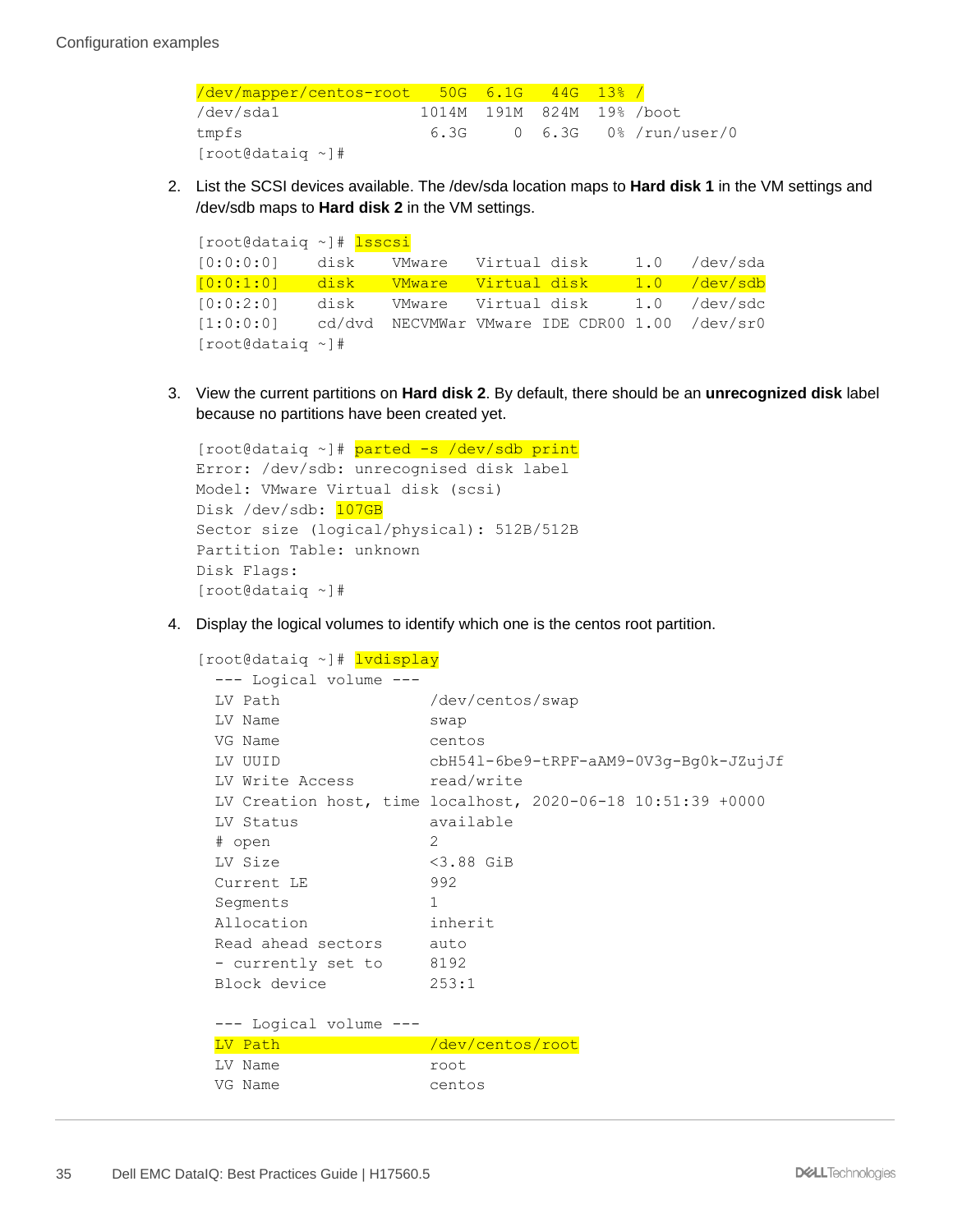```
 LV UUID 0TFal4-5Vei-Y7Pf-p8Ea-Ky8e-QtrI-ZzF9I0
    LV Write Access read/write
     LV Creation host, time localhost, 2020-06-18 10:51:40 +0000
     LV Status available
     # open 1
LV Size 50.00 GiB
 Current LE 12800
Segments 1
 Allocation inherit
 Read ahead sectors auto
- currently set to 8192
Block device 253:0
```
[root@dataiq ~]#

5. Create a new physical volume from the /dev/sdb scsi device.

```
[root@dataiq ~]# pvcreate /dev/sdb
  Physical volume "/dev/sdb" successfully created.
[root@dataiq ~]#
```
6. Extend the existing centos volume group with the physical volume that you created.

```
[root@dataiq ~]# vgextend centos /dev/sdb
  Volume group "centos" successfully extended
[root@dataiq ~]#
```
7. Extend the logical volume with the extra space that was added to the volume group.

```
[root@dataiq ~]# lvextend -l +100%FREE /dev/centos/root
  Size of logical volume centos/root changed from 50.00 GiB (12800 
extents) to \langle 175.12 GiB (44830 extents).
  Logical volume centos/root successfully resized.
[root@dataiq ~]#
```
8. Grow the root file system.

```
[root@dataiq ~]# xfs growfs /dev/centos/root
meta-data=/dev/mapper/centos-root isize=512 agcount=4, agsize=3276800 
blks
                        sectsz=512 attr=2, projid32bit=1
      = crc=1 finobt=0 spinodes=0
data = bsize=4096 blocks=13107200, imaxpct=25
       = sunit=0 swidth=0 blks
naming =version 2 bsize=4096 ascii-ci=0 ftype=1
log =internal bsize=4096 blocks=6400, version=2
       = sectsz=512 sunit=0 blks, lazy-count=1
realtime =none extsz=4096 blocks=0, rtextents=0
data blocks changed from 13107200 to 45905920
```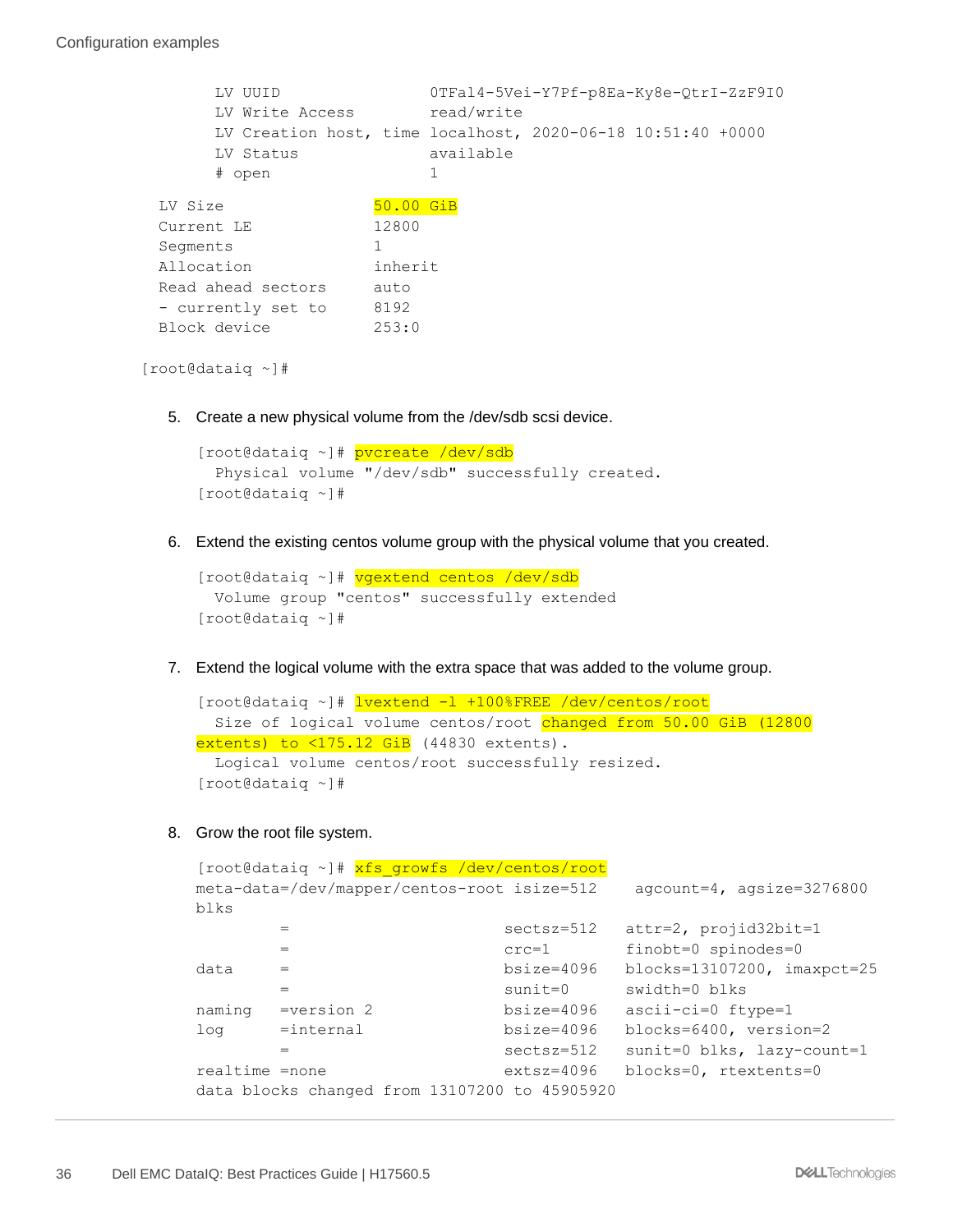[root@dataiq ~]#

9. List the file systems and verify that the size is now increased.

| $[root@dataiq \sim]$ #<br>df<br>$-h$ | grep  | -v var   |      |         |                            |
|--------------------------------------|-------|----------|------|---------|----------------------------|
| Filesystem                           | Size  |          |      |         | Used Avail Use% Mounted on |
| devtmpfs                             | 32G   | 0        | 32G  |         | $0\%$ /dev                 |
| tmpfs                                | 32G   | $\Omega$ | 32G  |         | $0\%$ /dev/shm             |
| tmpfs                                | 32G   | 8.8M     | 32G  | $1\%$   | /run                       |
| tmpfs                                | 32G   | 0        | 32G  |         | 0% /sys/fs/cgroup          |
| /dev/mapper/centos-root              | 176G  | 6.1G     | 169G | $4\%$ / |                            |
| /dev/sda1                            | 1014M | 191M     | 824M | 19.8    | /boot                      |
| tmpfs                                | 6.3G  | 0        | 6.3G |         | $0\frac{1}{2}$ /run/user/0 |
| $[root@dataia \sim ]#$               |       |          |      |         |                            |

## <span id="page-36-0"></span>A.3 Replace the TimescaleDB partition for storage monitoring

1. List the current TimescaleDB (/opt/dataiq/maunakea/data/timescale) partition.

| $[root@dataiq \sim]$ #<br>df<br>$-h/$ | grep  | -v var       |      |       |                                           |
|---------------------------------------|-------|--------------|------|-------|-------------------------------------------|
| Filesystem                            | Size  |              |      |       | Used Avail Use% Mounted on                |
| devtmpfs                              | 32G   | 0            | 32G  |       | $0\%$ /dev                                |
| tmpfs                                 | 32G   | 0            | 32G  |       | $0\frac{1}{6}$ /dev/shm                   |
| tmpfs                                 | 32G   | 22M          | 32G  |       | $1\frac{8}{2}$ /run                       |
| tmpfs                                 | 32G   | 0            | 32G  |       | 0% /sys/fs/cqroup                         |
| /dev/mapper/centos-root               | 176G  | 22G          | 154G | 13% / |                                           |
| /dev/sda1                             | 1014M | 191M         | 824M |       | $19%$ /boot                               |
| tmpfs                                 | 6.3G  | $\mathbf{0}$ | 6.3G |       | $0\frac{1}{6}$ /run/user/0                |
| $[root@dataiq \sim]$ #                |       |              |      |       | df -h /opt/dataiq/maunakea/data/timescale |
| Filesystem                            | Size  |              |      |       | Used Avail Use% Mounted on                |
| /dev/mapper/centos-root               | 176G  | 22G          | 154G | 13% / |                                           |
| $[root@dataia \sim ]#$                |       |              |      |       |                                           |

2. List the SCSI devices available. The /dev/sdc location maps to **Hard disk 3** in the VM settings, and the /dev/sdb location maps to **Hard disk 2**.

[root@dataiq ~]# lsscsi [0:0:0:0] disk VMware Virtual disk 1.0 /dev/sda [0:0:1:0] disk VMware Virtual disk 1.0 /dev/sdb [0:0:2:0] disk VMware Virtual disk 1.0 /dev/sdc [1:0:0:0] cd/dvd NECVMWar VMware IDE CDR00 1.00 /dev/sr0 [root@dataiq ~]#

3. View the current partitions on Hard disk 3. By default, there should be the **unrecognized disk** label since no partitions have been created yet.

```
[root@dataiq ~]# parted -s /dev/sdc print
Error: /dev/sdc: unrecognised disk label
Model: VMware Virtual disk (scsi)
Disk /dev/sdc: 129GB
Sector size (logical/physical): 512B/512B
```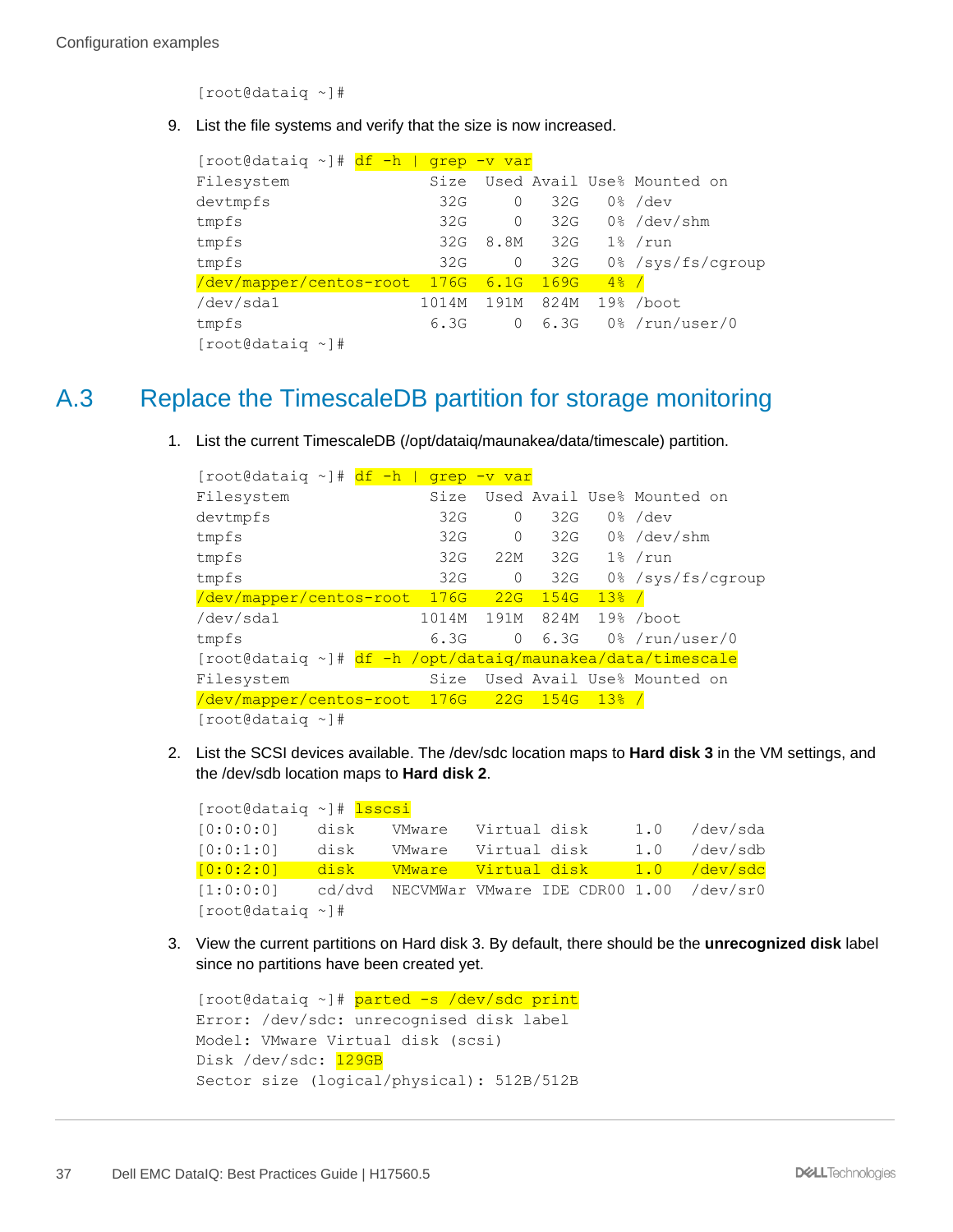```
Partition Table: unknown
Disk Flags:
[root@dataiq ~]#
```
4. Create a new physical volume from the /dev/sdc scsi device.

```
[root@dataiq ~]# pvcreate /dev/sdc
   Physical volume "/dev/sdc" successfully created.
[root@dataiq ~]#
```
5. Create xfs file system for the **Hard disk 3** (/dev/sdc). Now, it is ready to use.

```
[root@dataiq ~]# mkfs.xfs -f /dev/sdc
meta-data=/dev/sdc isize=512 agcount=4, agsize=7864320 
blks
       = sectsz=512 attr=2, projid32bit=1
     = \text{crc=1} finobt=0, sparse=0
data = bsize=4096 blocks=31457280, imaxpct=25
       = sunit=0 swidth=0 blks
naming =version 2 bsize=4096 ascii-ci=0 ftype=1
log =internal log bsize=4096 blocks=15360, version=2
                      sectsz=512 sunit=0 blks, lazy-count=1
realtime =none extsz=4096 blocks=0, rtextents=0
[root@dataiq ~]#
```
6. Stop the related pods before replacing the TimescaleDB partition.

```
[root@dataiq ~]# kubectl scale deployment/timescale -ndataiq --replicas=0
deployment.extensions/timescale scaled
[root@dataiq ~]# kubectl scale deployment/imanager -ndataiq --replicas=0
deployment.extensions/imanager scaled
[root@dataiq ~]# kubectl scale statefulset/metadata -ndataiq --replicas=0
statefulset.apps/metadata scaled
[root@dataiq ~]#
```
7. Rename the current directory for TimescaleDB data from /opt/dataiq/maunakea/data/timescale to **/opt/dataiq/maunakea/data/timescale\_bak**.

```
[root@dataiq ~]# mv /opt/dataiq/maunakea/data/timescale 
/opt/dataiq/maunakea/data/timescale_bak
[root@dataiq ~]#
```
8. Create a directory named /opt/dataiq/maunakea/data/timescale.

```
[root@dataiq ~]# mkdir -p /opt/dataiq/maunakea/data/timescale
[root@dataiq ~]#
```
9. Mount the new disk (/dev/sdc) to the **/opt/dataiq/maunakea/data/timescale** directory.

```
[root@dataiq ~]# mount /dev/sdc /opt/dataiq/maunakea/data/timescale
[root@dataiq ~]#
```
10. Edit the file system table (fstab) to mount the drive on bootup using a text editor. For example, **vi** (on CentOS) or **nano** (on Red Hat Enterprise Linux), to add an entry (/dev/sdc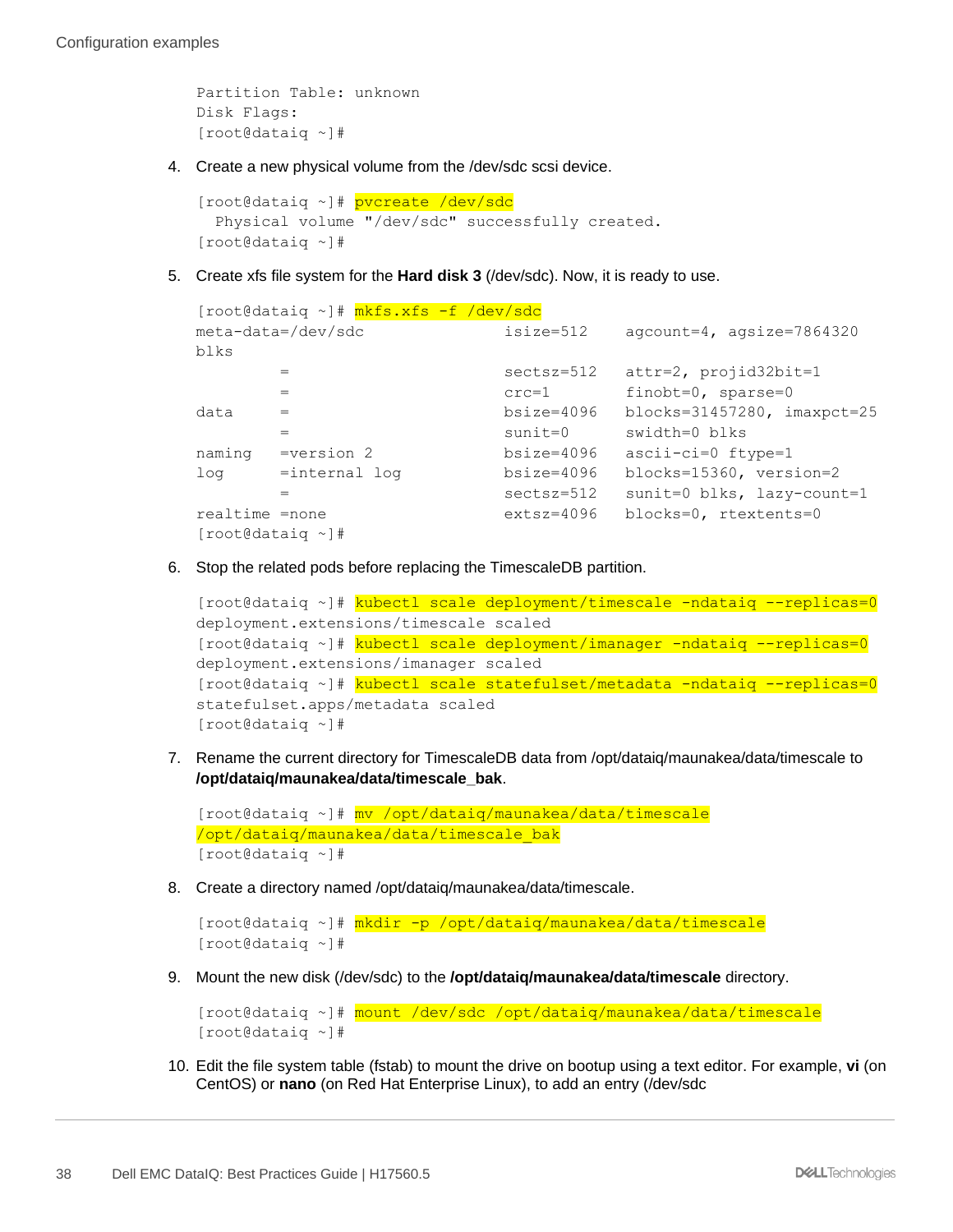/opt/dataiq/maunakea/data/timescale xfs defaults 0 0) for the file system based on the file system location:

```
[root@dataiq ~]# vi /etc/fstab
[root@dataiq ~]#
```
11. Change the **/opt/dataiq/maunakea/data/timescale** directory owner to **70:0**.

```
[root@dataiq ~]# chown 70:0 -R /opt/dataiq/maunakea/data/timescale
[root@dataiq ~]#
```
12. Copy the files from the /opt/dataiq/maunakea/data/timescale\_bak directory to the **/opt/dataiq/maunakea/data/timescale** directory.

```
[root@dataiq ~]# cp -a /opt/dataiq/maunakea/data/timescale bak/*
/opt/dataiq/maunakea/data/timescale
[root@dataiq ~]#
```
13. Restore the related pods after replacing the TimescaleDB partition.

```
[root@dataiq ~]# kubectl scale deployment/timescale -ndataiq --replicas=1
deployment.extensions/timescale scaled
[root@dataiq ~]# kubectl scale deployment/imanager -ndataiq --replicas=1
deployment.extensions/imanager scaled
[root@dataiq ~]# kubectl scale statefulset/metadata -ndataiq --replicas=1
statefulset.apps/metadata scaled
[root@dataiq ~]#
```
14. List the current TimescaleDB (/opt/dataiq/maunakea/data/timescale) partition again and verify that the partition is now changed.

| [root@dataiq ~]# <mark>df -h  </mark>                      | grep      | -v var       |      |                  |                                        |
|------------------------------------------------------------|-----------|--------------|------|------------------|----------------------------------------|
| Filesystem                                                 | Size      |              |      |                  | Used Avail Use% Mounted on             |
| devtmpfs                                                   | 32G       | $\circ$      | 32G  |                  | $0\%$ /dev                             |
| tmpfs                                                      | 32G       | $\circ$      |      |                  | $32G$ 0% /dev/shm                      |
| tmpfs                                                      | 32G       | 22M          |      | $32G$ $1\%$ /run |                                        |
| tmpfs                                                      | 32G       | $\mathbf{0}$ |      |                  | 32G 0%/sys/fs/cgroup                   |
| /dev/mapper/centos-root 176G                               |           | 22G          | 154G | 13% /            |                                        |
| /dev/sda1                                                  | 1014M     | 191M         | 824M |                  | $19\frac{1}{8}$ /boot                  |
| tmpfs                                                      | 6.3G      | $\circ$      |      |                  | $6.3G$ $0%$ /run/user/0                |
| /dev/sdc                                                   | 120G      | 240M         | 120G | 1 <sub>8</sub>   |                                        |
| /opt/dataiq/maunakea/data/timescale                        |           |              |      |                  |                                        |
| [root@dataiq ~]# df -h /opt/dataiq/maunakea/data/timescale |           |              |      |                  |                                        |
| Size Used Avail Use% Mounted on<br>Filesystem              |           |              |      |                  |                                        |
| $/\text{dev}/\text{sdc}$<br>120G                           | 240M 120G |              |      |                  | 1% /opt/dataiq/maunakea/data/timescale |
| للالا الماد مطملات والمحمدة ال                             |           |              |      |                  |                                        |

[root@dataiq ~]#